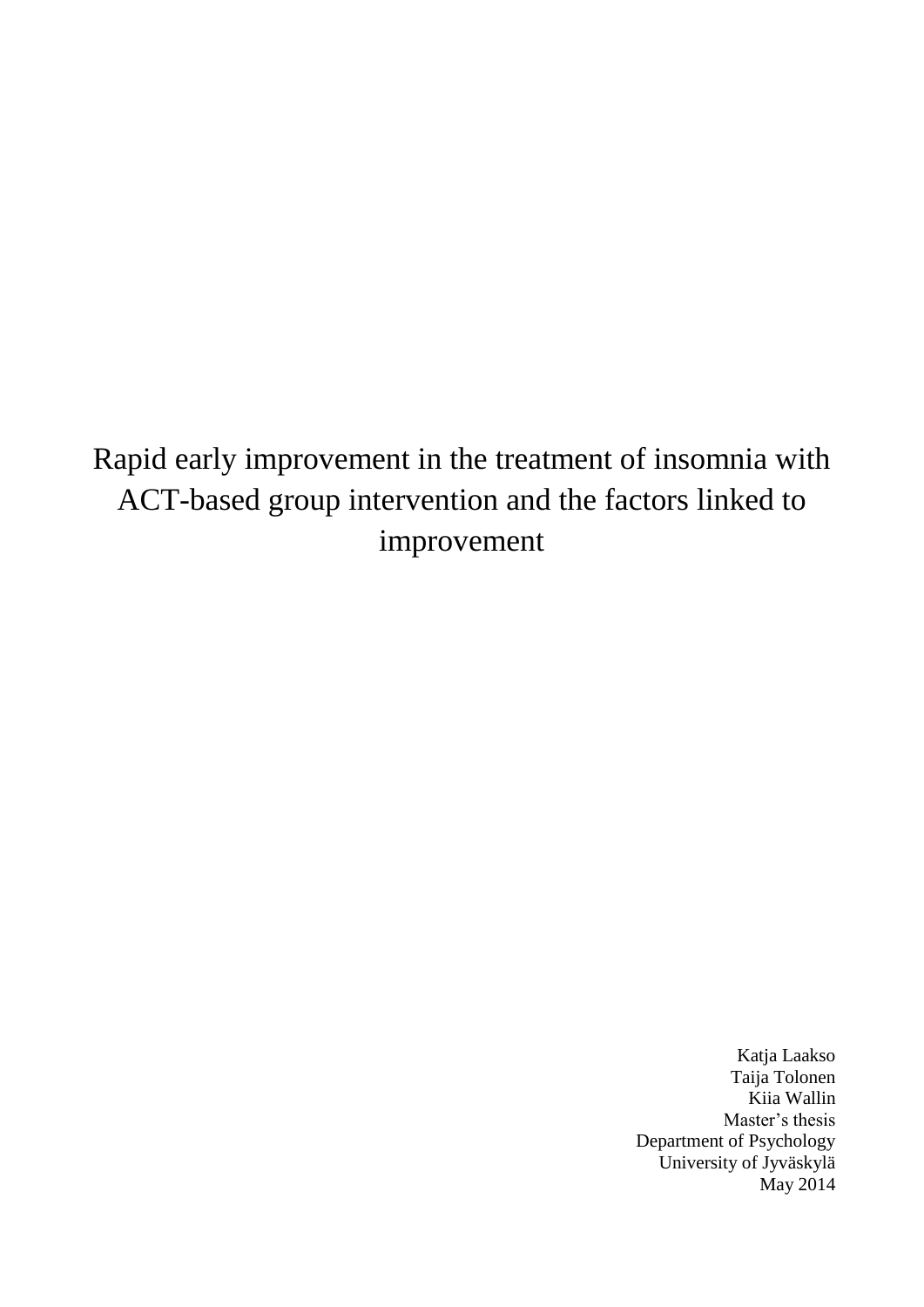## UNIVERSITY OF JYVÄSKYLÄ Department of Psychology

LAAKSO, KATJA, TOLONEN, TAIJA, & WALLIN, KIIA: Rapid early improvement in the treatment of insomnia with ACT-based group intervention and the factors linked to improvement Master's thesis, 45 p., 2 appendixp. Supervisors: Jukka Kaartinen & Raimo Lappalainen Psychology May 2014

Insomnia is a common problem that is linked with e.g. elevated risk for other mental disorders and medical problems. Acceptance and commitment therapy (ACT) has not been studied much in the treatment of insomnia although it has been found efficient with a variety of disorders. Also, it has not been studied if early improvement occurs in the treatment of insomnia, even though it has been found in the treatment of e.g. depression and anxiety disorders.

ACT-based group intervention consisted of one individual phone session and five weekly group sessions. Here data from 54 participants is used. Participants completed sleep diary before and during the intervention and completed self-evaluation measures before, in the middle of and after the intervention. All in all, data from 12 measures of sleep, symptoms, and processes are examined here. Participants were divided into the groups of improved, unchanged or deteriorated according to the change in the severity of insomnia using the Reliable Change Index –method (Jacobson & Truax, 1991). Based on these groups, the groups of rapid early responders  $(n = 5)$ , other responders  $(n = 16)$ , and nonresponders  $(n = 25)$  were formed and then compared using one-way analysis of variance.

In total 15.2 % of the participants improved rapidly, i.e. during the first two sessions, and 45.7 % by the end of the intervention. The rapid early responders did not differ from the other responders and the nonresponders in demographic factors, personality traits or in any of the measures used in the first assessment, including the severity of insomnia. Additionally, the rapid early responders did not differ from the other responders at the end of the intervention in the severity of insomnia, in other factors, or in the change in any other measure. However, those who improved rapidly or during the whole intervention differed from the nonresponders at the end of the intervention.

This study shows that early improvement can occur in the treatment of insomnia and that ACTbased group intervention for insomnia can lead into clinically significant improvement. Here no predicting or explaining factors were found and also the persistence of improvement was not investigated. Future research should investigate other possible explaining factors of the improvement and the persistence of the improvement.

Key words: insomnia, Acceptance and Commitment Therapy, group intervention, rapid early improvement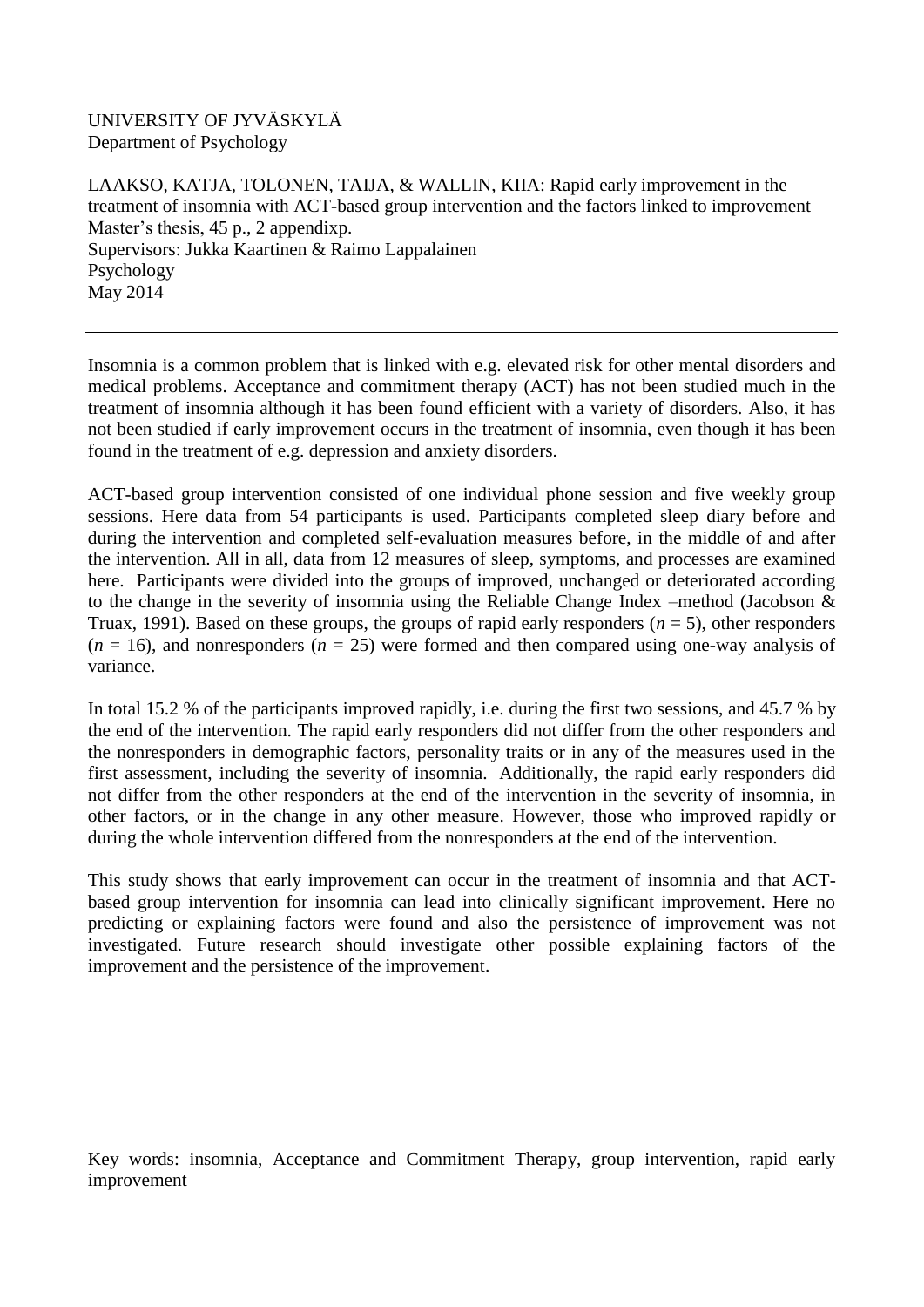JYVÄSKYLÄN YLIOPISTO Psykologian laitos

LAAKSO, KATJA, TOLONEN, TAIJA, & WALLIN, KIIA: Rapid early improvement in the treatment of insomnia with ACT-based group intervention and the factors linked to improvement Pro gradu -tutkielma, 35 s., 2 liites. Ohjaajat: Jukka Kaartinen & Raimo Lappalainen Psykologia Toukokuu 2014

Unettomuus on yleinen ongelma, johon liittyy muun muassa kohonnut riski sairastua muihin mielenterveyden häiriöihin sekä somaattisiin sairauksiin. Hyväksymis- ja omistautumisterapiaa ei ole vielä juuri tutkittu unettomuuden hoidossa, vaikka se on todettu tehokkaaksi hoidoksi moniin muihin ongelmiin. Myöskään nopeaa hyötymistä ei ole tutkittu aiemmin unettomuuden hoidossa, vaikka kyseinen ilmiö on löydetty muun muassa mieliala- ja ahdistuneisuushäiriöiden hoidossa.

Hyväksymis- ja omistautumisterapiaan pohjautuva ryhmäinterventio koostui yhdestä puhelinistunnosta ja viidestä viikoittaisesta ryhmäistunnosta. Tässä käytetään aineistona 54 intervention läpikäyneeltä osallistujalta intervention alussa, puolivälissä ja lopussa kerättyä kyselylomakedataa, sekä unipäiväkirjoja, joita osallistujat täyttivät ennen interventiota ja sen ajan. Kaiken kaikkiaan tässä käsitellään 12 uni-, oire- ja prosessimittarilla kerättyjä tietoja. Osallistujat jaettiin hyötyneisiin, muuttumattomiin ja taantuneisiin unettomuuden vaikeusasteen mukaan käyttäen Reliable Change Index –metodia (Jacobson & Truax, 1991). Näistä ryhmistä muodostettiin nopeat hyötyjät (*n* = 5), muut hyötyjät (*n* = 16) ja hyötymättömät (*n* = 25), joita vertailtiin muiden mittareiden suhteen yksisuuntaisella varianssianalyysilla.

Kaiken kaikkiaan 15.2 % osallistujista hyötyi interventiosta nopeasti, eli kahden ensimmäisen ryhmäistunnon aikana, ja 45.7 % intervention loppuun mennessä. Nopeat hyötyjät eivät eronneet muista hyötyjistä tai hyötymättömistä taustatekijöiden, persoonallisuuden tai muiden ennen interventiota mitattujen tekijöiden suhteen, unettomuuden vaikeusaste mukaan lukien. Nopeiden hyötyjien ja muiden hyötyjien välillä ei ollut intervention lopussa eroa unettomuuden vaikeusasteessa tai muissa muuttujissa, vaikka molemmat ryhmät erosivat hyötymättömistä useissa muuttujissa.

Tutkimus osoitti, että nopeaa hyötymistä voi tapahtua myös unettomuuden hoidossa ja että hyväksymis- ja omistautumisterapiapohjainen ryhmäinterventio unettomuuteen voi johtaa kliinisesti merkitsevään hyötymiseen. Tämä tutkimus ei löytänyt hyötymistä ennustavia tai selittäviä tekijöitä, eikä myöskään hyödyn pysyvyyttä tarkasteltu. Tulevaisuudessa tulisi tarkastella muita mahdollisia hyötymistä selittäviä tekijöitä sekä hyödyn pysyvyyttä.

Avainsanat: unettomuus, hyväksymis- ja omistautumisterapia, ryhmäinterventio, nopea varhainen hyötyminen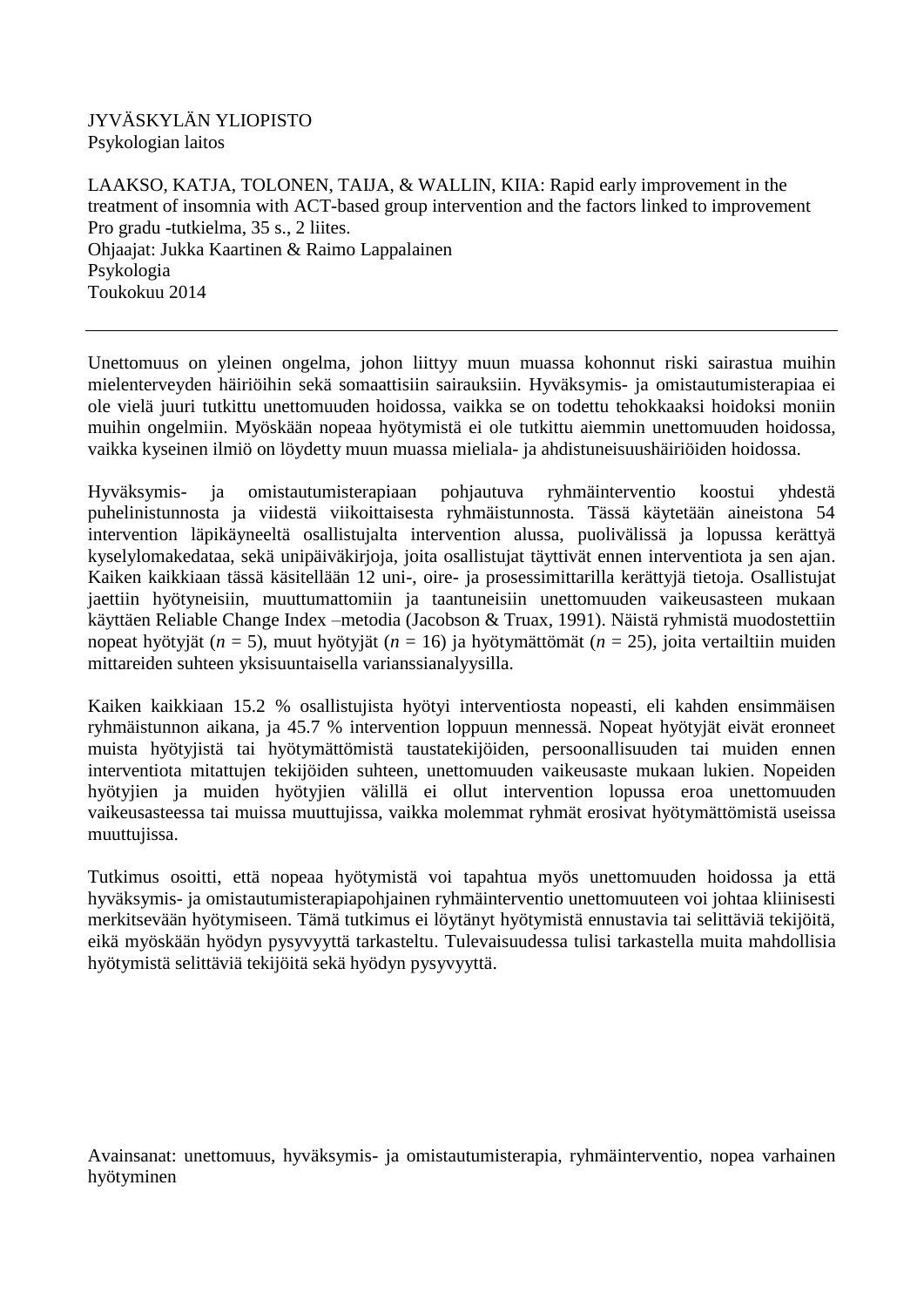# LIST OF ABBREVIATIONS

| AAQ-II        | Acceptance and Action Questionnaire                |
|---------------|----------------------------------------------------|
| <b>ACT</b>    | Acceptance and Commitment Therapy                  |
| <b>ANOVA</b>  | Analysis of Variance                               |
| <b>BDI-II</b> | <b>Beck Depression Inventory II</b>                |
| CBT-I         | Cognitive Behavior Therapy for Insomnia            |
| CFQ-13        | <b>Cognitive Fusion Questionnaire-13</b>           |
| <b>DASS</b>   | <b>Depression Anxiety Stress Scales</b>            |
| DASS-D        | Depression scale                                   |
| DASS-A        | <b>Anxiety</b> scale                               |
| DASS-S        | Stress scale                                       |
| DBAS-16       | Dysfunctional Beliefs and Attitudes about Sleep-16 |
| ES            | <b>Effect Size</b>                                 |
| <b>ESS</b>    | <b>Epworth Sleepiness Scale</b>                    |
| <b>FFMQ</b>   | <b>Five Facet Mindfulness Questionnaire</b>        |
| FFMQ-O        | Observing                                          |
| FFMQ-D        | Describing                                         |
| FFMQ-A        | <b>Acting with Awareness</b>                       |
| FFMQ-NJ       | Nonjudgement of inner experiences                  |
|               | FFMQ-NR Nonreacting to inner experiences           |
| <b>ISI</b>    | Insomnia Severity Index                            |
| <b>NR</b>     | Nonresponders                                      |
| <b>OR</b>     | <b>Other Responders</b>                            |
| <b>OSAS</b>   | <b>Obstructive Sleep Apnea</b>                     |
| <b>PLMD</b>   | Periodic Limb Movement Disorder                    |
| <b>RCI</b>    | Reliable Change Index                              |
| <b>RER</b>    | <b>Rapid Early Responders</b>                      |
| <b>RFT</b>    | <b>Relational Frame Theory</b>                     |
| <b>SCL-90</b> | Symptom Check-List-90                              |
| <b>GSI</b>    | General Symptom Index                              |
| <b>SD</b>     | <b>Standard deviation</b>                          |
| <b>SE</b>     | Sleep Efficiency                                   |
| SOL           | <b>Sleep Onset Latency</b>                         |
| SQ            | <b>Sleep Quality</b>                               |
| <b>TST</b>    | <b>Total Sleep Time</b>                            |
| TTB           | Total Time in Bed                                  |
| WASO          | Wake time After Sleep Onset                        |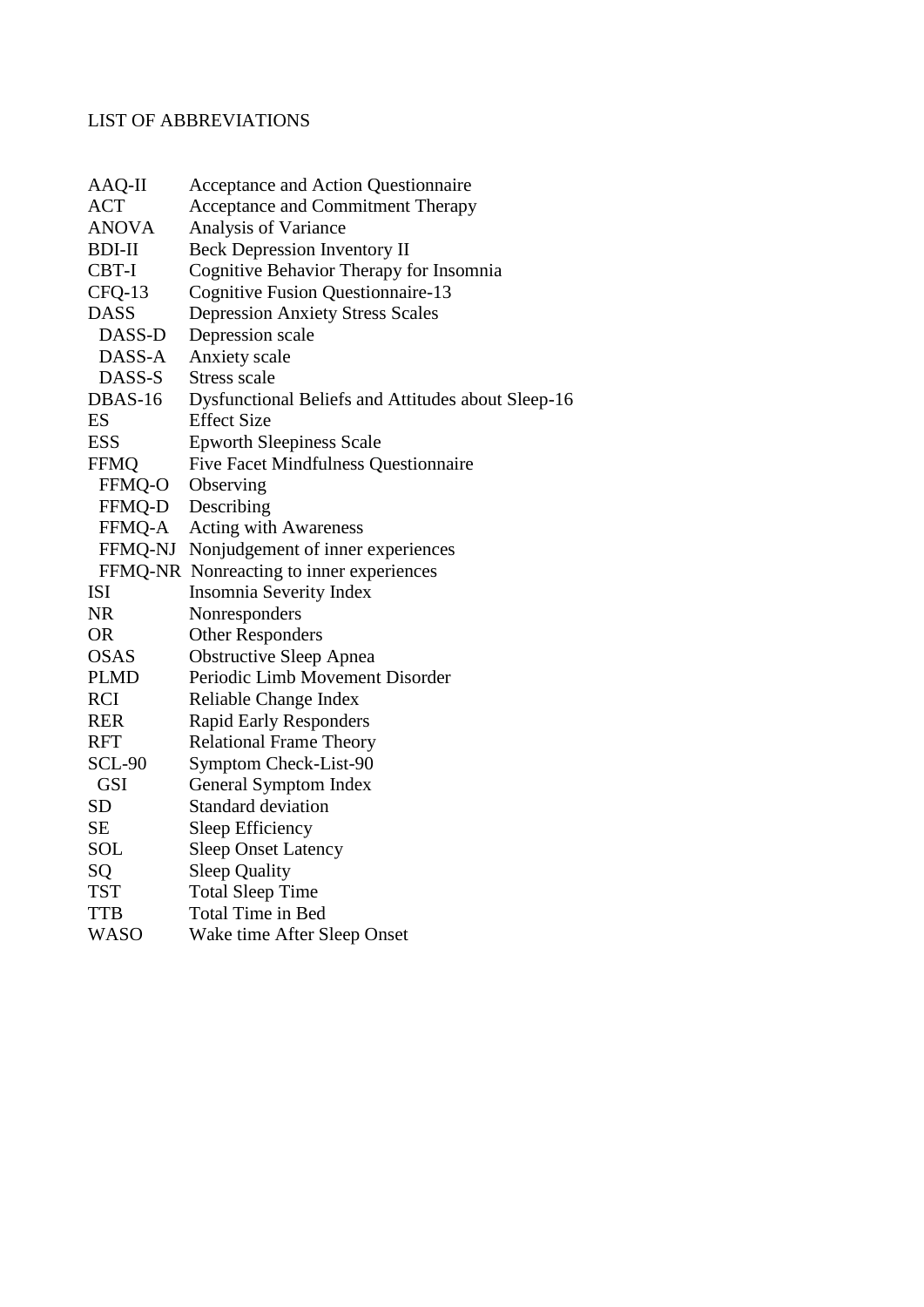## **Contents**

| 3.3. Differences between rapid early responders, other responders, and nonresponders27          |  |
|-------------------------------------------------------------------------------------------------|--|
| 3.4. Differences in changes between rapid early responders, other responders, and nonresponders |  |
| 3.5. Differences between the treatment group and the waiting list control group 32              |  |
|                                                                                                 |  |
|                                                                                                 |  |
|                                                                                                 |  |
|                                                                                                 |  |
|                                                                                                 |  |
|                                                                                                 |  |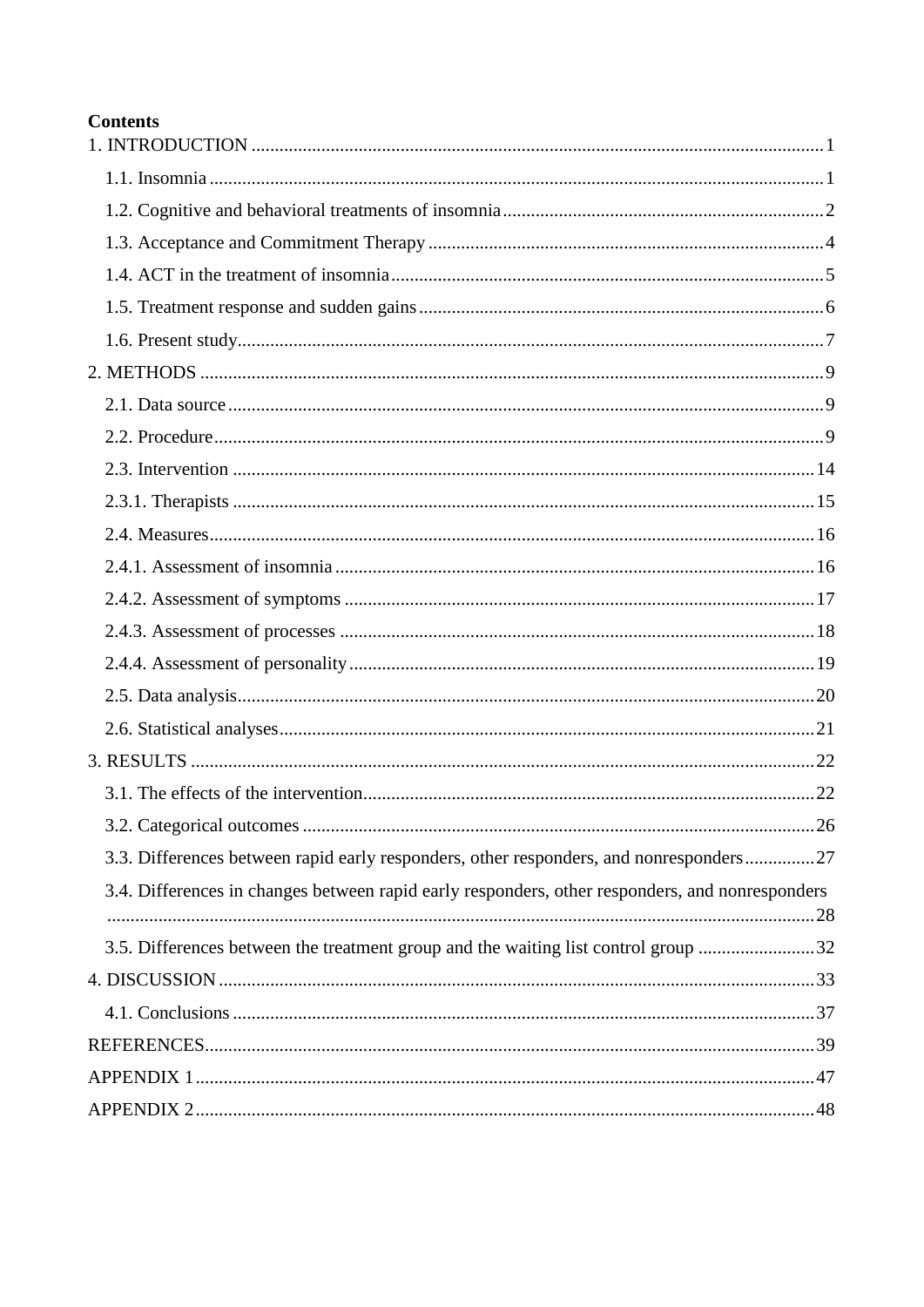## <span id="page-5-0"></span>**1. INTRODUCTION**

The aim of the present study is to investigate Acceptance and Commitment Therapy -based group intervention for insomnia and whether rapid early improvement occurs in this intervention. There are some previous studies about treating insomnia with ACT (e.g. Dalrymple, Fiorentino, Politi, & Posner, 2010) but ACT-based group interventions for insomnia have not been studied before. Furthermore, rapid early improvements have not been studied earlier in the treatment of insomnia. Considering the prevalence of insomnia, group interventions and brief interventions may be one solution for making treatment available for as many as possible. Also, by recognizing rapid early improvement, treatment outcomes could be maximized.

#### <span id="page-5-1"></span>**1.1. Insomnia**

DSM-IV-TR defines insomnia as a chronic difficulty in initiating and/or maintaining sleep and/or the sleep is non-restorative (Van Houdenhove, Buyse, Gabriëls, & Van den Bergh, 2011). In primary insomnia 1) sleep disturbance is present for at least one month, difficulties occurring at least three times per week and 2) insomnia affects daytime functioning (Van Houdenhove et al., 2011). In DSM-V primary insomnia is called insomnia disorder and this diagnosis can no longer be given if sleep is only non-restorative and there is no difficulty in initiating or maintaining sleep (American Psychiatric Association, 2013). In addition to occurring as an independent disorder, insomnia can also occur as a comorbid disorder with for example another mental disorder, somatic disorder or use of chemical substances (American Psychiatric Association, 2013). However, it is hard, even impossible, to point out the causality between insomnia and for example another mental disorder or substance abuse, and pointing out the causalities may not even be relevant (American Psychiatric Association, 2013). Nowadays the term "secondary insomnia" is more rarely used and DSM-V refers to comorbid insomnia instead of secondary insomnia (American Psychiatric Association, 2013).

Generally approximately 30 % of adults suffer from at least one symptom of insomnia (Roth, 2007). Diagnostic insomnia has a prevalence of about 10 % (Roth, 2007). In a Finnish population study by Ohayon and Partinen (2002) these numbers were slightly higher. At least one symptom of insomnia was reported by 37.6 % of the participants; 21.3 % reporting just one symptom; 9.6 %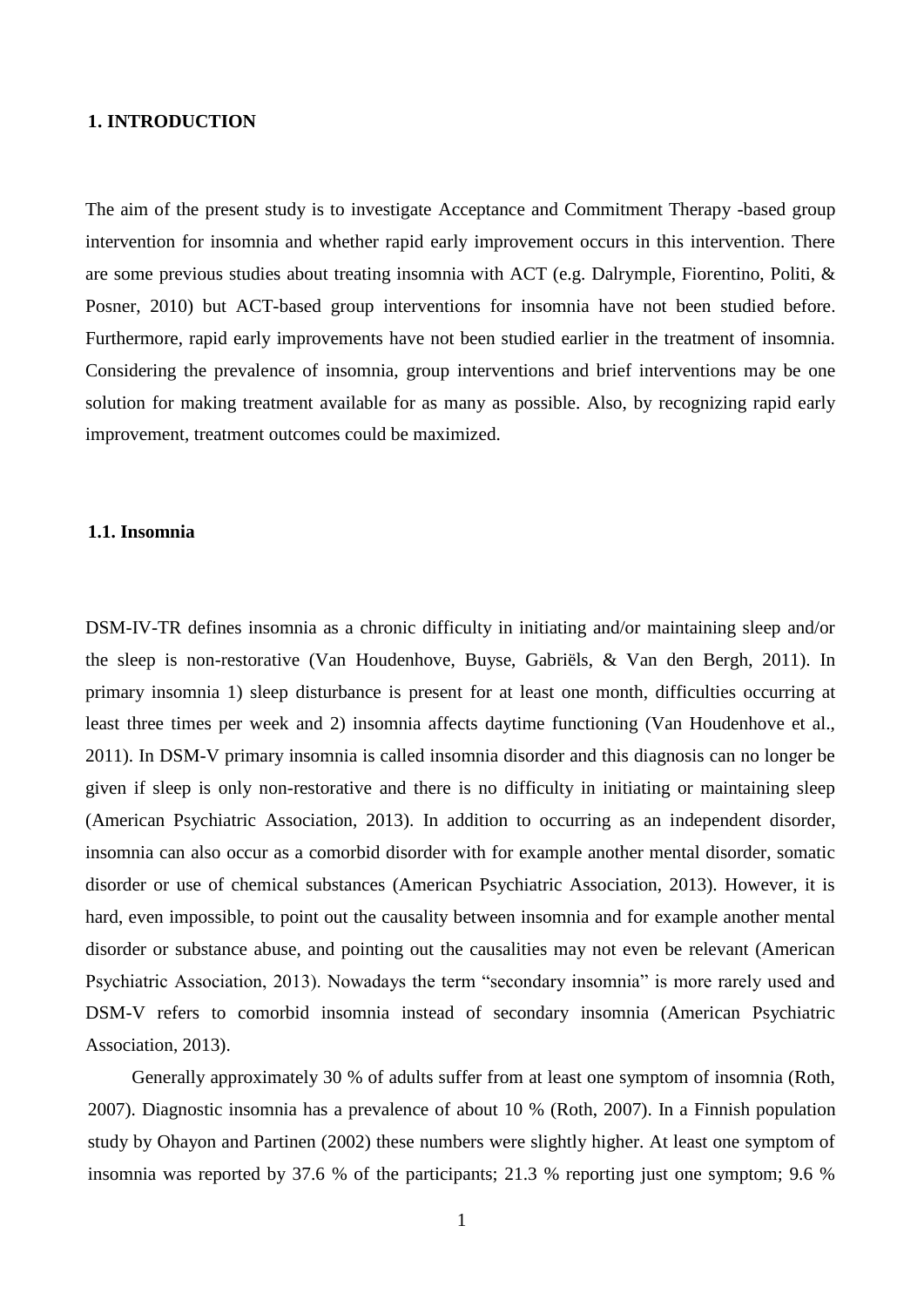two; 5.7 % three and 1.4 % four symptoms. In the same study global dissatisfaction with sleep was reported by 11.9 % of the same Finnish sample. The prevalence of any DSM-IV insomnia disorder diagnosis in Finland is 11.7 % (Ohayon & Partinen, 2002).

Insomnia is more common among women, aged and people with other somatic or mental disorders (Blais, Morin, Boisclair, Grenier, & Guay, 2001; Buysse et al., 1994; Hohagen et al., 1993). Also the unemployed, divorced, separated, and widowed have higher prevalence of some or all insomnia symptoms (Ohayon & Partinen, 2002). However Ohayon and Partinen (2002) found no significant difference between genders in the prevalence of insomnia symptoms in the Finnish population. Interestingly, Ohayon and Partinen (2002) found that report of insomnia symptoms and global sleep dissatisfaction differed between seasons in Finland.

If left untreated, insomnia is a very persistent condition, still found in up to 88 % of cases at 2-year follow-up (Ganguli, Reynolds, & Gilby, 1996; Katz & McHorney, 1998). Also the risk for comorbid medical and psychological disorders is elevated in people with insomnia (Katz & McHorney, 1998). It is estimated that 40 % of insomniacs have a coexisting psychiatric condition, depression being the most common diagnosis (Roth, 2007). Insomnia has been linked to e.g. daytime fatigue, greater medical service use, greater work absence, increased risk of serious medical conditions, and traffic and work accidents (Harvey, 2002; Roth, 2007). The treatment of insomnia can also affect comorbid disorders. Manber et al. (2008) suggest that including cognitive behavior therapy for insomnia (CBT-I) in the treatment of depression with comorbid insomnia has positive effects in alleviating both, whereas untreated comorbid insomnia affects the course of depression, the treatment outcomes and makes the risk for relapse greater.

#### <span id="page-6-0"></span>**1.2. Cognitive and behavioral treatments of insomnia**

Several nonpharmacological treatments for insomnia have been developed. One of the oldest of these is *sleep hygiene education* which involves teaching the patient about environmental, lifestyle and behavioral factors that may influence sleep, with a set of instructions that are not agreed-upon and may incorporate aspects from other types of insomnia interventions (Smith & Neubauer, 2003). Different types of *relaxation techniques* have also been used for decades to decrease the hyperarousal that is thought to affect sleep (Smith & Neubauer, 2003). *Stimulus control therapy*  (Bootzin, 1973) consists of instructions to limit the amount patient spends awake in bed, the goal being to reassociate the bed, bedroom and bedtime with sleep. *Sleep restriction therapy* (Spielman,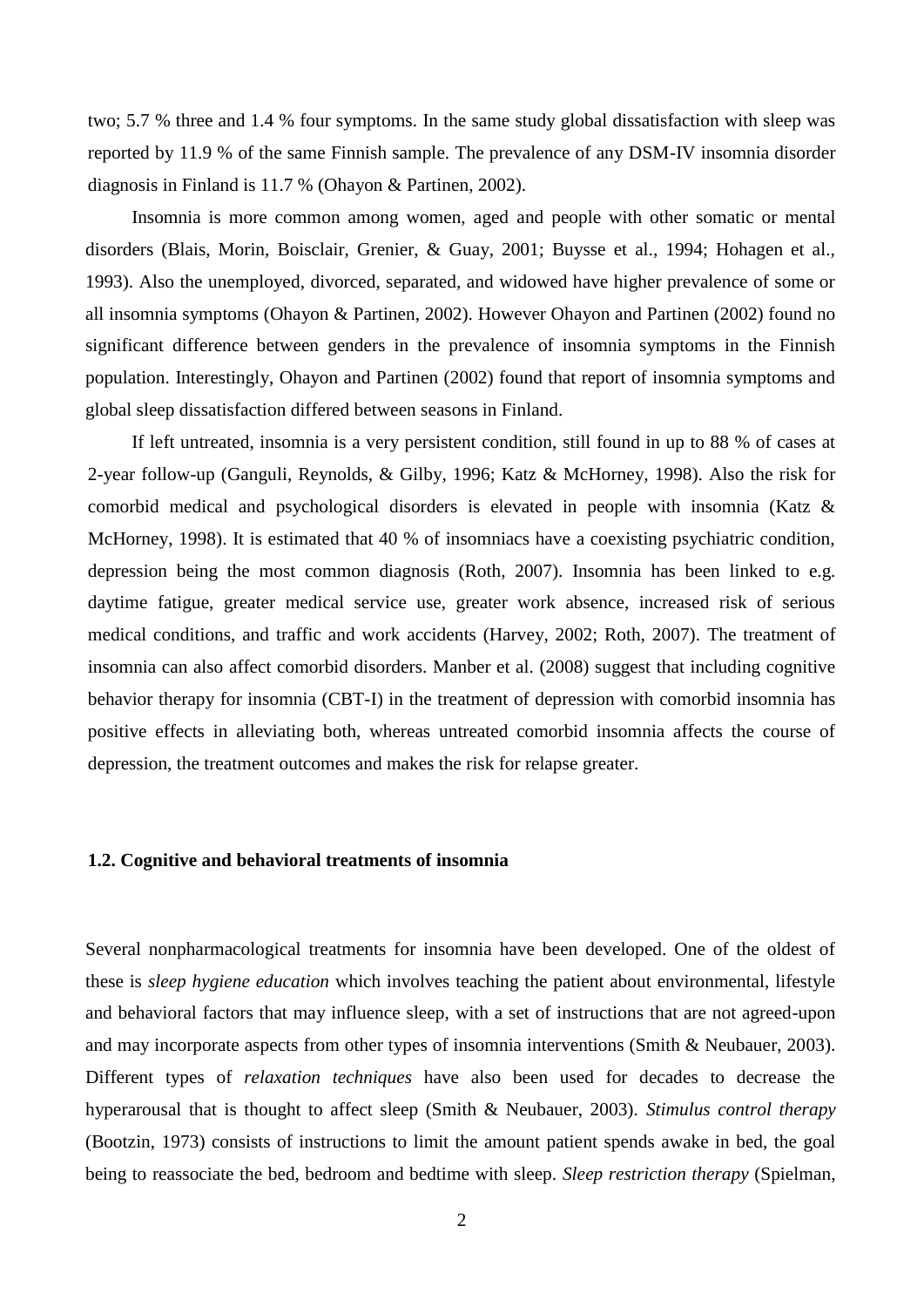Saskin, & Thorpy, 1987) is a procedure that aims at gradually limiting the time spent in bed to the time of actually sleeping. All of the methods mentioned above can be considered as 'behavioral treatment'.

It has been found that people with chronic insomnia often have negative thoughts and beliefs about their condition and its consequences, and these thoughts and beliefs seem to have an effect to the sleep disturbance, especially to the maintenance of insomnia (Harvey, 2002). Other cognitive processes (e.g. selective attention to sleep-related cues) may also have some contribution to the maintenance of insomnia (Harvey, 2002). Based on these observations about the cognitive factors, many different types of *cognitive therapy (CT)* for insomnia have been developed, and the aim of these therapies is to alter the cognitions about sleep. CT approaches have generally not been used alone but integrated into multicomponent treatment approaches. For review about CT in the treatment of insomnia, see e.g. Smith & Neubauer (2003).

<span id="page-7-0"></span>*Cognitive Behavior therapy for insomnia (CBT-I)* combines all or some of the behavioral and cognitive methods described above. It has been demonstrated efficient on both objective and subjective sleep-continuity measures in several studies, and gains are also maintained or improved at follow-up (Smith & Neubauer, 2003; Wang, Wang, & Tsai, 2005). Many studies have shown CBT-I's superiority over many other treatments (like relaxation training, sleep hygiene or pharmacotherapy alone), and compared to pharmacotherapy, the effect of CBT-I sustains, while that of pharmacotherapy is short-lived (Wang et al., 2005). This superiority can be due to the fact that as insomnia becomes a chronic problem, both cognitions and behavioral factor play a role in maintaining the problem (Smith & Neubauer, 2003). CBT-I is also effective whether it is delivered as individual or group treatment or telephone consultations (Bastien, Morin, Ouellet, Blais, & Bouchard, 2004). Also, relatively short CBT-I (6 - 8 weekly meetings) has been found effective (e.g. Bastien, et al., 2004; Espie, Inglis, Tessier, & Harvey, 2001b; Green, Hicks, Weekes, & Wilson, 2005; Järnefelt et al., 2012). The effectiveness remains even when the treatment is delivered by a non-psychologist, for example trained nurse (e.g. Espie et al., 2001b; Järnefelt et al., 2012). Thus it can be said that CBT-I is a very effective and adjustable treatment for insomnia. Espie, Inglis, & Harvey (2001a) found that no demographic factors predicted outcome in CBT-I. However anxiety and depression symptoms and thinking errors predicted good outcome, i. e. high levels were associated with good outcome (Espie et al., 2001a). The severity of insomnia was also linked to outcome (Espie et al., 2001a).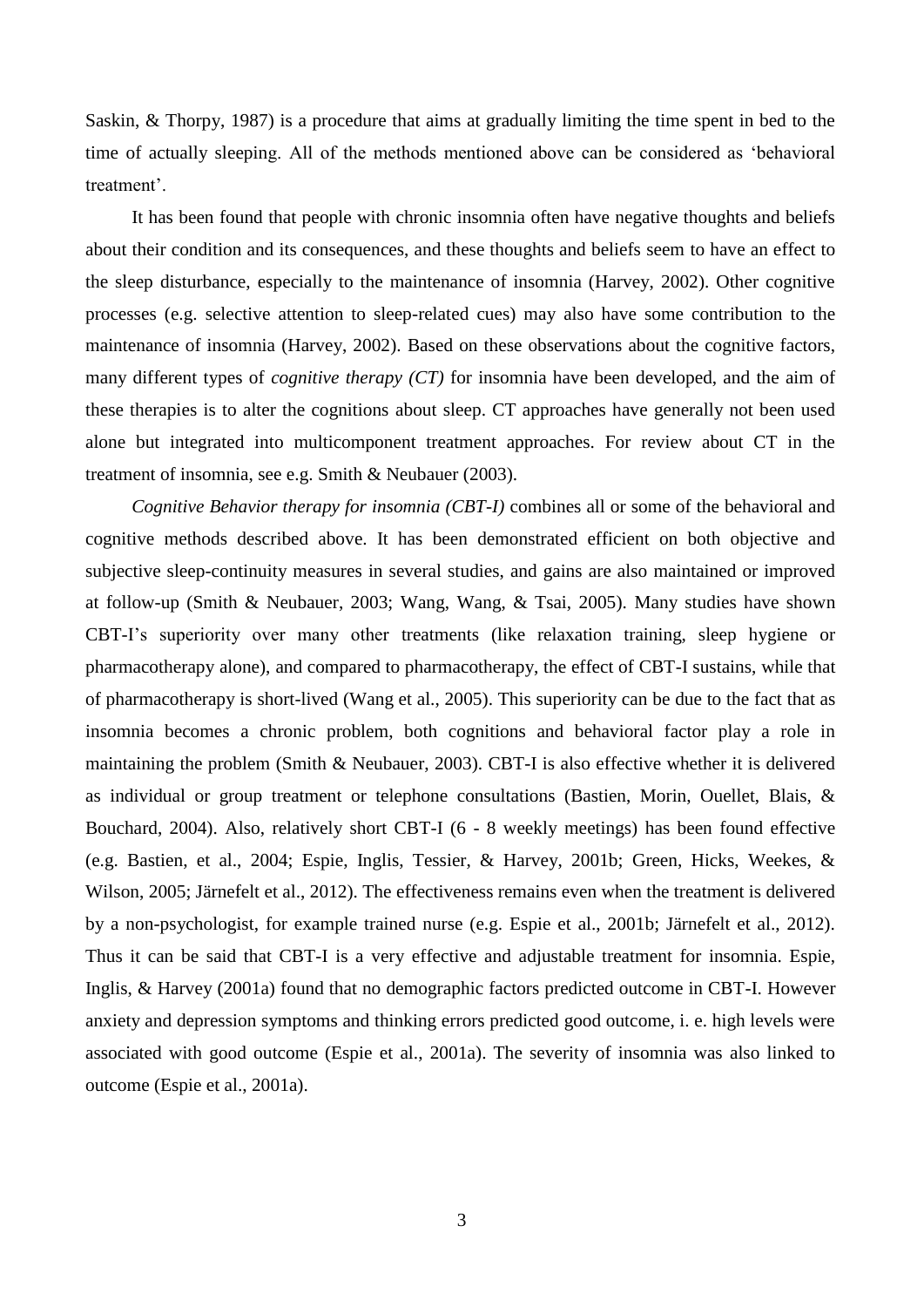#### **1.3. Acceptance and Commitment Therapy**

*Acceptance and Commitment Therapy (ACT)* belongs to the "third wave" of behavior therapies (Hayes, 2004; Hayes, Luoma, Bond, Masuda, & Lillis, 2006). It is more focused on "contextual and experiential change strategies, including acceptance, defusion, mindfulness, relationship, values, emotional deepening, contact with the present moment, and the like" (Hayes, 2004, p. 659) in comparison to earlier cognitive and behavior therapies. The basic theory underlying ACT is Relational Frame Theory (RFT), according to which language and cognitions make it possible to alter the functions of events and their relations to other events (Hayes et al., 2006). These cognitive relations are regulated by contextual factors of a particular situation (Hayes et al., 2006). RFT suggests that the goal in clinical interventions should not be to change the psychological events, but rather change the functions of them and the relationship to them (Hayes et al., 2006). Thus it can be seen that CBT and ACT differ in their basic concept; whereas CBT is more focused on the contents of negative cognitions and affecting them, ACT is more focused on how to relate to one's thoughts, memories etc., and how to react to them.

The main goal in ACT is to increase psychological flexibility, the ability to be fully and consciously present without avoidance or evaluation, and to adapt behavior in a way that serves one's personal values (Hayes et al., 2006). The six core processes establishing psychological flexibility are: acceptance, cognitive defusion, being present, self as context, values and committed action (Hayes et al., 2006). The authors see acceptance being an alternative to experiential avoidance. It is described as a way of increasing values-based action which involves welcoming one's inner experiences as they come, without trying to unnecessarily change them. Cognitive defusion techniques aim to find new ways to relate to private events resulting usually in a decrease in their believability or attachment to them. Being present means non-judgmental observation of psychological and environmental events with the goal of experiencing the world more directly which can make behavior more flexible. Self as context aims to create a different view to self, connected to acceptance and defusion by being able to be aware of inner experiences without excessive attachment to them. Work with values and committed action is often interwoven. Values are chosen consequences of actions which cannot be achieved as an object but can be practiced in everyday life. Commitment to the chosen values happens through concrete goals and actions. All of the other processes are primarily methods helping to live life according to values. For review, see Hayes et al. (2006). In practice, working with each process has its own methodology with specific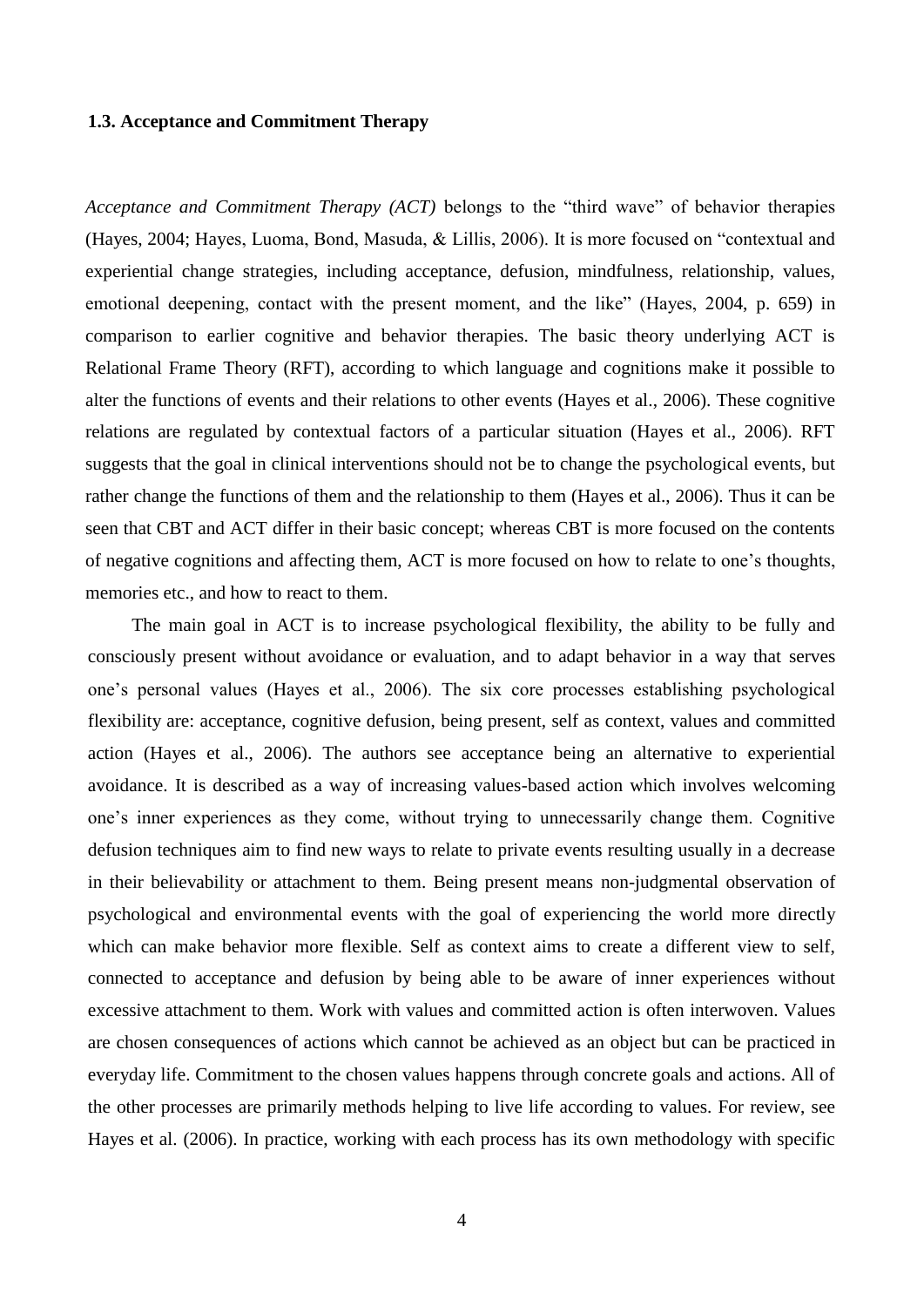metaphors, exercises and homework covering it (Hayes, 2004). The processes are however often overlapping, so separating them in practice may also be difficult.

In ACT psychological suffering is in large part seen to be due to entanglement in cognition and thoughts, and attempts to apply same problem-solving methods to inner experiences as to the outer world (Hayes, Levin, Plumb-Vilardaga, Villatte, & Pistorello, 2013). According to Hayes et al. (2013), entanglement with conceptualized sense of self makes people lose contact with the present moment, and thus leads to behavioral inflexibility which is characterized by rigid behavioral patterns and avoidance. Therefore ACT focuses heavily on experiential methods which make it possible for the clients to relate to their thoughts and feelings without entanglement to the language and rules (Hayes et al., 2013).

## <span id="page-9-0"></span>**1.4. ACT in the treatment of insomnia**

The theoretical foundations for using ACT or other treatments combining acceptance and mindfulness in the treatment of insomnia have been suggested by Lundh (2005) and Ong, Ulmer, & Manber (2012). Insomnia can be seen as an interaction between sleep-interfering and sleep interpreting processes (Lundh & Broman, 2000), or consisting of primary arousal directly related to sleep and secondary arousal related to the consequences about diminished sleep, the interpretations about them, and sleep arousal (Ong et al., 2012). Lundh (2005) sees that mindfulness and acceptance could ease insomnia by influencing the observation and acceptance of inner events (thoughts, memories etc.) in presleep situation as well as accepting the natural changes in the ability to sleep. In Ong et al.'s (2012) metacognitive model of insomnia this accepting and observing point of view could be seen especially helpful in reducing secondary arousal (finding a new, more accepting way to relate to one's thought about sleep).

The third wave of behavior therapies, including ACT, have been found efficient as interventions for various psychological problems such as depression, anxiety disorders, chronic pain and stress (e.g. Ruiz, 2010; Hayes et al., 2006). In recent years the use of mindfulness and acceptance has also been introduced in the treatment of insomnia e.g. using mindfulness-based cognitive therapy for insomnia (MBCT-I) (Heidenreich, Tuin, Pflug, Michal, & Michalak, 2006), combining mindfulness meditation with CBT-I (Ong, Shapiro, & Manber, 2008) and combining ACT principles with CBT-I (Dalrymple et al., 2010). The results of these studies are promising but more research needs to be done to further see the usefulness of ACT in treatment of insomnia and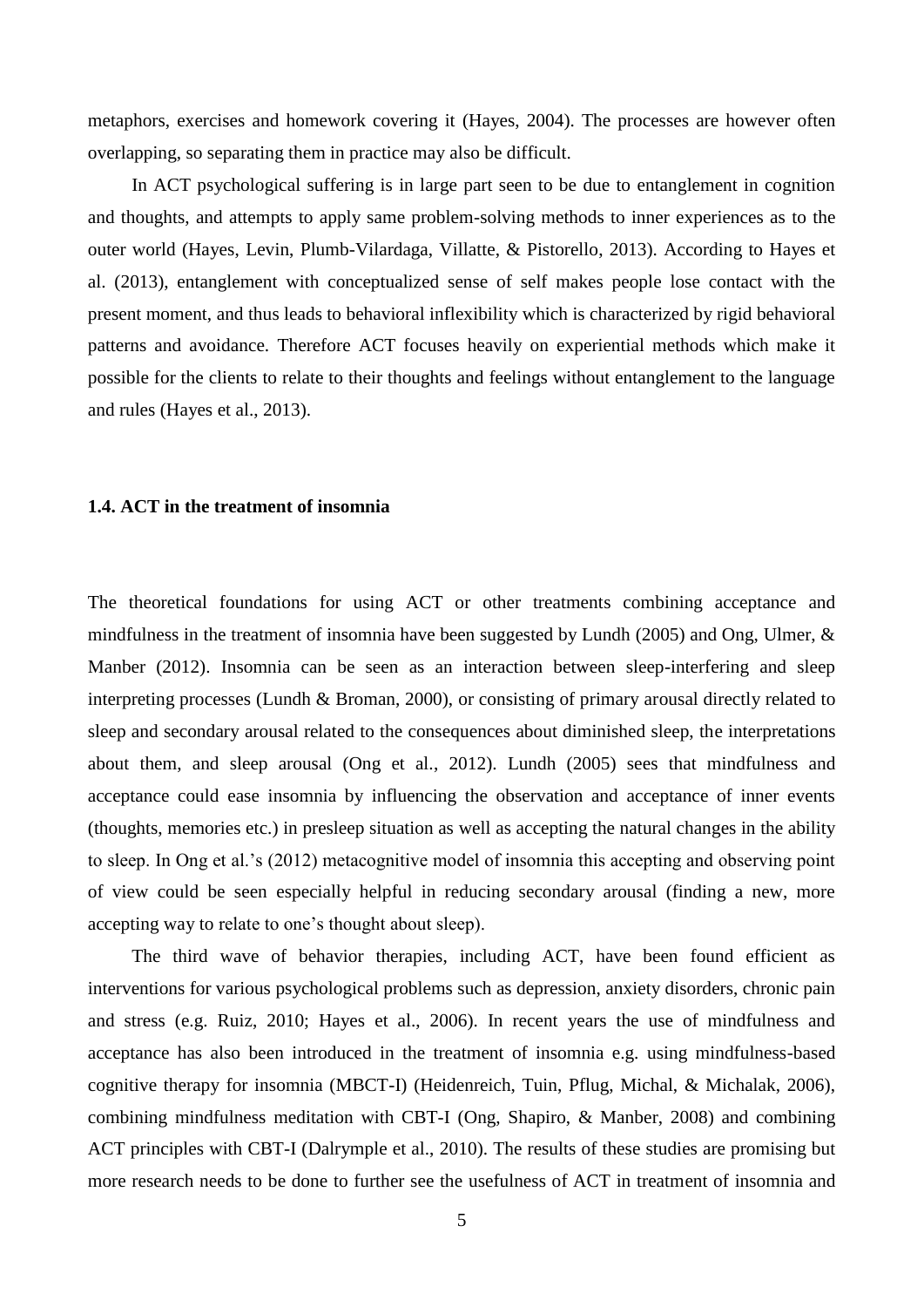the possible mechanisms leading to successful treatment outcomes. One possible area of interest is also to study if the improvement in treatment can happen early in the intervention or if the changes are more gradual or can be seen later.

#### <span id="page-10-0"></span>**1.5. Treatment response and sudden gains**

In an attempt to make psychotherapy as effective as possible, researchers have begun to analyze within-individual changes during therapy. One important factor in this research is time: when do the changes occur and are they gradual or rapid improvements during the course of therapy? Ilardi and Craighead (1994) found that 60–70 % of improvement on mean depression severity occurs in the first four weeks of CBT. However, this average symptom severity time course can include many heterogeneous individual time courses. Tang and DeRubeis (1999) observed individual trajectories during CBT and found that some patients demonstrated a drop in depression severity score between two sessions and that this drop represented a large proportion of the patient's total symptom improvement during the whole intervention. The authors named this phenomenon sudden gain in their study of treating adults suffering from major depressive disorder with CBT. In the original study, sudden gainers experienced a larger reduction in BDI points than those who did not experience a sudden gain and sudden gains predicted better treatment outcomes. Additionally, sudden gains have often occurred early in therapy (Stiles et al., 2003; Tang, Luborsky, & Andrusyna, 2002; Tang & DeRubeis, 1999).

Sudden gains have been found in efficacy studies using different kinds of psychotherapy, including e.g. supportive-expressive psychotherapy (Tang et al., 2002), group-based CT (Kelly, Roberts, & Ciesla, 2005), as well as treating clients with a variety of disorders with a variety of approaches under routine clinic conditions (Stiles et al., 2003). In addition to many studies about sudden gains in the treatment of depression (e.g. Busch, Kanter, Landes, & Kohlenberg, 2006; Gaynor et al., 2003; Hardy et al., 2005; Hunnicutt-Ferguson, Hoxha, & Gollan, 2012; Tang & DeRubeis, 1999, Tang, DeRubeis, Beberman, & Pham, 2005) they have also been found in the treatment of posttraumatic stress disorder (Aderka, Appelbaum-Namdar, Shafran, & Gilboa-Schechtman, 2011) and anxiety disorders (Aderka et al., 2012; Clerkin, Teachman, & Smith-Janik, 2008; Hofmann, Schultz, Meuret, Moscovitch, & Suvak, 2006; Norton, Klenck, & Barrera, 2010). The diversity of approaches and disorders of the sudden gain studies suggests that the gains may be a phenomenon occurring independently from the therapy form or type of problems.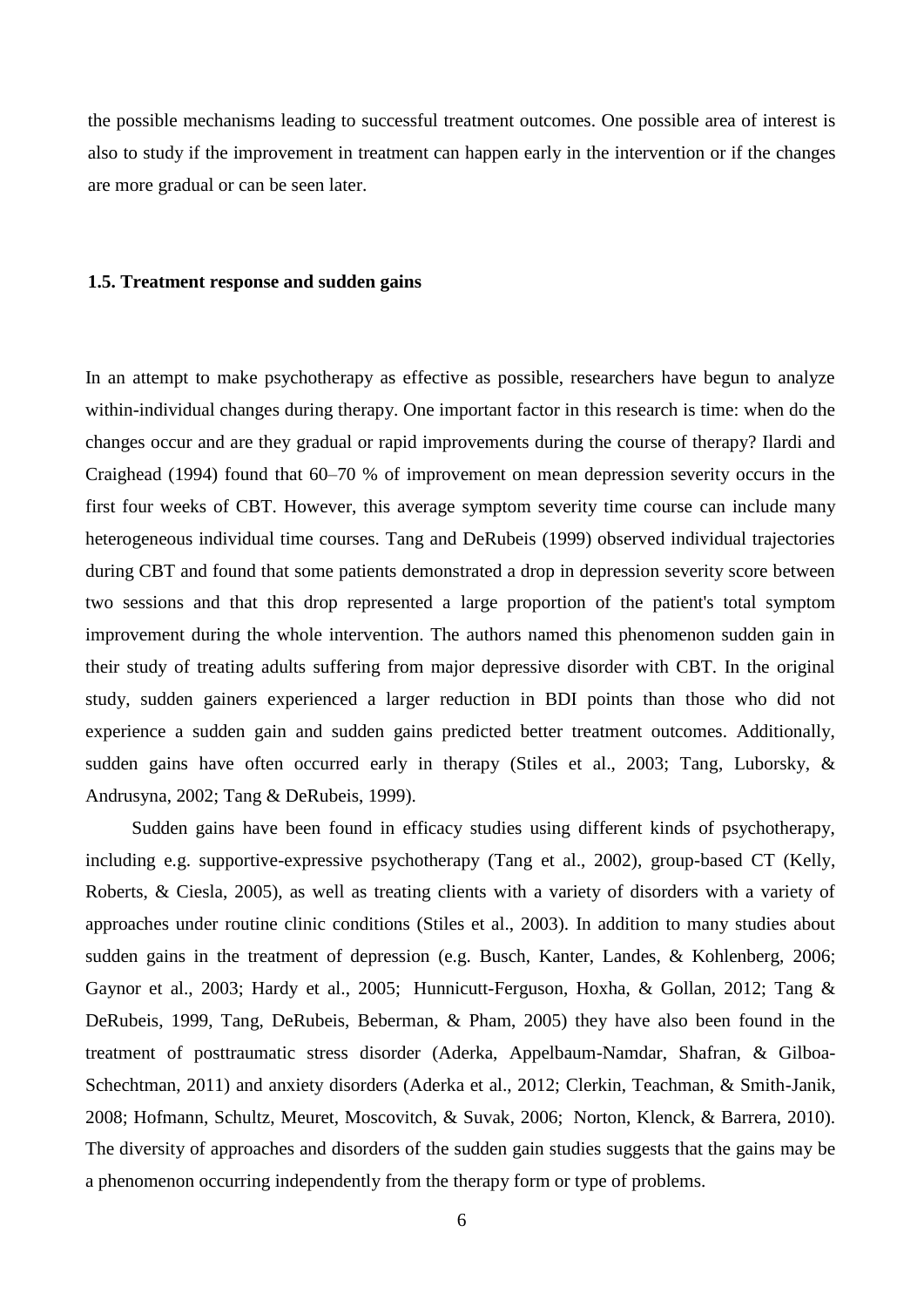Many possible reasons have been hypothesized to lead to sudden gain but unanimity has not been reached. Tang and DeRubeis (1999) proposed that sudden gains result from the patient's cognitive change that occurs in the critical session preceding the sudden gain and this finding was later replicated (Tang et al., 2005). However, not all studies have managed to replicate these results (e.g. Busch et al., 2006; Gaynor et al., 2003; Kelly et al., 2005). Furthermore, Kelly, Roberts, and Bottonari (2007) examined if sudden gains result from hope, self-evaluation, or life events, but only self-esteem at baseline and decreases in the frequency of social comparisons in the week before the gain could explain sudden gains. Additionally, in Kelly et al.'s (2007) study 60 % of the nontreated sample experienced a sudden gain, but these gains were not durable as the reversal rate was 54.3 %. However, the participants were completing weekly online questionnaires for nine weeks, which could have led to gains in some cases. Thus, it seems that sudden gains can result from nonspecific factors that are difficult to examine. Another option is that rapid improvements in symptoms occur naturally in the course of depression and other disorders.

### <span id="page-11-0"></span>**1.6. Present study**

Taking into account the prevalence of insomnia and the harms caused by it, there is a need for effective, brief, and cost-effective treatments for insomnia. It is possible that some patients can benefit from a very brief intervention as others would need a longer treatment. Even though many efficient brief treatments for insomnia have been developed, the factors connected to successful treatment outcomes remain somewhat unfound. With earlier research on sudden gains it has been shown that great changes can occur rapidly and early in the course of treatment and can have good effects on the treatment outcome. However this phenomenon has not been studied in treatment of insomnia so far. As measurements in this study were only made at three points during the treatment instead of every session, it is only possible to point out if the change occurred during the first three sessions (rapid early improvement) or later in the treatment but not possible changes at session to session interval (sudden gain). In this study our aim is to observe if rapid early improvements can be found in an ACT-based group intervention for insomnia, and whether this rapid early improvement leads to better treatment outcomes and which factors may contribute to it. The research questions are: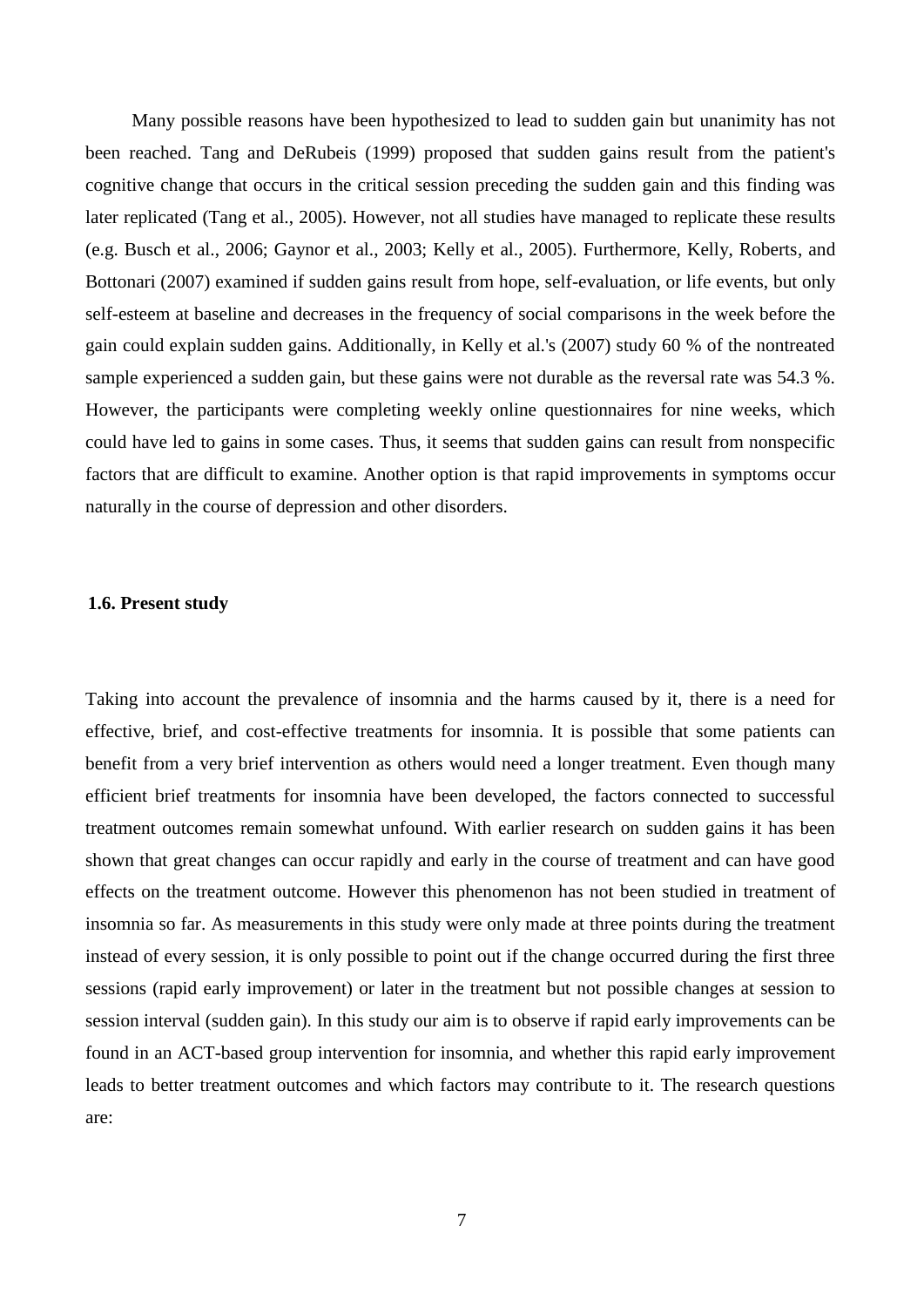- 1. How many improve rapidly from a brief Acceptance and Commitment Therapy -based group intervention for insomnia?
- 2. Are there differences in the treatment outcome between those who improve rapidly and those who do not?
- 3. Which factors separate those who improve rapidly from those who improve more gradually or those who do not improve? The factors considered here are: demographic factors, personality, other symptoms (depression, anxiety, stress, somatic, and psychiatric symptoms), sleep symptoms, psychological flexibility, mindfulness skills, cognitive fusion, and dysfunctional cognitions about sleep.
	- 3.1 Which pretreatment measures, demographic or personality factors separate those who improve rapidly from those who improve more gradually or those who do not improve?
	- 3.2 Which posttreatment measures separate those who improve rapidly from those who improve more gradually or those who do not improve?
	- 3.3 Do those who improve rapidly differ from those who improve more gradually or those who do not improve in their changes during the intervention?

Rapid early improvement has not been studied in the treatment of insomnia or other sleep disorders before. Thus, due to the explorative nature of the study, it is difficult to set hypotheses concerning the explaining factors or the consequences of the improvement. However, since sudden gains have been found with many other disorders, it can be assumed that they can also occur in the treatment of insomnia.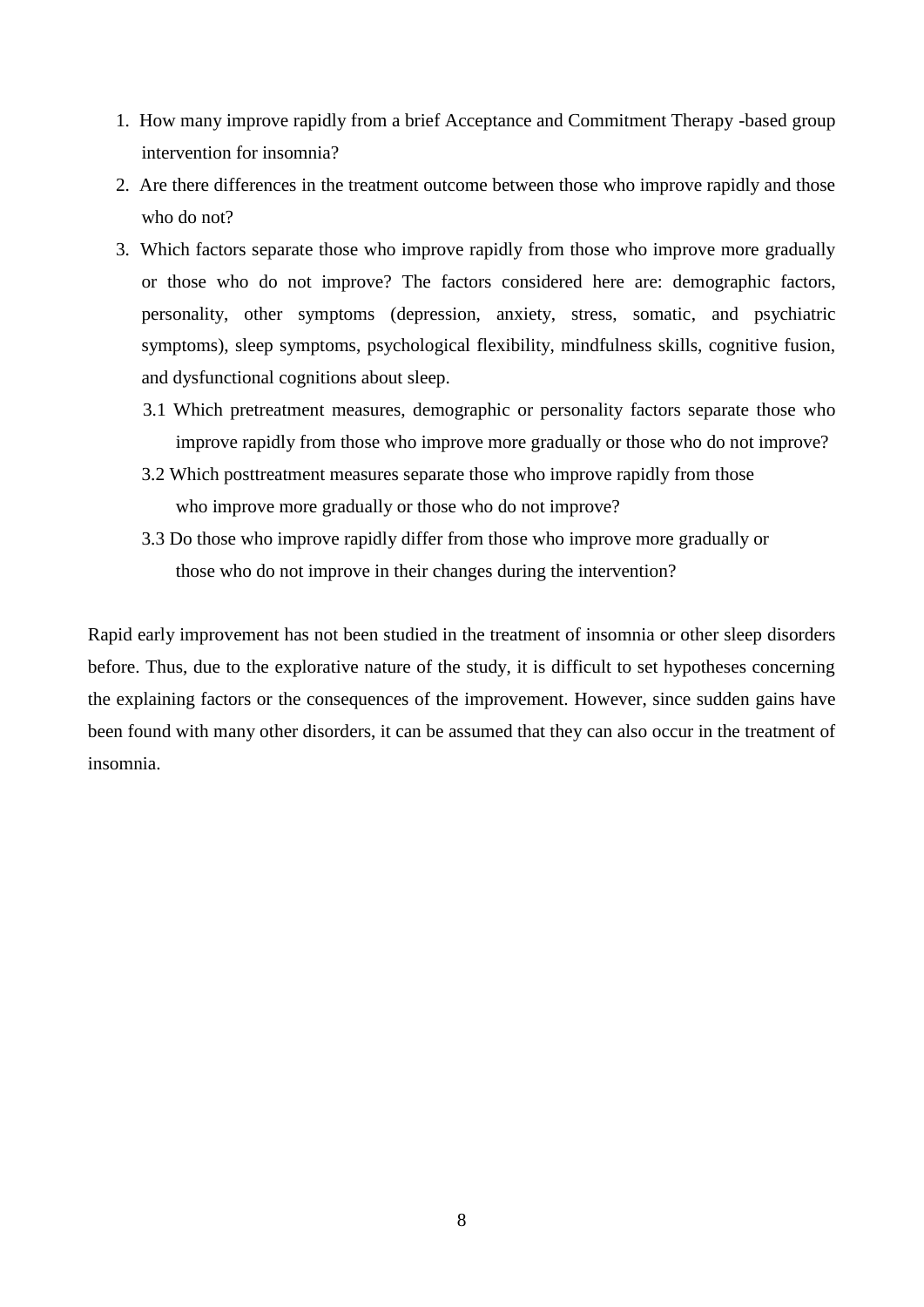#### <span id="page-13-0"></span>**2. METHODS**

#### <span id="page-13-1"></span>**2.1. Data source**

Data were obtained from a randomized clinical trial of psychological treatment for insomnia. Data were collected during the fall and spring semesters of the 2012–2013 academic year at the Department of Psychology at Jyväskylä University. Two previous master's theses have been written using the same data (Pelkonen & Puha, unpublished; Naamanka & Suutari, unpublished)*.*

#### <span id="page-13-2"></span>**2.2. Procedure**

Participants were recruited via an advertisement in a local newspaper in October 2012. Potential participants enrolled in by phone or email and were all interviewed via phone to ensure they met criteria for insomnia. Additionally, four participants were recruited from a lecture concerning diabetes and later interviewed by phone. Overall, 102 people applied for the study, all of whom were Finnish adults living in Central Finland.

To be included participants had to report at least one of the following: difficulty initiating sleep, difficulty maintaining sleep, or early morning awakening. No clinical diagnosis was made. Potential participants were also asked about the duration of insomnia, other symptoms and use of sleep medication. Exclusion criteria were: a comorbid psychiatric diagnosis, apart from moderate depression or anxiety syndromes, diagnosed neurological disorder, alcohol abuse or other ongoing psychological treatment. Furthermore, some applicants were excluded because they wanted to benefit from the treatment professionally or because of difficulties to attend the meetings due to long distance. All in all, six people were excluded and recommended to seek treatment elsewhere and five were put on a waiting list for possible future individual treatment.

Due to the large number of participants, the treatment designed to be individual was transformed into a group intervention. Participants meeting the criteria were contacted to ensure they agreed to take part in the group intervention, of which 16 people declined from. Participants were randomized into treatment ( $n = 37$ ) and wait list control ( $n = 35$ ) groups. Both control and treatment groups had a baseline assessment 1 to 2 weeks before the treatment groups' intervention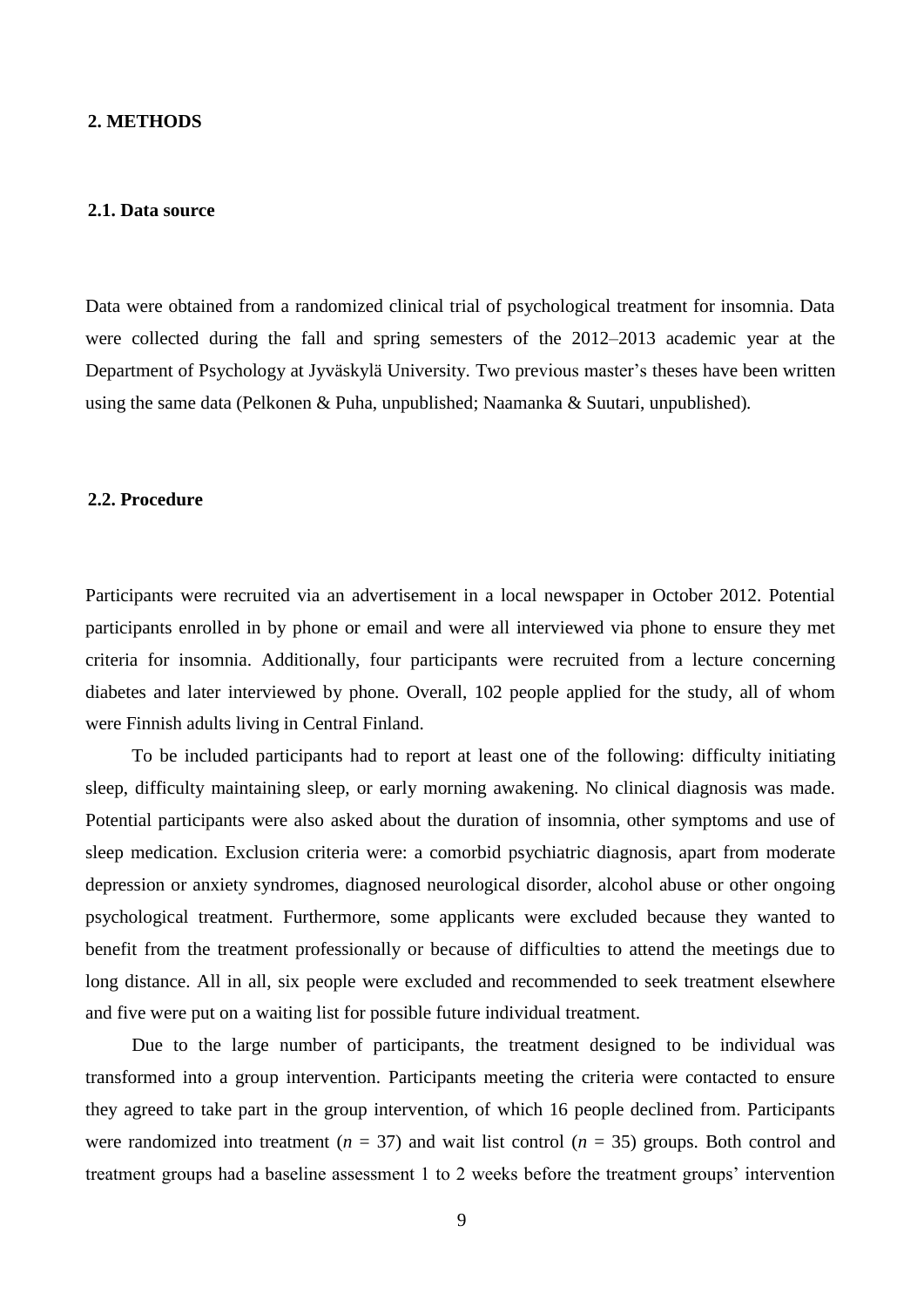began. At this assessment all participants received sleep diaries and information about the intervention. The control group completed sleep diary for 4 weeks from the baseline, the treatment group until the end of the treatment. The control group was put on a waiting list and received identical intervention as the treatment group approximately 3 months after the baseline assessment. Thus, participants were treated in two occasions: the treatment group in the autumn and the wait list control group in the spring.

Figure 1 presents the design and participant flow. After the baseline assessment, which was also the treatment group's first assessment, the treatment group completed two assessments: second assessment after the second group session and third assessment after the last group session. The control group had similar assessments during their treatment but they also had one extra assessment about a month before the beginning of the intervention which was their first assessment. Both groups had a follow-up assessment one month after the end of their intervention but the data from the follow-up is not included in this study.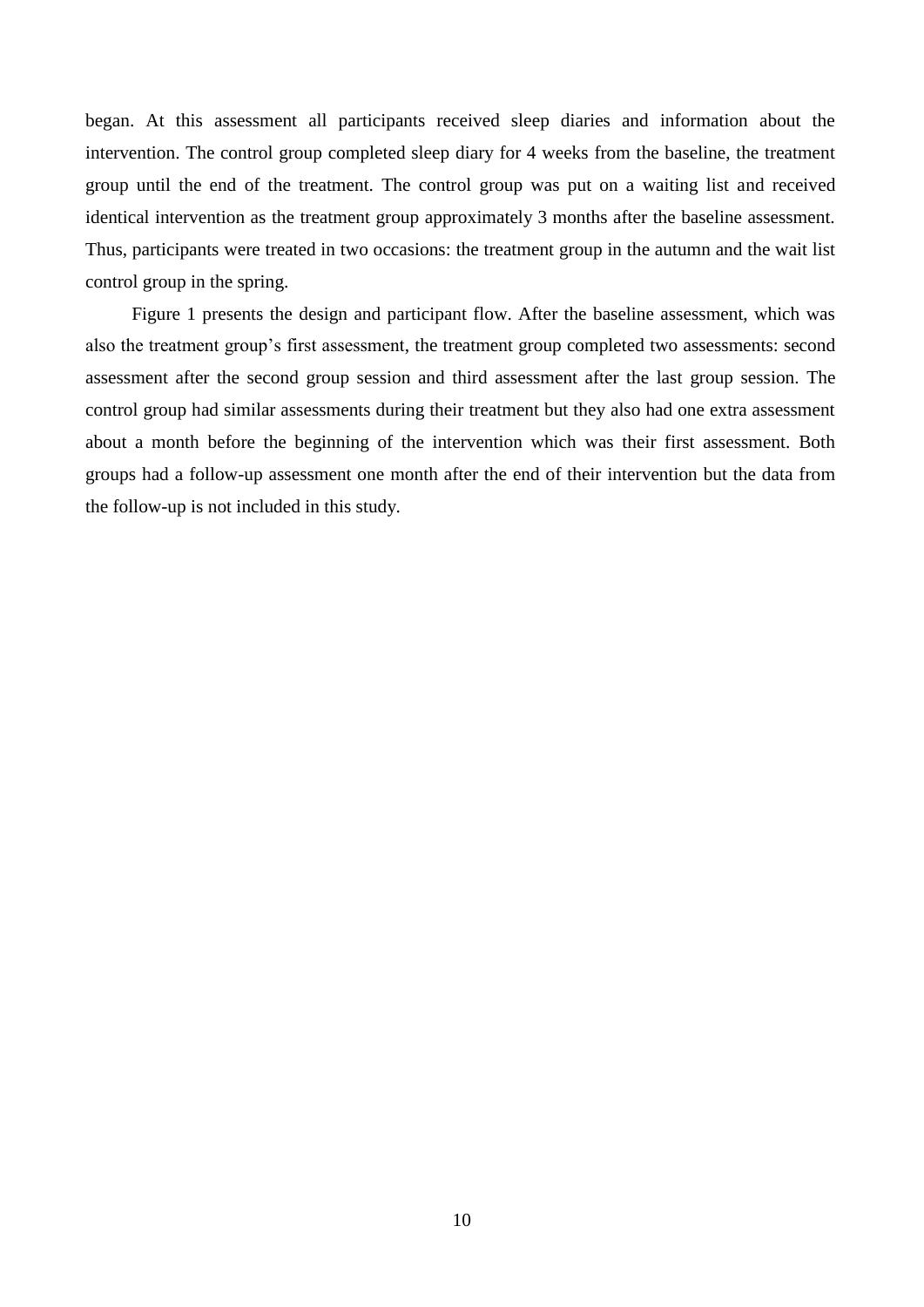

Figure 1. Participant flow.

Here data from all treated participants is used. Those who had another ongoing treatment but attended this treatment and those who had a partner participating in the treatment were excluded. Also, due to the interest in early improvement, only those who attended both the first and second group sessions were included. All in all, 54 people were included in the study and 20 were excluded (see Figure 1). Majority of the participants were 50 years or older, 64.8 % were women, and about a half of all participants were using sleep medication. There were no significant differences between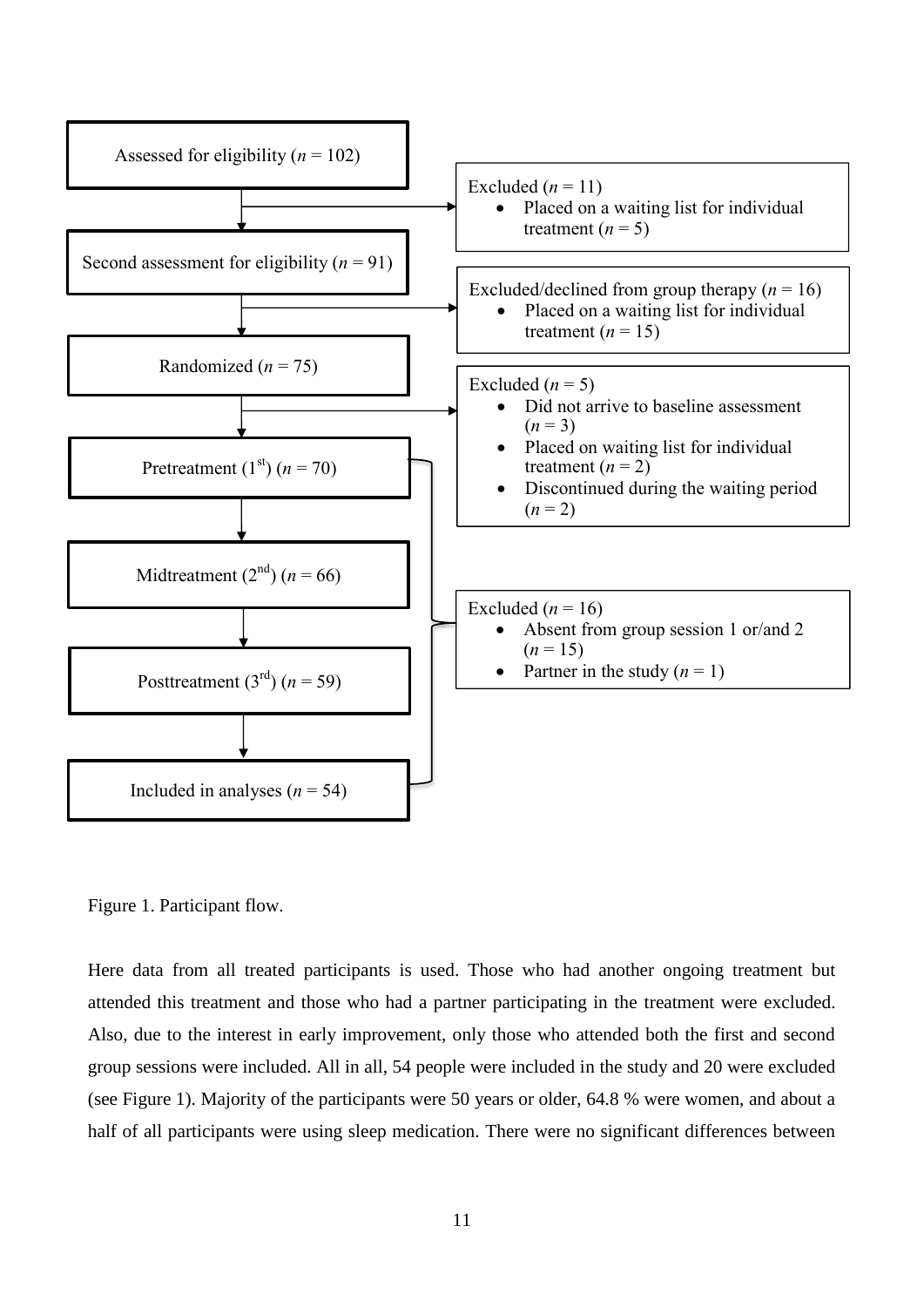treatment and control groups in demographic factors. More specific demographic information about the participants is presented in Table 1.

The Epworth Sleepiness Scale (Johns, 1991) at baseline was used to measure excessive daytime sleepiness which is associated with certain sleep disorders including obstructive sleep apnea (OSAS) and periodic limb movement disorder (PLMD) (Johns, 1991). Total score of 16 or more was used as a cutoff point, since it has been found to differentiate those with narcolepsy, idiopathic hyperinsomnia or at least moderate OSAS, from those with other sleep disorders and healthy controls (Johns, 1991). Only a few participants had a total score of 16 or more in ESS (Table 1.). About half of the participants suffered from moderate insomnia, about one third from mild insomnia and about one fifth from severe insomnia (Table 1.).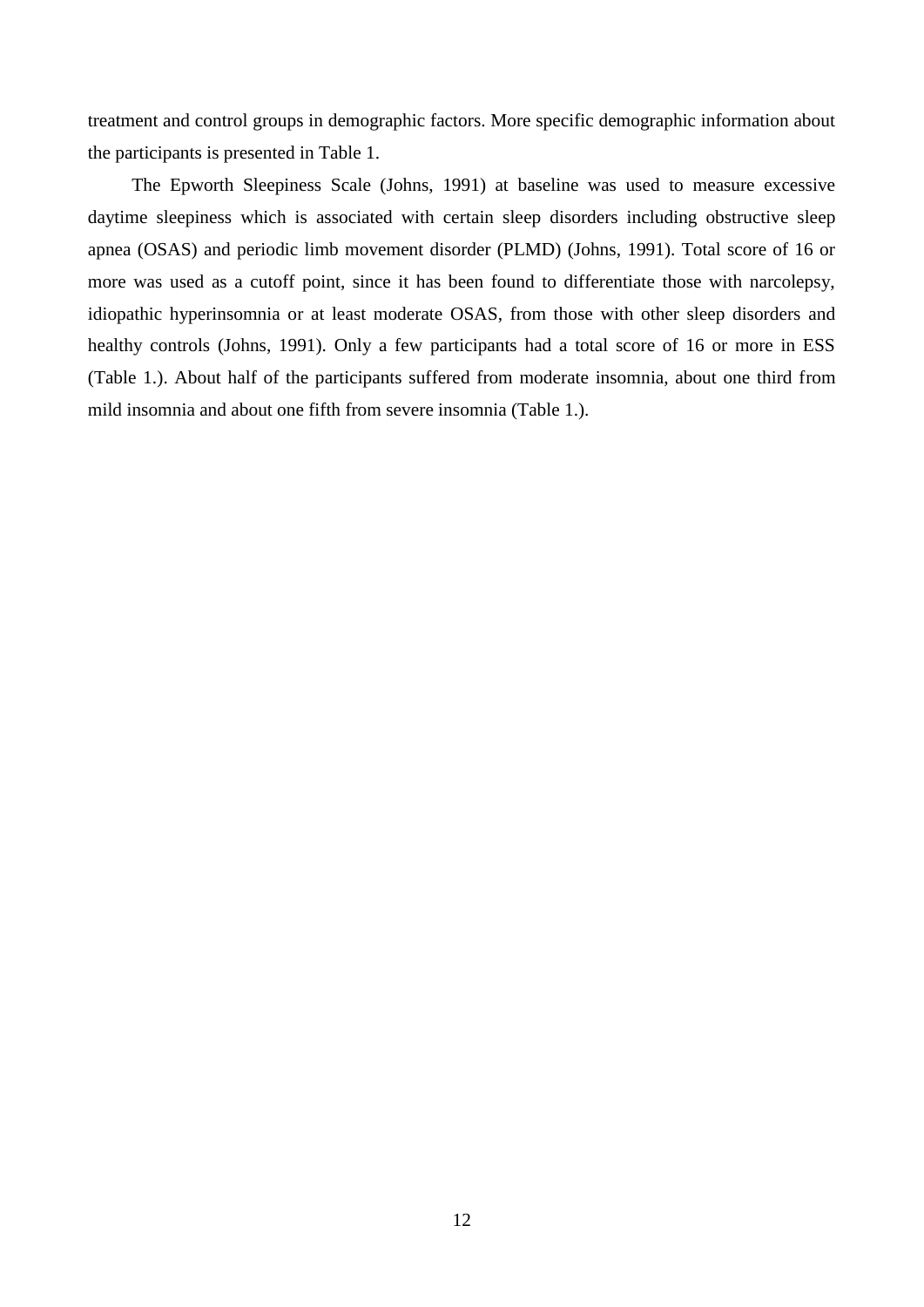|                         | women                  | men                    | total                  |  |
|-------------------------|------------------------|------------------------|------------------------|--|
| age (years)             | 11.4 %<br>$-39$        | 26.3%<br>$-39$         | $-39$<br>16.7%         |  |
|                         | $40 - 49$<br>22.9 %    | 5.3 %<br>$40 - 49$     | $40 - 49$<br>16.7%     |  |
|                         | $50 - 59$<br>22.9 %    | $50 - 59$<br>42.1 %    | $50 - 59$<br>29.6 %    |  |
|                         | 28.6%<br>$60 - 69$     | $60 - 69$<br>21.1 %    | $60 - 69$<br>25.9%     |  |
|                         | $70 -$<br>14.3 %       | $70 -$<br>5.3 %        | $70 -$<br>11.1 %       |  |
|                         |                        |                        |                        |  |
|                         | $M = 54.8$             | $M = 51.79$            | $M = 53.74$            |  |
|                         | $n=35$                 | $n = 19$               | $n = 54$               |  |
| education               | no occupational degree | no occupational degree | no occupational degree |  |
|                         | 9.4 %                  | 10.5 %                 | 9.8%                   |  |
|                         | occupational degree    | occupational degree    | occupational degree    |  |
|                         | 9.4 %                  | 31.6%                  | 7.6 %                  |  |
|                         | academic degree        | academic degree        | academic degree        |  |
|                         | 81.3%                  | 57.9 %                 | 72.5 %                 |  |
|                         |                        |                        |                        |  |
|                         | $n = 32$               | $n = 19$               | $n=51$                 |  |
| occupational status     | 37.1 %<br>retired      | 31.6%<br>retired       | 35.2%<br>retired       |  |
|                         | working $48.6%$        | working 52.6 %         | working 50.0 %         |  |
|                         | others<br>14.3 %       | others<br>15.8 %       | others<br>14.8 %       |  |
|                         |                        |                        |                        |  |
|                         | $n = 35$               | $n = 19$               | $n=19$                 |  |
| use of sleep            | yes 62.9 %             | yes 31.6 %             | yes 51.9 %             |  |
| medication              | no 37.1 %              | no 68.4 %              | no 48.1 %              |  |
|                         |                        |                        |                        |  |
|                         | $n = 35$               | $n=19$                 | $n = 54$               |  |
| ESS in baseline         | $< 16$ 94.3 %          | $< 16$ 94.7 %          | < 16<br>94.4 %         |  |
|                         | $\geq$ 16 5.7%         | $\geq 16$ 5.3%         | 5.6 %<br>$\geq 16$     |  |
|                         |                        |                        |                        |  |
|                         | $n = 35$               | $n=19$                 | $n = 54$               |  |
| severity of insomnia in | mild/subclinical       | mild/subclinical       | mild/subclinical       |  |
| baseline (according to  | 27.3 %                 | 31.6 %                 | 28.8 %                 |  |
| ISI)                    | moderate               | moderate               | moderate               |  |
|                         | 54.5 %                 | 52.6%                  | 53.8%                  |  |
|                         | severe                 | severe                 | severe                 |  |
|                         | 18.2 %                 | 15.8 %                 | 17.3 %                 |  |
|                         |                        |                        |                        |  |
|                         | $n = 33$               | $n = 19$               | $n = 52$               |  |

Table 1. Age, education, occupational status, use of sleep medication, ESS, severity of insomnia in baseline and sex of the participants.

<span id="page-17-0"></span>M = mean, ESS = Epworth Sleepiness Scale, ISI = Insomnia Severity Index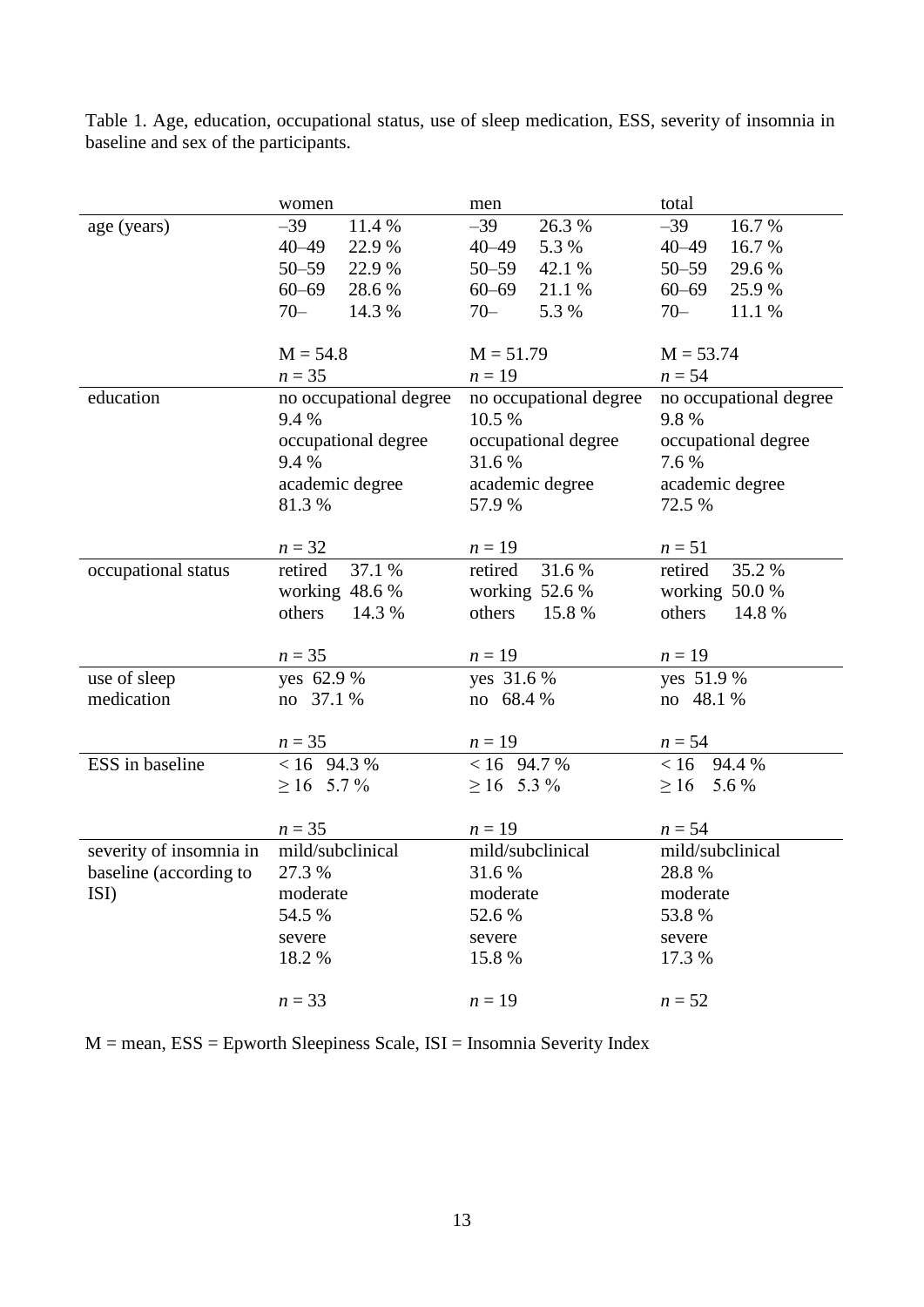#### **2.3. Intervention**

The intervention was a structured ACT-based treatment for insomnia which consisted of an individual session of 45–90 minutes (depending on the client) via phone, followed by five weekly group sessions of approximately 90 minutes in groups of seven to ten people. The groups both in the autumn and spring were composed according to days the participants had named to suit them best. A case formulation (Lappalainen, Miettinen, & Lehtonen, 2007) was made based on the phone session. The case formulation accompanied by a letter explaining it was given to each participant in the first group session. The participants were also given information consisting of sleep hygiene instructions, stimulus control advice and sleep restriction, and new perspectives to sleeping problems which were adapted from Lundh (2005, p. 36). These can be found in Appendix 1 and 2. In the first group session some time was also spent to discuss the functioning of the group and to introduce the aim and general principles of the intervention.

The following group sessions all started with a conversation about past week's homework and sleep. Metaphors and exercises were used in each group session as well as videos introducing the processes of ACT. All exercises, videos, and metaphors were discussed in pairs, small groups or with the whole group to share thoughts and/or ask questions. Each group session ended with a brief mindful breathing exercise and self-assigned homework consisting of value-based actions, mindfulness exercises and applying sleep instructions in everyday life. In addition to using a structured intervention, videos, and recorded exercises were used to minimize the possible differences between intervention groups and therapists. A more detailed view of the content of each group session is presented in Table 2.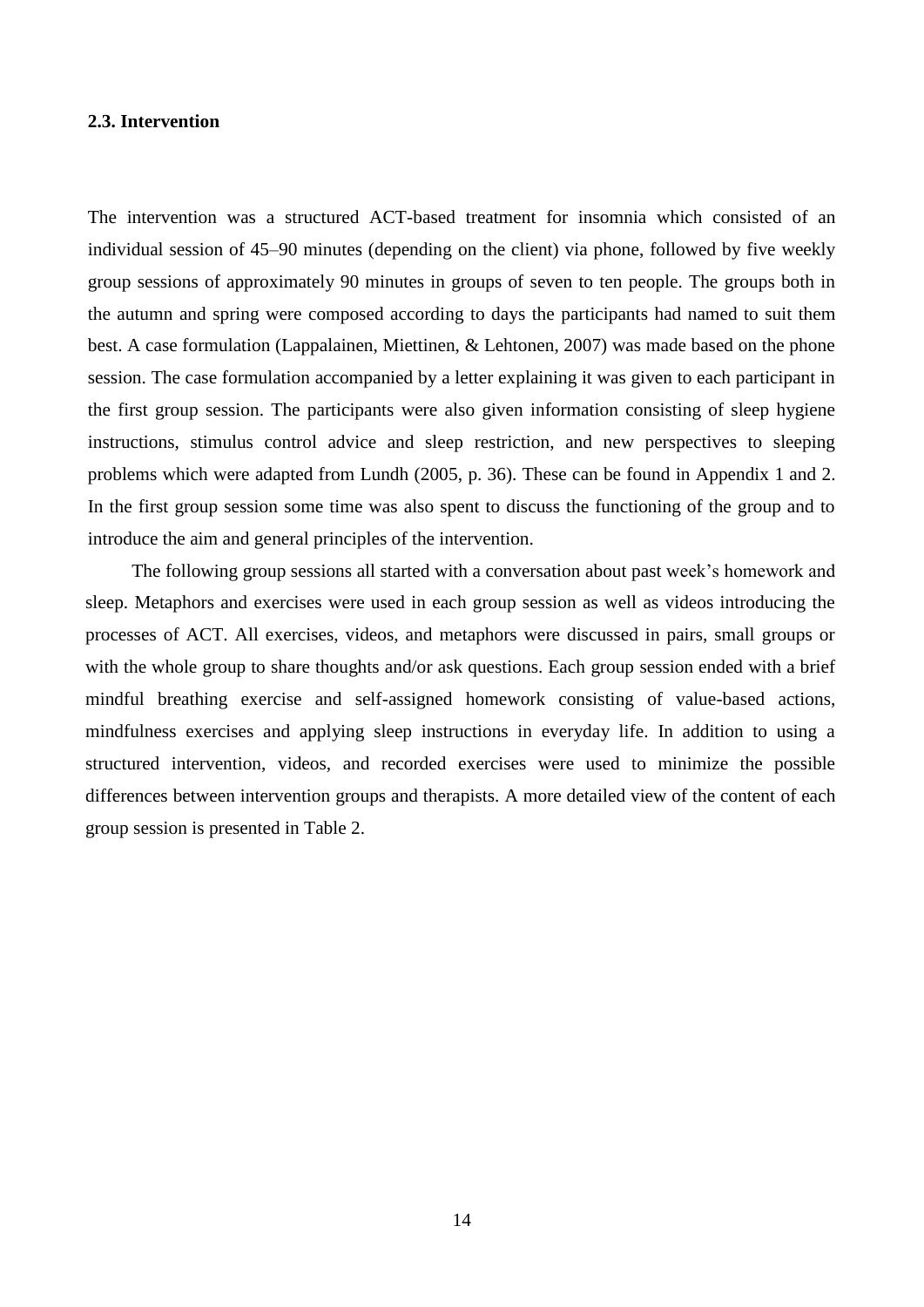Table 2. Description of the videos, exercises, and metaphors used in the group sessions.

| First group session  | exercise: analyzing values (values)                |
|----------------------|----------------------------------------------------|
|                      | video: observation (mindfulness)                   |
|                      | video: active awareness (mindfulness)              |
|                      | exercise: mindful breathing (mindfulness)          |
| Second group session | video: values (values)                             |
|                      | exercise: mindful sitting (mindfulness)            |
|                      | exercise: the observer (acceptance)                |
|                      | exercise: mindful breathing (mindfulness)          |
| Third group session  | video: wise actions (values)                       |
|                      | metaphors: passengers on a bus (values)            |
|                      | exercise: body scan (mindfulness)                  |
|                      | exercise: the observer (acceptance)                |
|                      | exercise: leaves on a stream (acceptance)          |
|                      | exercise: mindful breathing (mindfulness)          |
| Fourth group session | video: wise choices (values)                       |
|                      | exercise: mindfulness in daily tasks (mindfulness) |
|                      | video: acceptance (acceptance)                     |
|                      | metaphor: tug of war with a monster (acceptance)   |
|                      | exercise: thoughts about self (acceptance)         |
|                      | exercise: mindful breathing (mindfulness)          |
| Fifth group session  | exercise: six months to live (values)              |
|                      | exercise: mindful listening (mindfulness)          |
|                      | exercise: terrier thoughts (acceptance)            |
|                      | metaphor: birds nest (acceptance)                  |
|                      | exercise: mindful breathing (mindfulness)          |

## <span id="page-19-0"></span>**2.3.1. Therapists**

The intervention was led by 11 psychology students aged from 22 to 26, four of whom were doing their master's degree and seven of whom were doing their bachelor's degree. Two students led each intervention group. The students received 16 hours of intensive training for Acceptance and Commitment therapy and had supervision two hours weekly throughout the intervention.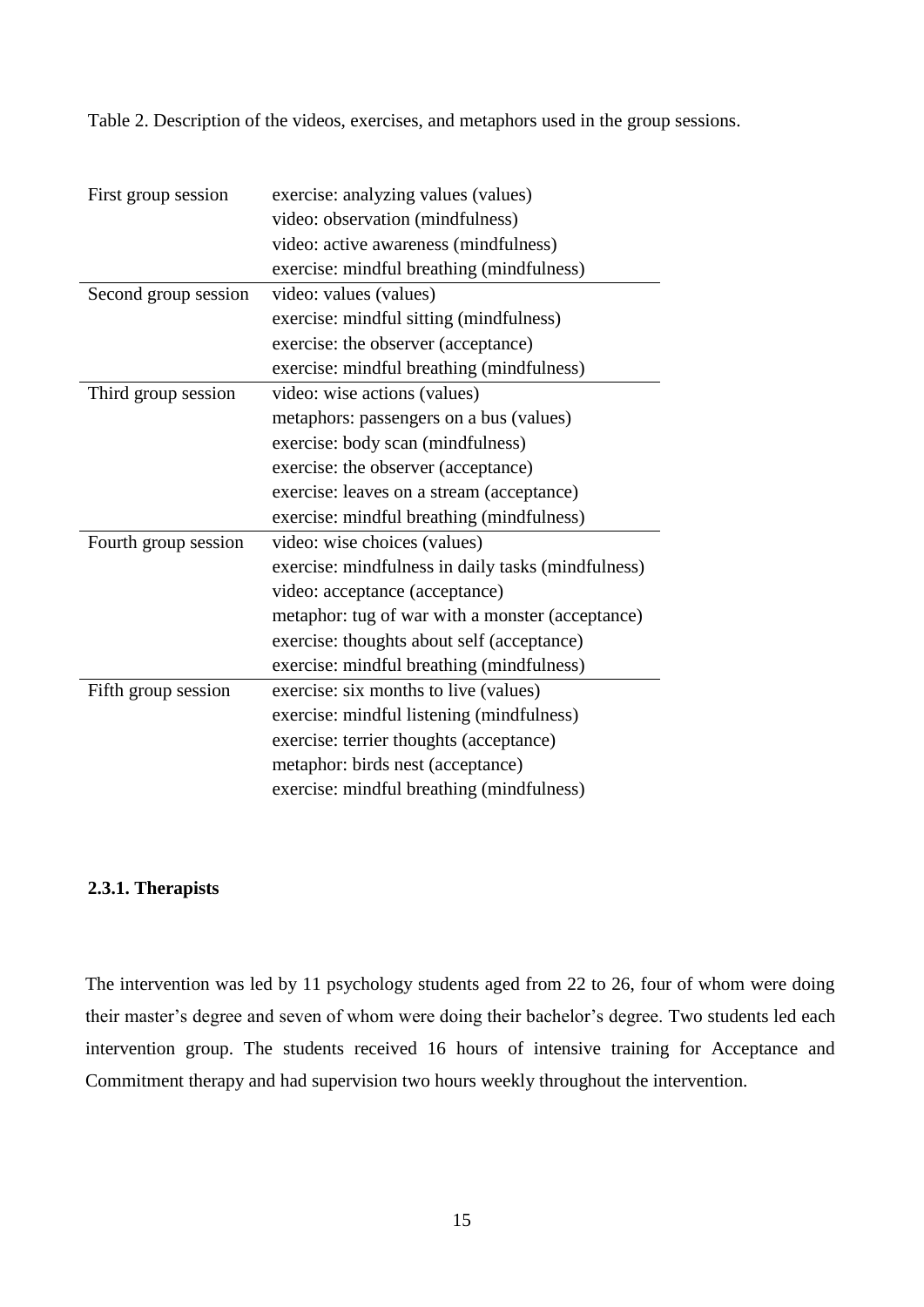#### <span id="page-20-0"></span>**2.4. Measures**

### <span id="page-20-1"></span>**2.4.1. Assessment of insomnia**

#### *Insomnia Severity Index (ISI)*

The Insomnia Severity Index is a self-report questionnaire assessing one's perception of his or her insomnia, including the nature, severity and effects of the insomnia (Morin, 1993; Bastien, Vallières, & Morin, 2001; Morin, Belleville, Bélanger, & Ivers, 2011). The ISI has 7 items and they measure the severity of sleep onset, sleep maintenance, early morning awakening, dissatisfaction with sleep, interference with daytime functioning, noticeability of sleep problems by others, and the level of distress caused by the sleep problems during the last two weeks. The items are rated with a 5-point Likert scale from 0 to 4 with the total score ranging from 0 to 28. The interpretation of the total score is: 0–7 absence of insomnia, 8–14 subthreshold insomnia, 15–21 moderate insomnia, 22– 28 severe insomnia (Morin, 1993).

#### *Dysfunctional Beliefs and Attitudes about Sleep-16 (DBAS-16)*

 The Dysfunctional Beliefs and Attitudes About Sleep Scale (Morin, Vallières, & Ivers, 2007; Finnish translation by Finnish Institute of Occupational Health, 2008, 2012) is used to measure maladaptive cognitions related to sleep. In the questionnaire there are 16 statements to which clients answer in a 10-point Likert scale. The statements can be divided into four subscales: Expectations, Impacts, Worry and Medication (Carney et al., 2010). DBAS-16 is developed on the basis of DBAS-30, which has 30 statements (Carney et. al, 2010). Carney et al. (2010) proved that DBAS-16 can separate the insomniacs from good sleepers, and that the total score has good reliability, although this is not the case with subscales. Therefore, in this study we do not use the subscales but only the total score.

#### *Sleep diary*

The sleep diary is a commonly used valid self-report measurement used to assess sleep (Espie et al., 2001b). The participants completed sleep diary daily within 30 minutes after arising throughout the treatment and minimum of 3 weeks before and 1 week after group sessions. The sleep diary constituted of 15 questions relating to sleep, time in bed, use of stimulants or sleep medication,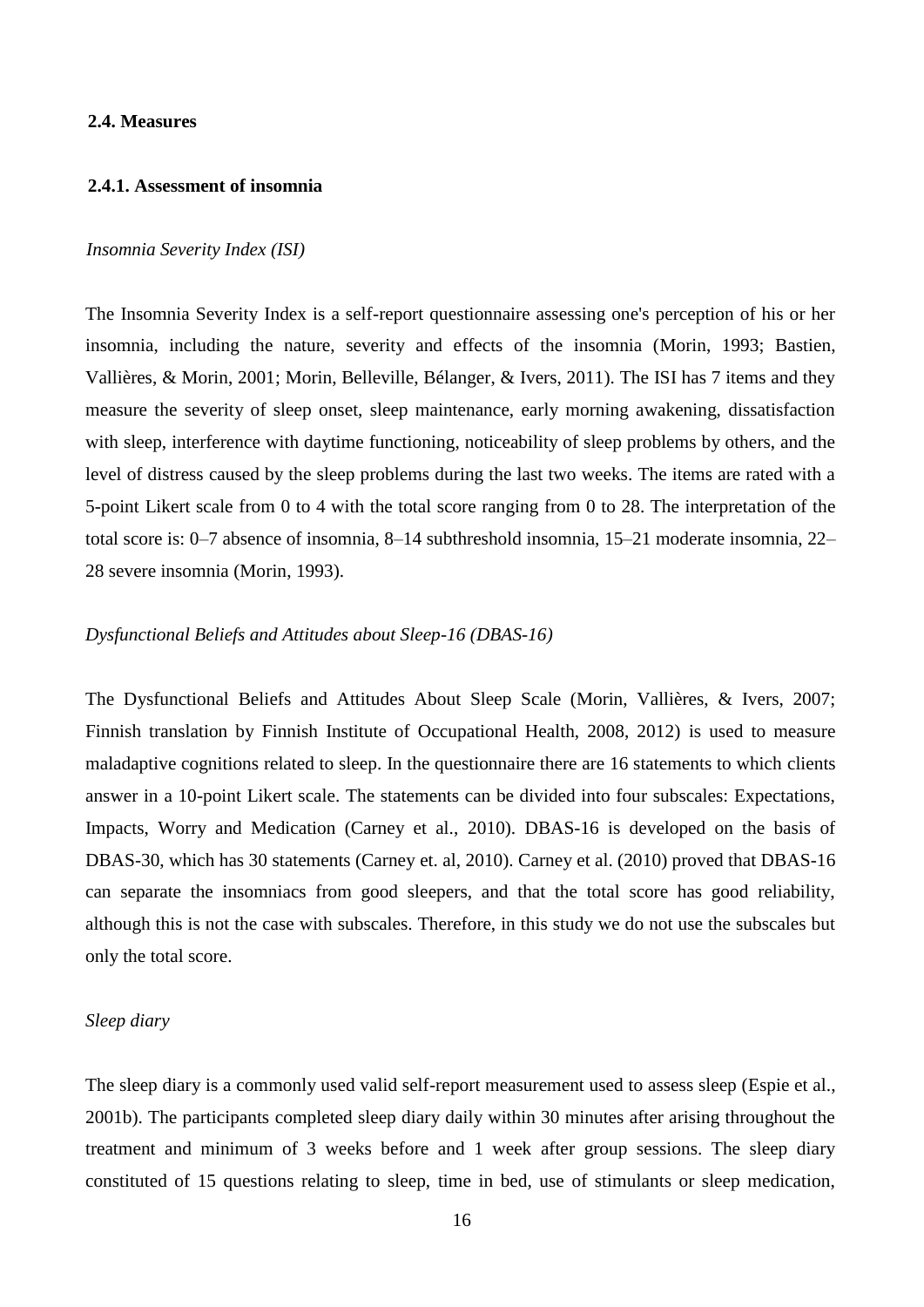daytime consequences and subjective assessment of sleep quality. Some questions were answered in minutes etc., some in Likert-scale.

Here we focus on the following questions: "I went to bed and turned off the lights at ", " I was awake in bed approximately \_ minutes before falling asleep" ,"At night I was awake approximately minutes", "I got out of bed at ", "My estimation of sleep obtained at total is hours minutes" and "Last night sleeping was (1 = very restless...  $5$  = very peaceful)" From these questions following measurements were calculated: total sleep time (TST; min), total time in bed (TTB; min), sleep onset latency (SOL; time from initial sleep onset to actually falling to sleep; min), wake time after sleep onset (WASO; total wakeful time during the night; min) and sleep quality (SQ, 5-point Likert scale). Sleep efficiency (SE) was calculated using TST and TTB ( $\frac{7}{\pi}$  $rac{151}{TTB}$   $\times$  $100\%$ ).

#### <span id="page-21-0"></span>**2.4.2. Assessment of symptoms**

#### *Beck Depression Inventory (BDI-II)*

 The Beck Depression Inventory II consists of 21 items which assess the severity of depressive symptoms, the recall period being the last two weeks (Beck, Ward, Mendelson, Mock, & Erbaugh, 1961; Beck, Steer, & Brown, 1996). Each item has response options from 0 to 4 and the total score ranges from 0 to 63. Higher scores mean more severe depression. Score from 0–13 is interpreted as absence of depression, 14–19 as mild depression, 20–28 as moderate depression and 29–63 as severe depression.

#### *Depression Anxiety Stress Scales (DASS)*

Depression Anxiety Stress Scales (Lovibond & Lovibond, 1995) is a 42-item questionnaire assessing negative emotional symptoms. The statements are rated from 0 (not holding true at all) to 3 (holding true a lot) according to the extent the person has experienced each symptom over the past week. The total score ranges from 0 to 126. DASS comprises three scales: Depression (DASS-D), Anxiety (DASS-A), and Stress (DASS-S), each of them consisting of 14 items. Previous studies have shown that the scales can separate between symptoms of depression, physical arousal, and psychological tension and agitation (e.g. Antony, Bieling, Cox, Enns, & Swinson, 1998).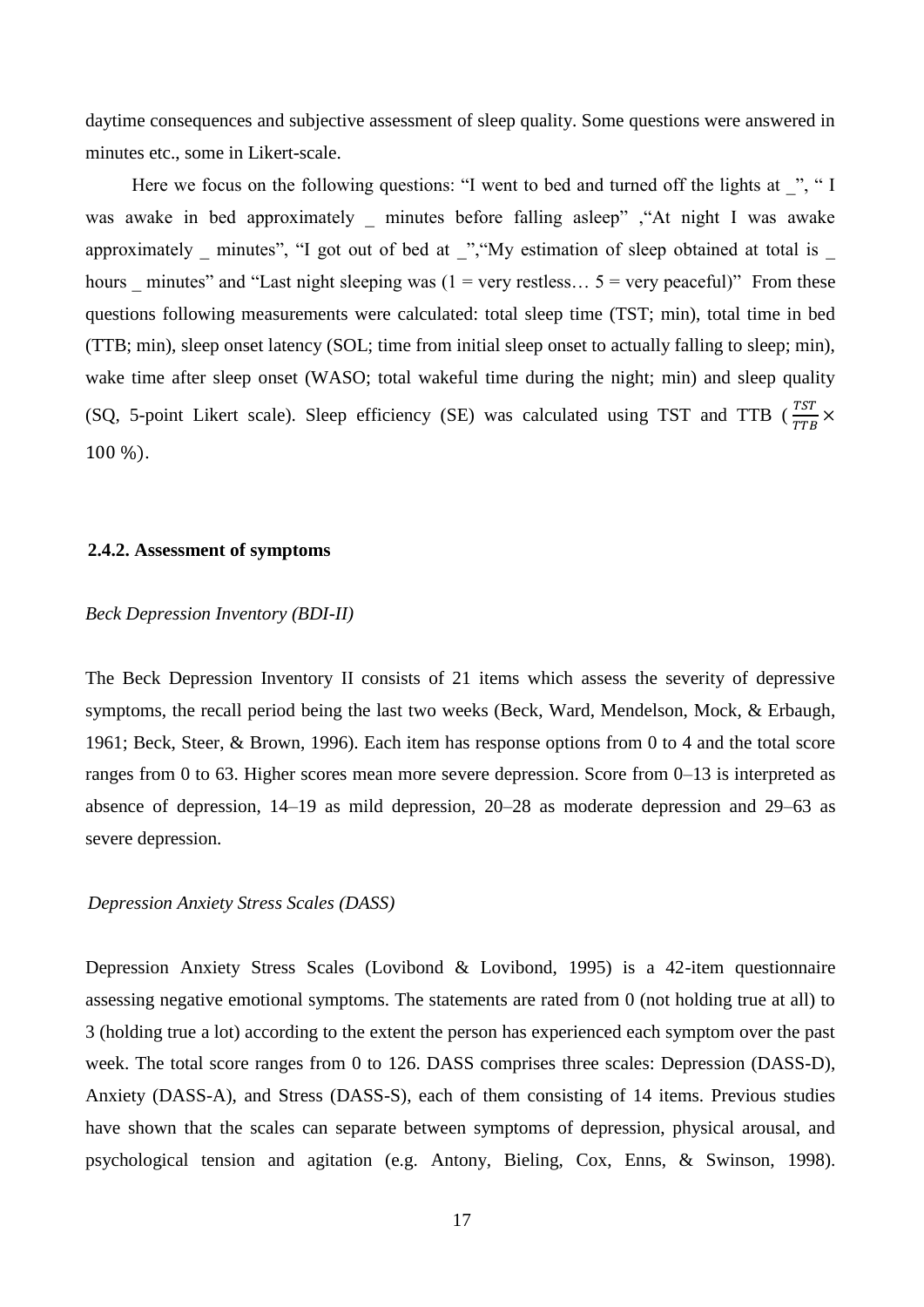Specifically, Antony et al. (1998) found that DASS-D and DASS-A measure features unique to their domain whereas DASS-S seems to be sensitive to the symptoms of both depression and anxiety.

#### *Symptom Check-List-90 (SCL-90)*

The SCL-90 is a questionnaire that measures self-reported symptom intensity (Derogatis, Lipman, & Covi, 1973 in Holi, Sammallahti, & Aalberg, 1998). The questionnaire consists of 90 items describing symptoms, which are rated on a 5-point Likert scale based on how much they disturb the individual  $(0 = not at all, 4 = extremely)$ , time reference being one week. The Global Severity Index (GSI) is counted by summing the answers and dividing the total by 90. The total range of GSI is from 0 to 4. There are 9 dimensions in SCL-90: somatization, obsessive-compulsive disorder, interpersonal sensitivity, depression, anxiety, hostility, phobic anxiety, paranoid ideation and psychoticism (Holi et al., 1998). However in this study only GSI is used. SCL-90 has good discriminant validity and GSI discriminates psychiatric patients from community sample, patients' mean value being 1.56 (SD 0.61) whereas community's mean value is 0.60 (SD 0.44) (Holi et al., 1998). GSI was assessed only in the first and the third assessment*.* 

#### <span id="page-22-0"></span>**2.4.3. Assessment of processes**

#### *Acceptance and Action Questionnaire-II (AAQ-II)*

A revised, 7-item scale version of the Acceptance and Action Questionnaire - II (Bond et al., 2011) was used to assess acceptance, experiential avoidance and psychological flexibility. The items are rated from 1 (never true) to 7 (always true). Lower scores indicate greater levels of psychological flexibility which in turn is related to lower levels of depression, anxiety, stress and overall psychological distress (Bond et al., 2011).

#### *Five Facet Mindfulness Questionnaire (FFMQ)*

The FFMQ is a 39-item self-report questionnaire which measures mindfulness as a construct of five factors (Baer, Smith, Hopkins, Krietemeyer, & Toney, 2006). The facets of mindfulness are: describing (FFMQ-D), observing (FFMQ-O), acting with awareness (FFMQ-A), nonjudging of inner experience (FFMQ-NJ), and nonreacting to inner experiences (FFMQ-NR). Each item is rated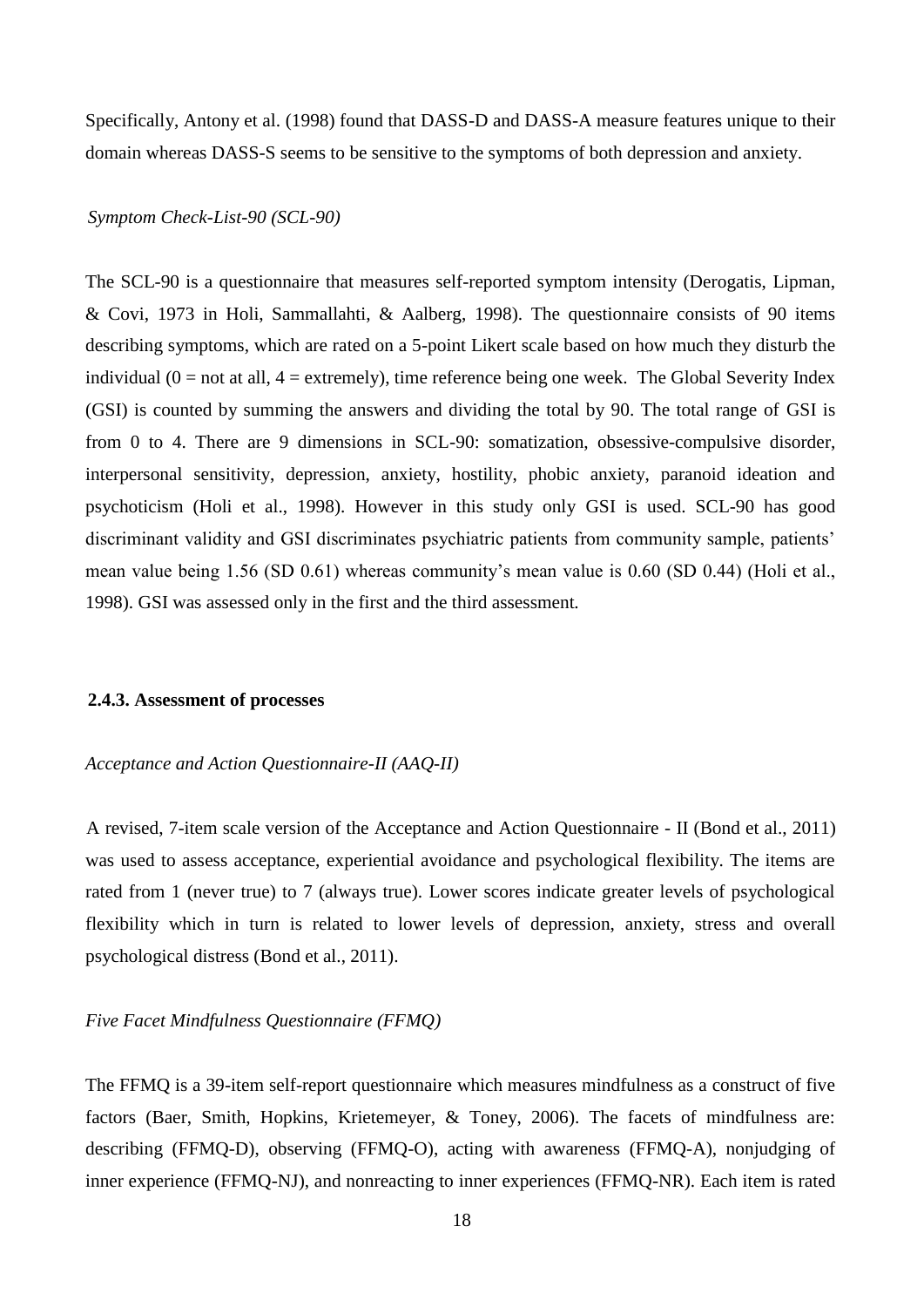on a five-point Likert scale from 1 (never or very rarely true) to 5 (very often or always true). The total score range is from 0 to 195 and for the facets from 0 to 40 apart from nonreacting which ranges from 0 to 35.

### *Cognitive Fusion Questionnaire (CFQ-13)*

Cognitive Fusion Questionnaire (Gillanders et al., 2014) is a 13-item self-report measure of cognitive fusion, which is a concept from Relational Frame Theory (RFT). Cognitive fusion refers to taking one's thoughts literally without being able to recognize the process of thinking (i.e., Hayes et al., 2013). In RFT it is suggested that it may be safer to change the function of the thought rather than the content of it (Hayes et al., 2013).

#### *Adult Hope Scales*

 The Adult Dispositional Hope Scale (Snyder et al., 1991) is a trait-like measure of hope (defined as a cognitive set) with 8 items and 4 filter items. The scale has two subscales; *Agency*, determination to reach goals (4 items), and *Pathway*, finding ways to meet goals (4 items). The Adult State Hope Scale is a self-report measure of ongoing goal-directed thinking or state hope (Snyder et al., 1996). The scale has six items, three measuring agency subscale and three pathway subscale.

#### <span id="page-23-0"></span>**2.4.4. Assessment of personality**

#### *The Short five*

The Short five (S5) is a 60-item questionnaire that assesses personality traits (Konstabel, Lönnqvist, Walkowitz, Konstabel, & Verkasalo, 2012). S5 is based on the Five-Factor-Model (FFM) by Costa and McCrae (Lönnqvist, Verkasalo, & Leikas, 2008). The five factors of FFM, Openness to experience, Conscientiousness, Extraversion, Agreeableness, and Neuroticism, all consist of 6 subtraits (Lönnqvist et al., 2008). The S5 measures these 30 ( $6 \times 5$ ) subtraits with 2 statements (one of them being reversed) which participant rates on a 7-point scale from -3 (does not fit me) to 3 (fits me perfectly) via 0 (do not know, cannot say) (Lönnqvist et al., 2008). The scores of the subtraits are then summed to score the FFM-trait. S5 has good reliability and validity (Lönnqvist et al., 2008)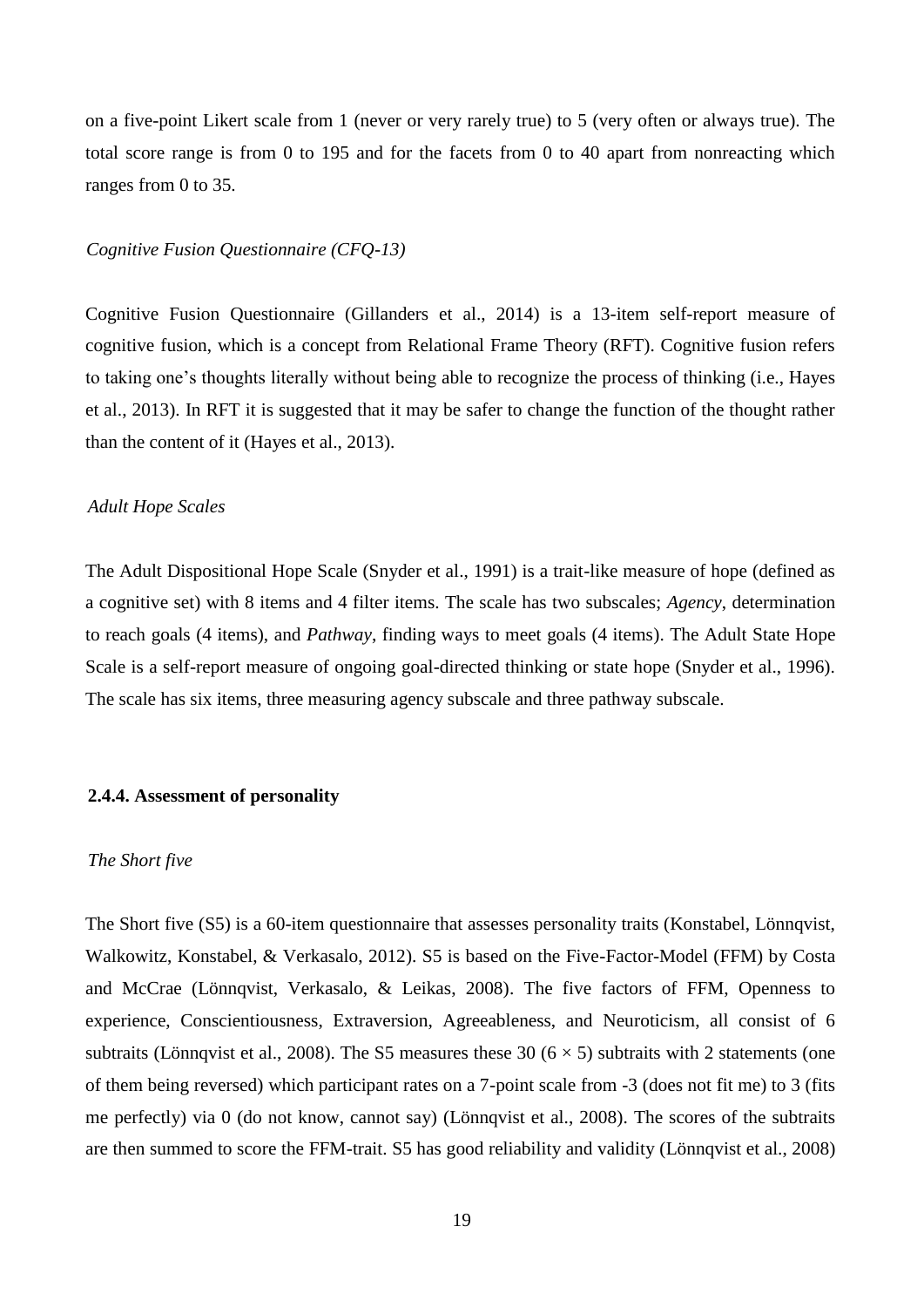and it is similar to two longer inventories (NEO-PI-R and EPIP-NEO) (Konstabel et al., 2012). Personality was assessed only at baseline.

#### <span id="page-24-0"></span>**2.5. Data analysis**

The Reliable Change Index (RCI) presented by Jacobson & Truax (1991) was used to identify clinically meaningful change according to the level of insomnia severity measured by the ISI. Participants were categorized to recovered, improved, unchanged or deteriorated. The RCI method takes into account the individual change of every participant, the reliability of the measure and the mean of the normal population. Normative data were taken from Harvey, Stinson, Whitaker, Moskowitz, and Virk (2008) and the reliability from Morin et al. (2011). We used cutoff b, which defines participants whose scores fall within two standard deviations from the mean of the functional population as members of the functional population.

$$
Cutoff b = M_{nonpatient} + 2 \times S_{nonpatient} = 3.70 + 2 \times 2.14 = 7.98
$$

$$
RCI = \frac{(ISI_{\text{post}} - ISI_{\text{pre}})}{\sqrt{2SE^2}}
$$
, where SE (standard error) = SD $\sqrt{1 - reliability}$ 

When the absolute value of the RCI is greater than 1.96, it is unlikely that the posttest score is just a coincidence ( $p < .05$ ).

Participants were allocated to four different categories according to the changes in their ISI scores:

- 1. Recovered: The participants score is below the cutoff and his/her RCI is below -1.96.
- 2. Improved: The participants RCI is below -1.96.
- 3. Unchanged: The participants RCI falls between -1.96 and 1.96.
- 4. Deteriorated: The participants RCI is greater than 1.96.

The outcomes are investigated in two intervals, during the first two group sessions and during the whole intervention. Also, since the focus is in early improvement, groups were formed of those who improved during the first and the second group sessions and sustained the improvement during the last half of the treatment (RER, Rapid Early Responders), of those who improved during the last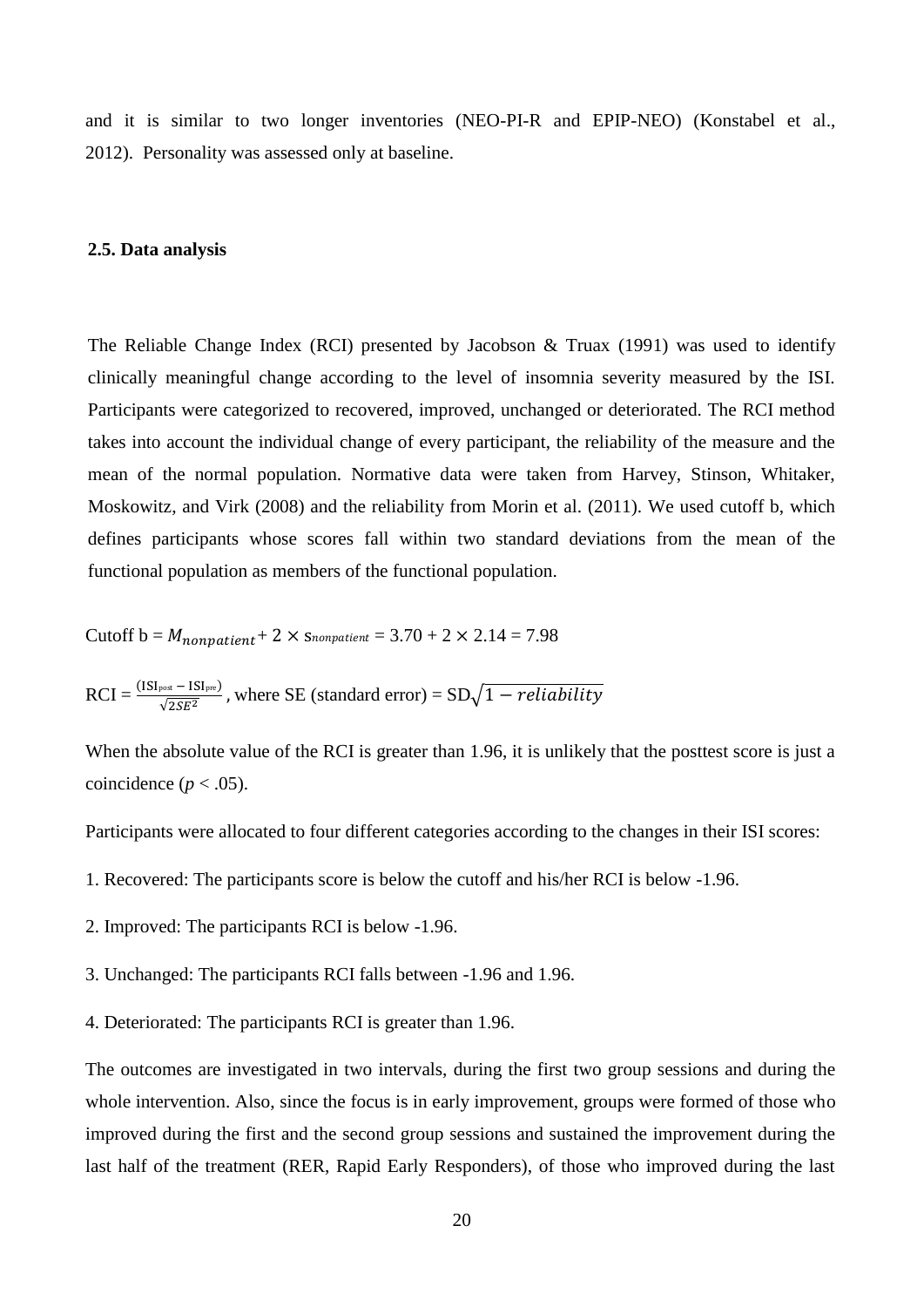half of the intervention (OR, Other Responders) and of those who did not reach the RCI group of improved or recovered by the end of the intervention (NR, Nonresponders).

#### <span id="page-25-0"></span>**2.6. Statistical analyses**

The changes in group means during the first two group sessions and throughout the whole intervention were analyzed using hierarchical linear modelling with Mplus version 7 (Muthén & Muthén, 2012). Effect sizes are reported using Cohen's *d*, calculated at the second and the third assessment. A within-group effect size of 0.5 is considered small, 0.8 medium, and 1.1 large (Öst, 2006).

Differences between treatment and control groups at the beginning of the intervention were calculated using independent samples t-test with IBM SPSS Statistics version 20. The changes in the control group during the waiting time were analyzed using paired-samples t-test. One-way analysis of variance (ANOVA) was used to explore differences between outcome groups in demographic factors, personality, test results and changes in the test scores. Possible post hoc analyses were made using Bonferroni correction. Pearsons correlation and  $\chi^2$  test were used to find connections between the intervals. Possible connections between treatment groups and outcome groups were also investigated using  $\chi^2$  test.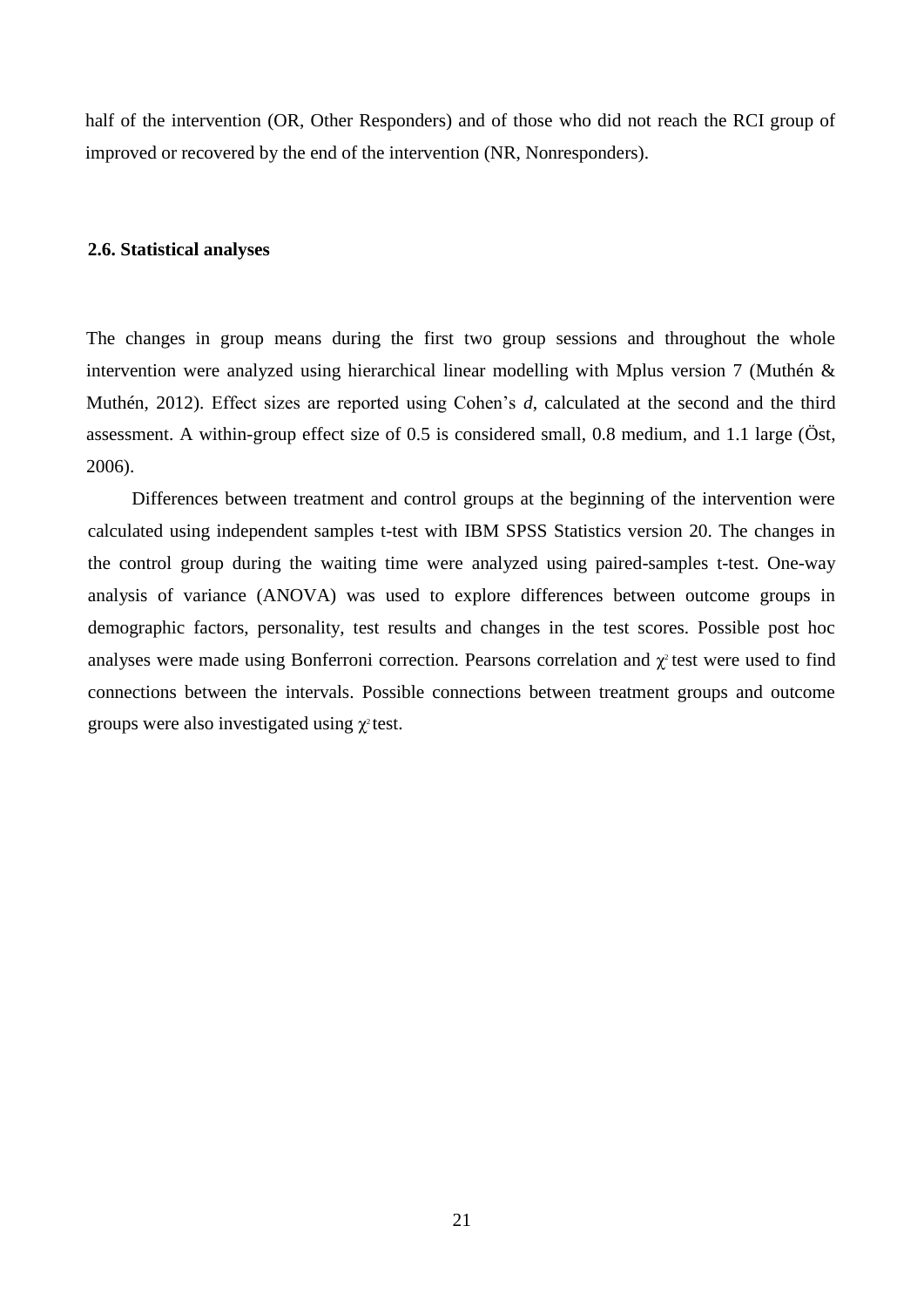## <span id="page-26-0"></span>**3. RESULTS**

#### <span id="page-26-1"></span>**3.1. The effects of the intervention**

Table 3 presents the change in the means of the sleep measures across the intervention. The only statistically significant change in sleep measures between the first and the second assessment was observed in DBAS, where the score decreased during the first two sessions. Other changes were not significant. During the whole intervention scores improved in all sleep measures. However these changes were significant in only ISI and DBAS. Additionally there was a trend showing that the scores in SOL decreased and the scores in TST and SE increased during the treatment. The changes in WASO and SQ were inconsistent. All sleep measures had very small within effect sizes during the intervention, except for DBAS which had a small within effect size. Since the sleep diary measurements showed no significant changes between the first and the second assessment nor during the whole intervention, they are not included in further analyses.

|              | 1 <sup>st</sup> | 2 <sup>nd</sup> | 3 <sup>rd</sup> | $W_{1-3}$ | estim. $1-2$ | $d_{1-3}$ | $d_{1-2}$ |
|--------------|-----------------|-----------------|-----------------|-----------|--------------|-----------|-----------|
|              | M(SD)           | M(SD)           | M(SD)           |           |              |           |           |
| <b>ISI</b>   | 16.57           | 15.77           | 14.08           | 14.49***  | $-0.87$      | 0.49      | 0.17      |
|              | (4.49)          | (5.00)          | (5.53)          |           |              |           |           |
|              | $n = 54$        | $n = 52$        | $n = 49$        |           |              |           |           |
| <b>Sleep</b> |                 |                 |                 |           |              |           |           |
| <b>Diary</b> |                 |                 |                 |           |              |           |           |
| <b>SOL</b>   | 39.53           | 34.56           | 33.47           | 1.27      | $-3.08$      | 0.20      | 0.17      |
| (min)        | (36.32)         | (21.80)         | (22.93)         |           |              |           |           |
|              | $n = 49$        | $n = 49$        | $n = 45$        |           |              |           |           |
| <b>WASO</b>  | 31.52           | 34.69           | 30.53           | 1.57      | $-3.14$      | 0.03      | $-0.10$   |
| (min)        | (33.32)         | (31.75)         | (25.39)         |           |              |           |           |
|              | $n = 44$        | $n = 44$        | $n = 40$        |           |              |           |           |
| <b>TST</b>   | 365.15          | 376.66          | 383.70          | 2.55      | $-8.17$      | $-0.26$   | $-0.14$   |
| (min)        | (82.61)         | (78.52)         | (58.51)         |           |              |           |           |
|              | $n = 47$        | $n = 47$        | $n = 42$        |           |              |           |           |
| SE(%)        | 75.65           | 76.41           | 77.89           | 1.03      | 0.59         | $-0.18$   | $-0.06$   |
|              | (13.54)         | (11.35)         | (11.47)         |           |              |           |           |
|              | $n = 47$        | $n = 47$        | $n = 42$        |           |              |           |           |
| SQ           | 3.12            | 3.10            | 3.26            | 3.66      | 0.04         | $-0.2$    | $-0.03$   |
|              | (0.68)          | (0.64)          | (0.66)          |           |              |           |           |
|              | $n = 49$        | $n = 49$        | $n = 45$        |           |              |           |           |

Table 3. Group means, Wald tests for differences in hierarchical models, and within effect sizes in sleep measures.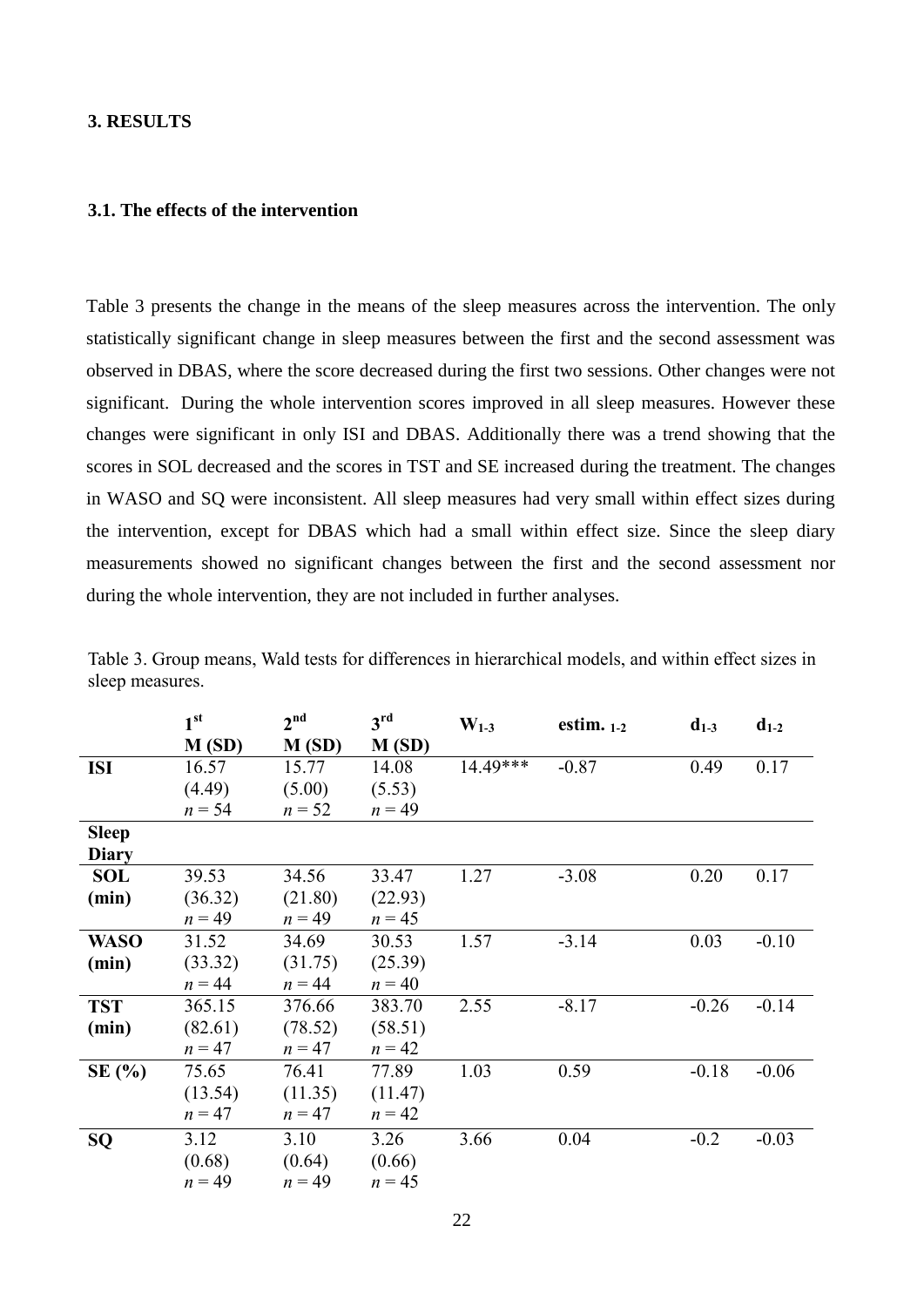|                               |  | <b>DBAS</b> 96.53 90.13 81.27 30.94*** -7.05** | $0.57$ 0.26 |  |
|-------------------------------|--|------------------------------------------------|-------------|--|
| $(24.57)$ $(24.91)$ $(28.83)$ |  |                                                |             |  |
| $n = 53$ $n = 53$ $n = 48$    |  |                                                |             |  |

\*\*\* *p* < .001, \*\* *p* <.01, \* *p* <.05

 $W1-3 = W$ ald test for the within group change including the first, second and third assessments; estim.1-2 = parameter estimate for within group change from the first to the second assessment;  $d1-3$  = within effect size between the first and the third assessment;  $d1-2$  = within effect size between the first and the second assessment

 $SOL = Sleep onset latency; WASO = Wake time after sleep onset; TST = Total sleep time; SE = Sleep$ efficiency;  $SQ = S$ leep quality

The change in the means of the process measures across the intervention is presented in Table 4. From the first to the second assessment, statistically significant changes were found in FFMQ-O, FFMQ-NJ, FFMQ-A, Dispositional Hope Scale-total, Dispositional Hope Scale-A, and State Hope Scale-A. Changes were positive except for FFMQ-NJ and FFMQ-A. During the whole intervention, statistically significant changes occurred in FFMQ-total, FFMQ-NR, FFMQ-O, FFMQ-NJ, State Hope Scale-total, State Hope Scale-P, State Hope Scale-A, Dispositional Hope Scale-total, The Dispositional Hope Scale-A, and CFQ-13. FFMQ-NJ differed from the other measures showing significant changes in both intervals as its mean score decreased from the first to the second assessment and then increased from the second to the third assessment. Although statistically significant changes occurred in both intervals, all Cohen's effect size values were low.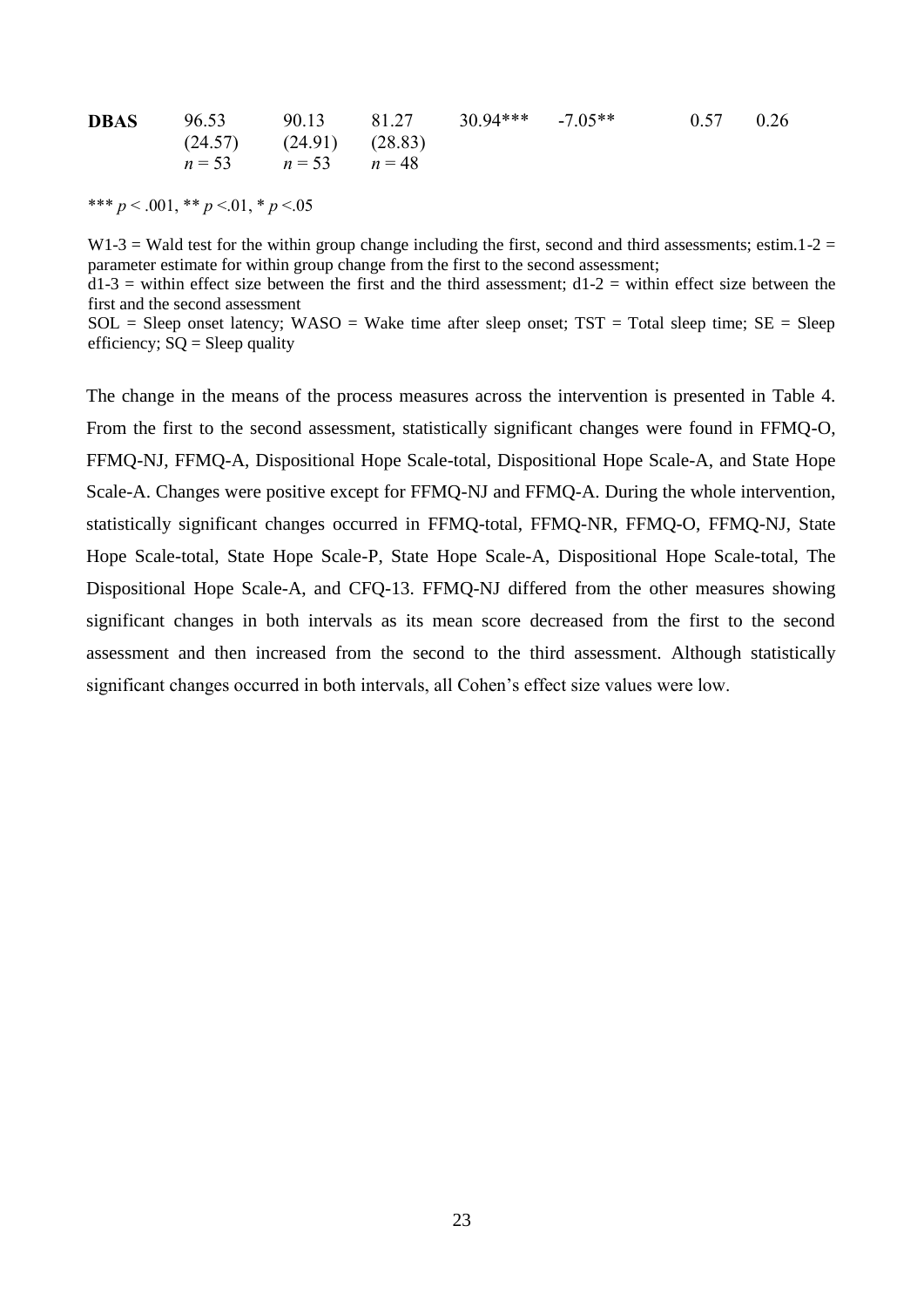|                    | 1 <sup>st</sup> | 2 <sup>nd</sup> | $3^{\text{rd}}$    | $W_{1-3}$  | estim. $_{1-2}$ | $d_{1-3}$ | $d_{1-2}$ |
|--------------------|-----------------|-----------------|--------------------|------------|-----------------|-----------|-----------|
| <b>AAQ</b>         | 16.56           | 17.33           | 15.29              | 10.78**    | 0.51            | 0.15      | $-0.09$   |
|                    | (8.50)          | (8.11)          | (8.48)             |            |                 |           |           |
|                    | $n = 54$        | $n = 52$        | $n = 48$           |            |                 |           |           |
| <b>FFMQ</b>        | 129.76          | 127.64          | 133.47             | 8.09*      | $-1.94$         | $-0.19$   | 0.12      |
|                    | (16.00)         | (19.17)         | (22.45)            |            |                 |           |           |
|                    | $n = 54$        | $n = 53$        | $n = 49$           |            |                 |           |           |
|                    | 23.13           | 25.71           | 25.18              | $21.09***$ | $2.40***$       | $-0.31$   | $-0.42$   |
| <b>Observing</b>   | (6.48)          | (5.71)          | (6.75)             |            |                 |           |           |
|                    | $n = 54$        | $n = 53$        | $n = 49$           |            |                 |           |           |
|                    | 28.22           | 27.25           | 28.27              | 3.78       | $-0.89$         | 0.01      | 0.16      |
| <b>Describing</b>  | (5.93)          | (6.27)          | (6.93)             |            |                 |           |           |
|                    | $n = 54$        | $n = 53$        | $n = 49$           |            |                 |           |           |
| <b>Acting</b>      | 26.43           | 24.98           | 25.69              | 4.86       | $-1.32*$        | 0.11      | 0.22      |
| with               | (6.55)          | (6.85)          | (6.51)             |            |                 |           |           |
| awareness          | $n = 54$        | $n = 53$        | $n = 49$           |            |                 |           |           |
| Non-               | 31.54           | 29.49           | 32.82              | 31.83***   | $-1.90**$       | $-0.20$   | 0.30      |
| Judgement          | (6.18)          | (7.32)          | (6.71)             |            |                 |           |           |
|                    | $n = 54$        | $n = 53$        | $n = 49$           |            |                 |           |           |
| Non-               | 20.30           | 20.21           | 22.06              | $6.61*$    | $-0.11$         | $-0.35$   | 0.02      |
| <b>Reacting</b>    | (4.78)          | (5.00)          | (5.35)             |            |                 |           |           |
|                    | $n = 54$        | $n = 53$        | $n = 49$           |            |                 |           |           |
| <b>CFQ</b>         | 38.30           | 41.08           | 38.33              | $7.51*$    | 2.11            | $-0.00$   | $-0.24$   |
|                    | (12.25)         | (11.08)         | (11.30)            |            |                 |           |           |
|                    | $n = 53$        | $n = 53$        | $n = 49$           |            |                 |           |           |
| <b>Hope Scale</b>  | 34.26           | 35.13           | 37.45              | $17.49***$ | 1.02            | $-0.45$   | $-0.12$   |
| <b>State</b>       | (7.19)          | (6.98)          | (6.70)             |            |                 |           |           |
|                    | $n = 54$        | $n = 53$        | $n = 49$           |            |                 |           |           |
|                    | 17.83           | 17.87           | 19.14              | $12.15**$  | 0.11            | $-0.38$   | $-0.01$   |
| Pathway            | (3.25)          | (3.76)          | (3.58)             |            |                 |           |           |
|                    | $n = 54$        | $n = 53$        | $n = 49$           |            |                 |           |           |
|                    | 16.52           | 17.26           | 18.27              | 12.19**    | $0.81*$         | $-0.41$   | $-0.17$   |
| <b>Agency</b>      | (4.60)          | (3.84)          | (3.85)             |            |                 |           |           |
|                    | $n = 54$        | $n = 53$        | $n = 49$           |            |                 |           |           |
| <b>Hope Scale</b>  | 23.43           | 24.29           | 24.31              | 11.88**    | $0.94**$        | $-0.24$   | $-0.26$   |
| <b>Disposition</b> | (3.32)          | (3.31)          | (3.91)             |            |                 |           |           |
| al                 | $n = 54$        | $n = 52$        | $n = 49$           |            |                 |           |           |
|                    | 11.65           | 11.92           | 11.98              | 4.47       | 0.34            | $-0.16$   | $-0.14$   |
| Pathway            | (1.89)          | (1.92)          | (2.27)<br>$n = 49$ |            |                 |           |           |
|                    | $n = 54$        | $n = 52$        |                    | $14.76***$ | $0.60***$       |           |           |
|                    | 11.78           | 12.37           | 12.33              |            |                 | $-0.29$   | $-0.33$   |
| <b>Agency</b>      | (1.77)          | (1.79)          | (1.99)             |            |                 |           |           |
|                    | $n = 54$        | $n = 52$        | $n = 49$           |            |                 |           |           |

Table 4. Group means, Wald tests for differences in hierarchical models, and effect sizes in process measures.

\*\*\* *p* < .001, \*\* *p* < .01, \* *p* < .05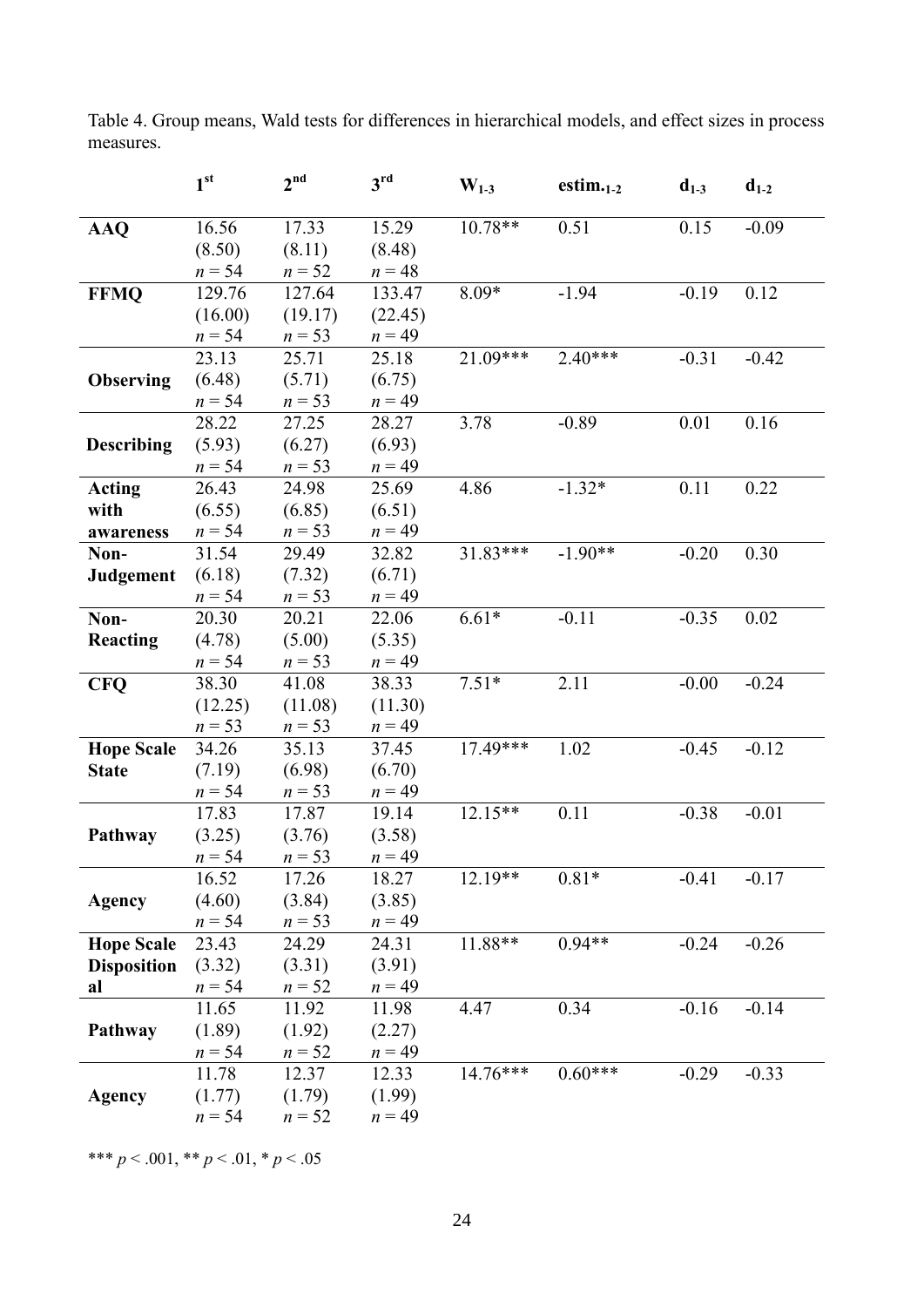$W1-3 = W$ ald test for the within group change including the first, second and third assessments; estim.1-2 = parameter estimate for within group change from the first to the second assessment;  $d1-3$  = within effect size between the first and the third assessment;  $d1-2$  = within effect size between the first and the second assessment

The changes in the means of the symptom measures across the intervention can be seen in Table 5. In general psychological symptomatology only the scores in DASS-A changed statistically significantly from the first to the second assessment but the mean values showed higher anxiety at the second assessment than at the beginning of the intervention. However, the scores decreased significantly in all of the symptom measures during the intervention, suggesting that depressive symptoms, anxiety, stress and psychological symptoms had decreased. The effect sizes were very small in all of the measures.

|                   | 1 <sup>st</sup> | 2 <sup>nd</sup> | 3r <sup>d</sup> | $W_{1,3}$  | estim. $_{1.2}$ | $d_{1-3}$ | $d_{1-2}$ |
|-------------------|-----------------|-----------------|-----------------|------------|-----------------|-----------|-----------|
| <b>BDI</b>        | 11.44           | 10.22           | 8.12            | $18.41***$ | $-1.19$         | 0.48      | 0.17      |
|                   | (7.04)          | (7.30)          | (6.81)          |            |                 |           |           |
|                   | $n = 54$        | $n = 52$        | $n = 49$        |            |                 |           |           |
| <b>DASS</b>       | 24.67           | 26.17           | 18.84           | 26.68***   | 1.01            | 0.35      | $-0.09$   |
|                   | (16.57)         | (16.40)         | (16.32)         |            |                 |           |           |
|                   | $n = 54$        | $n = 53$        | $n = 49$        |            |                 |           |           |
|                   | 7.80            | 7.87            | 5.84            | $12.93**$  | $-0.06$         | 0.28      | $-0.01$   |
| <b>Depression</b> | (7.13)          | (7.37)          | (6.88)          |            |                 |           |           |
|                   | $n = 54$        | $n = 53$        | $n = 49$        |            |                 |           |           |
|                   | 4.61            | 5.64            | 3.73            | $19.07***$ | $-1.01*$        | 0.21      | $-0.23$   |
| Anxiety           | (3.94)          | (4.87)          | (4.27)          |            |                 |           |           |
|                   | $n = 54$        | $n = 53$        | $n = 49$        |            |                 |           |           |
|                   | 12.26           | 12.64           | 9.27            | 28.40***   | 0.23            | 0.38      | $-0.05$   |
| <b>Stress</b>     | (8.44)          | (6.92)          | (7.20)          |            |                 |           |           |
|                   | $n = 54$        | $n = 53$        | $n = 49$        |            |                 |           |           |
| <b>SCL-90</b>     | 0.68            |                 | 0.54            | $-0.17***$ |                 | 0.36      |           |
| (GSI)             | (0.39)          |                 | (0.38)          |            |                 |           |           |
|                   | $n = 54$        |                 | $n = 49$        |            |                 |           |           |

Table 5. Group means, Wald tests for differences in hierarchical models, and effect sizes in symptom measures.

\*\*\*  $p < .001$ , \*\*  $p < .01$ , \*  $p < .05$ 

W1-3 = Wald test for the within group change including the first, second and third assessments; estim.1-2 = parameter estimate for within group change from the first to the second assessment;  $d1-3$  = within effect size between the first and the third assessment;  $d1-2$  = within effect size between the first and the second assessment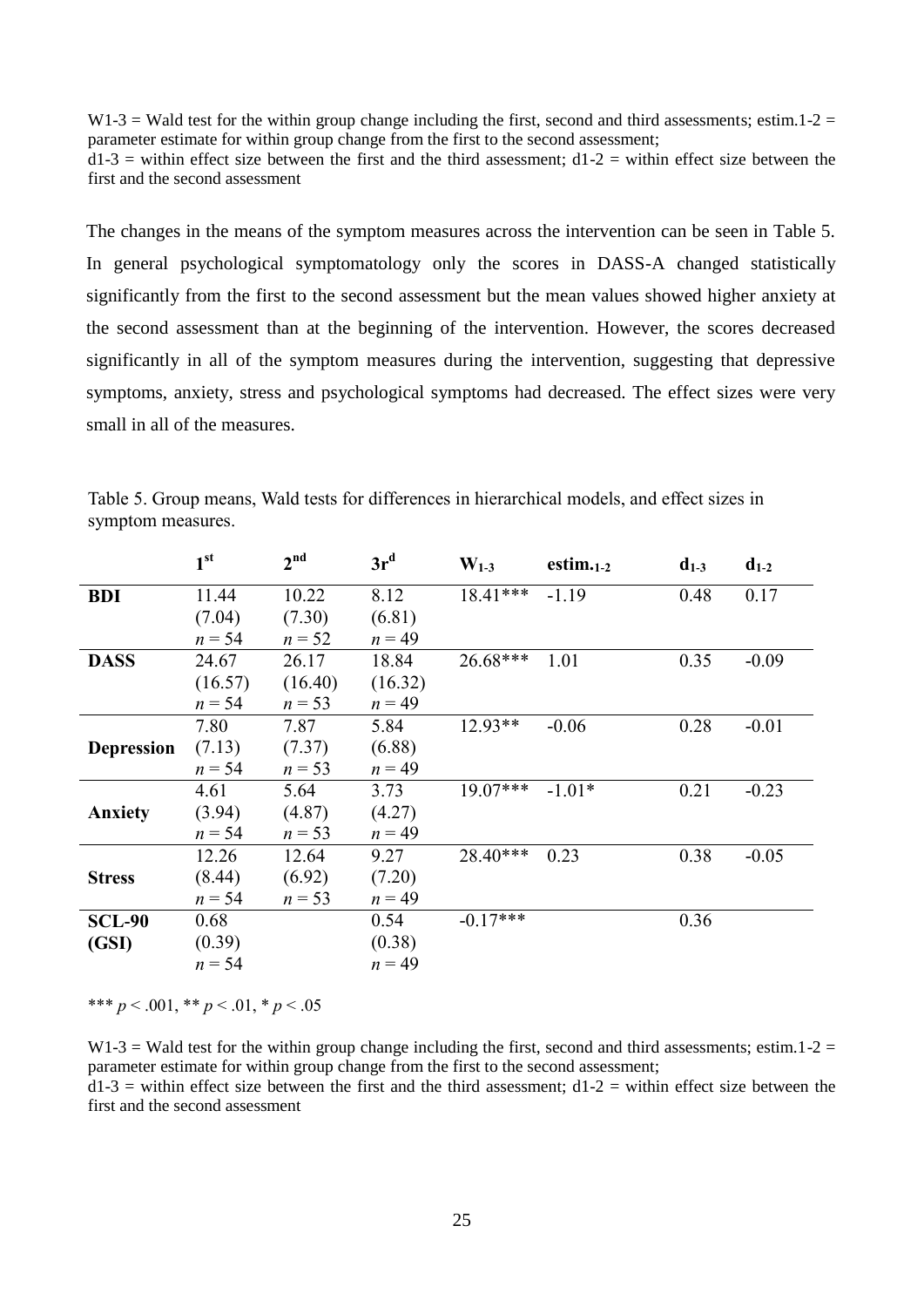#### <span id="page-30-0"></span>**3.2. Categorical outcomes**

According to the RCI criteria, 7 participants (15.2 %) had either improved ( $n = 4$ ) or recovered ( $n = 1$ ) 3) after two group sessions. The number of improved  $(n = 14)$  or recovered  $(n = 7)$  participants at the end of the intervention was 21 (45.7 %). The groups recovered and improved were combined due to the small number of people in these two groups and renamed as improved. The number of participants who reported no clinically significant change was relatively high: in the second assessment 73.9 % (34 participants) and at the third assessment 52.2 % (24 participants) presented no improvement. At the second assessment 5 people (10.9 %) had deteriorated according to the RCI criteria and by the end of the treatment this number was 1 (2.2 %). In identifying the level of improvement or deterioration in the course of the treatment, 6 people were excluded from the analysis due to missing information and 2 for not meeting the criteria for at least subthreshold insomnia in ISI at the first measurement (possibly because of the changes that happened during the waiting time).



Figure 2. Transition in categorical outcomes (frequencies).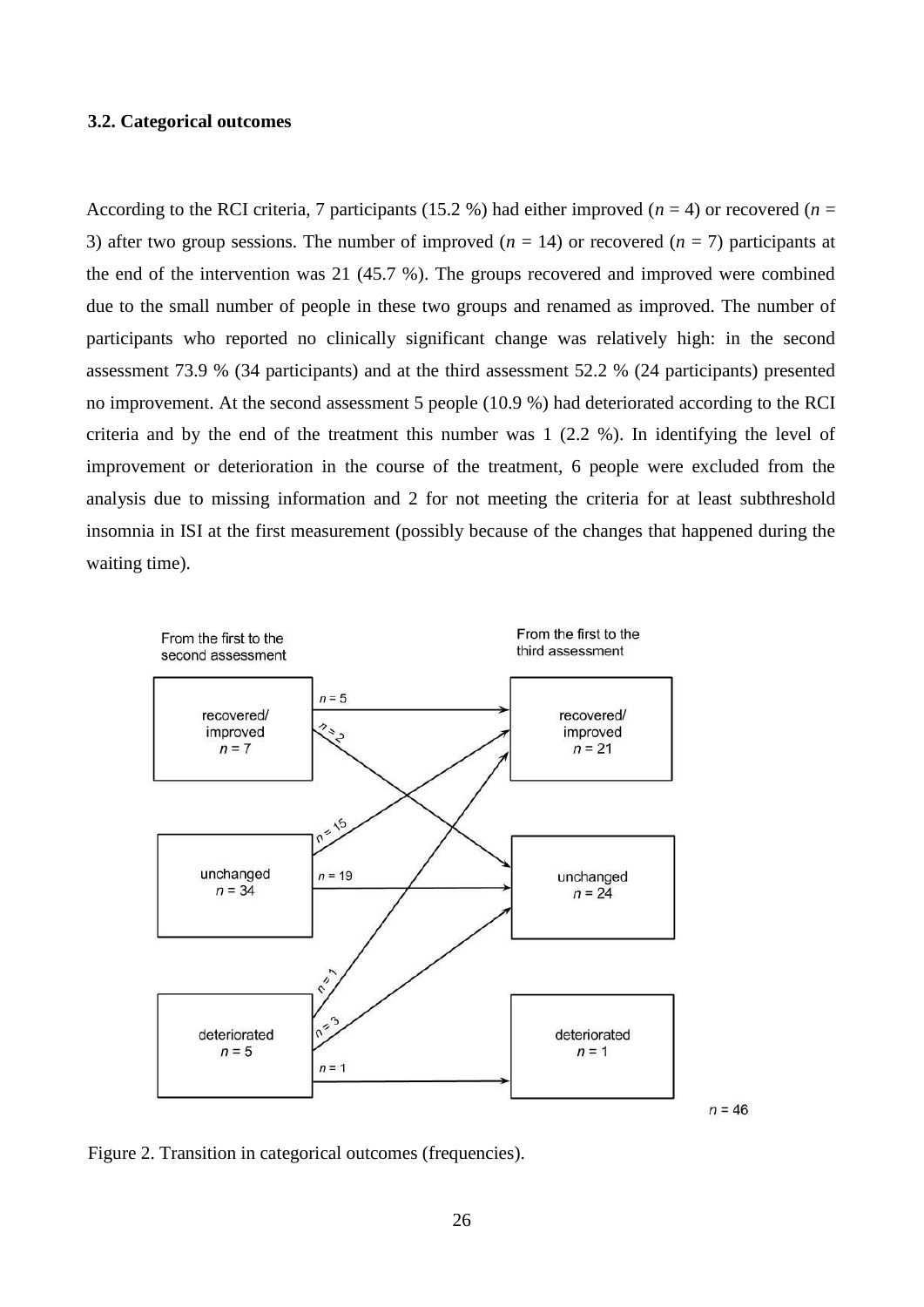Pearson's correlation analysis was made to see whether participants remained in the same outcome group at the end of the intervention as after the first two sessions, e.g. if those who had improved during the first two sessions remained improved by the end of the treatment. This indeed seems to be the case, since the correlation between groups in the second and the third assessment is  $r = .38$  ( $p < .01$ ) and the  $\chi^2$  (4,  $N = 46$ ) = 10.85,  $p < .05$ . The analysis was furthered by looking at the movement between categorical outcomes which is visualized in Figure 2. The trend in movement seems to be to either move up or remain in the same outcome group. Both in the improved and the unchanged groups the majority remained in the same group as in the second assessment. In the deteriorated group majority moved either to the unchanged or the improved.

#### <span id="page-31-0"></span>**3.3. Differences between rapid early responders, other responders, and nonresponders**

To analyze whether different categorical outcomes are related to 1) differences before treatment or 2) in treatment outcome or 3) if changes in other measures are related to categorical outcome groups, three groups were compared with a series of ANOVAs. The groups used in the analyses were rapid early responders (RERs,  $n = 5$ ), who improved by the second assessment and the gain was durable; other responders (ORs,  $n = 16$ ), who improved after the second assessment and nonresponders (NRs,  $n = 25$ ), who did not improve during the treatment, being in either group of deteriorated or unchanged at the end of the treatment.

Figure 3 presents the change in ISI scores during the treatment in the groups RER, OR, and NR. The RERs had higher ISI scores (*M* = 19.6) compared to the ORs (*M* = 17.1), and the NRs (*M*  $= 17.1$ ) at the beginning of the intervention although the differences were not statistically significant. The groups did not differ significantly in any other measures in the first assessment. Also, no differences were observed between the groups in any of the five personality traits or in demographic factors. At the second assessment the RERs differed in ISI scores from both the ORs  $(p < .01)$  and the NRs  $(p < .001)$ . At the third assessment, the difference in ISI between the RERs and the ORs was not significant, but both the RERs ( $p < .01$ ) and the ORs ( $p < .001$ ) differed from the NRs.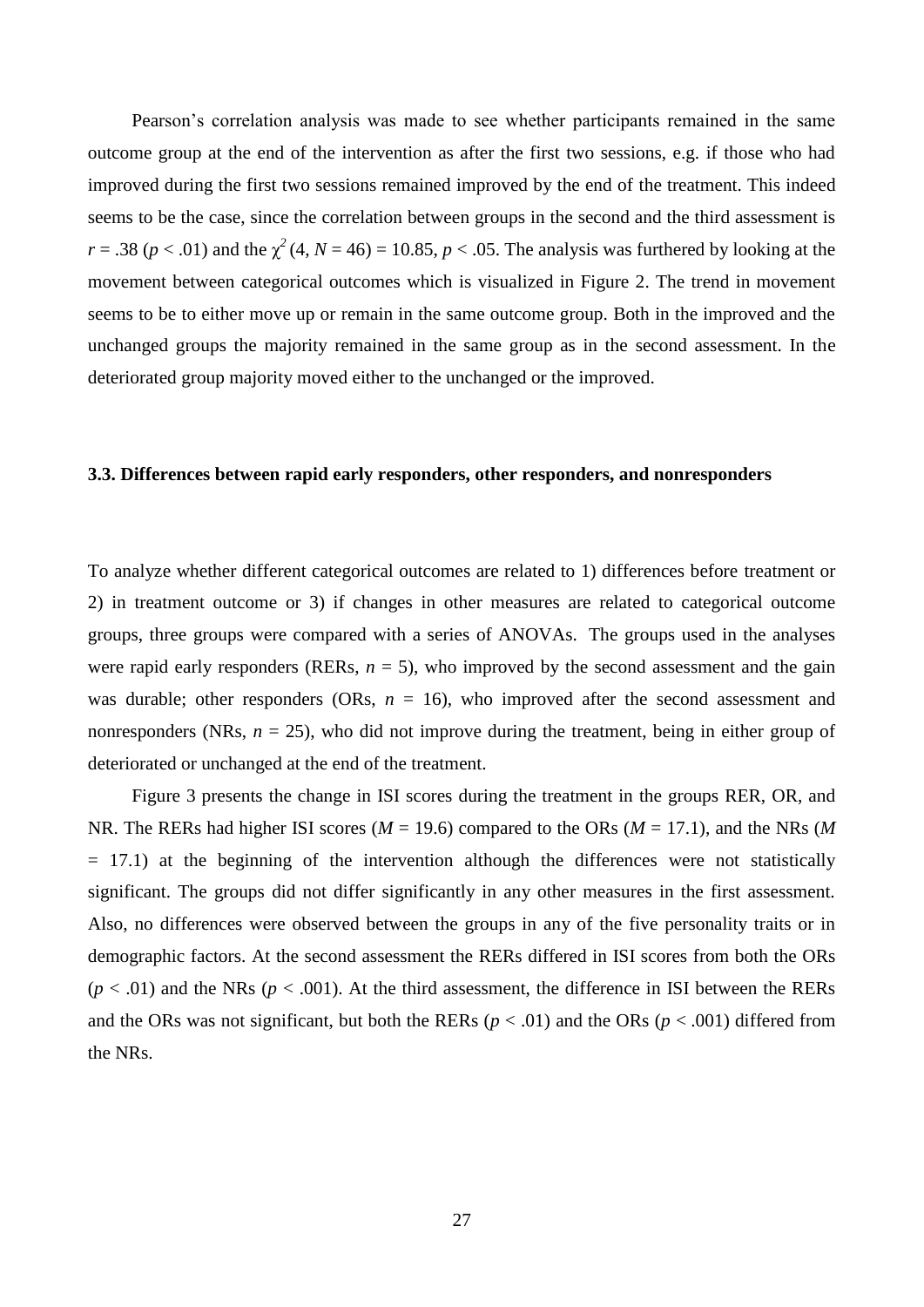

Figure 3. Changes in ISI scores by outcome groups rapid early responders (RER), other responders (OR), nonresponders (NR).

At the third assessment the majority of differences were found between the other responders and the nonresponders. The only way the rapid early responders differed significantly from the other groups was that they had lower scores than the NRs in BDI-II. The ORs had statistically significantly better scores than the NRs in SCL-90 (*F* (2, 43) = 6.02, *p* < .01); DASS (*F* (2, 43) = 5.81, *p* < .01); DASS-D (*F* (2, 43) = 4.13, *p* < .05); DASS-A (*F* (2, 43) = 5.07, *p* < .05); DASS-S (*F* (2, 43) = 4.38, *p* <. 05); and BDI-II ( $F(2, 43) = 6.19, p < .01$ ).

## <span id="page-32-0"></span>**3.4. Differences in changes between rapid early responders, other responders, and nonresponders**

The change in the scores of ISI during the first two group sessions differed between all groups (*F*   $(2, 43) = 43.22$ ,  $p < .001$ ). The rapid early responders' scores changed more compared to both the other responders and the nonresponders ( $p < .001$ ). During the same interval The ORs and the NRs did not differ significantly (both had almost no change). The overall change score of ISI during the whole intervention also differed by groups  $(F (2, 43) = 48.54, p < .001)$ . During the whole intervention both the RERs and the ORs had a greater change in the ISI scores than the NRs ( $p <$ .001) and in the RER group the change was marginally greater than in the OR group ( $p = .054$ ).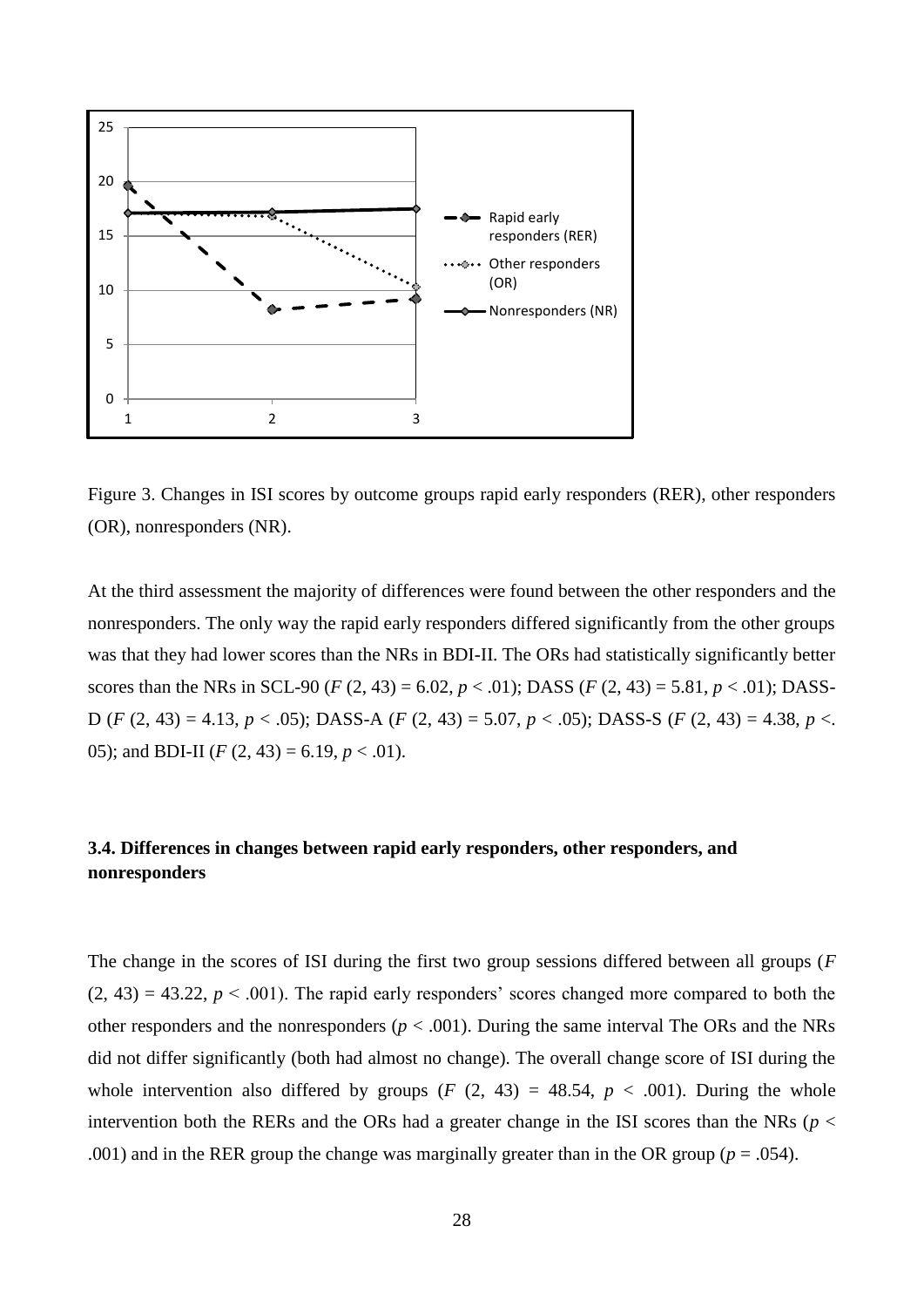The analysis was furthered to see if other measures vary differently in the three outcome groups during the first two group sessions or across the whole intervention. During the first two sessions the changes in the scores differed in FFMQ-NR  $F$  (2, 43) = 3.48,  $p < .05$ ; State Hope Scale-P *F* (2, 43) = 6.41, *p* < .01; DASS *F* (2, 43) = 10.73, *p* < .001; DASS-D *F* (2, 43) = 4.86, *p* < .05; DASS-A *F* (2, 43) = 4.39, *p* < .05, and DASS-S *F* (2, 43) = 11.57, *p* < .001. Post hoc comparisons were conducted to see specific differences between groups. The rapid early responders had greater change in the scores compared to the other responders in DASS-S and FFMQ-NR, meaning they had improved more. Also in DASS total score the RERs had improved almost significantly ( $p = .059$ ) more than the ORs. The nonresponders' scores had deteriorated in DASS total score and in all DASS subscales causing a significant difference to the RERs in all of them and to the ORs in DASS total score. The scores in these measures had improved in the RER and the OR groups. Interestingly, in the Pathway subscale of the State Hope Scale only the ORs and the NRs differed, the ORs showing greater positive change. See Table 6 for post hoc comparisons.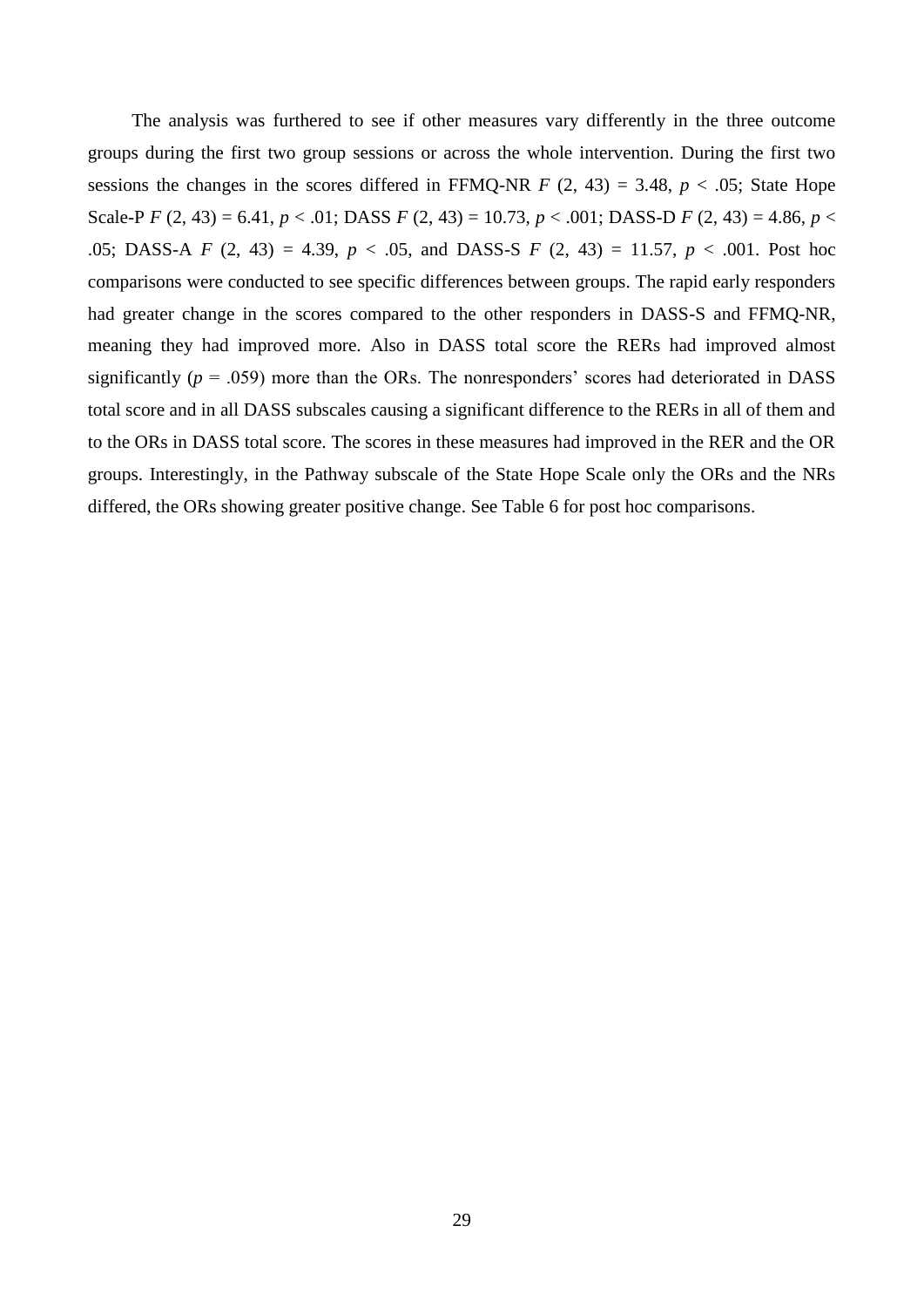Table 6. Statistically significant differences at group level between outcome groups (rapid early responders (RER), other responders (OR), nonresponders (NR)) in change scores between the first and the second measurement. Means and standard errors.

| Measure                                               | <b>RERs</b> and ORs | <b>RERs</b> and NRs | ORs and NRs |
|-------------------------------------------------------|---------------------|---------------------|-------------|
| <b>FFMQ-NR</b>                                        | $\ast$              |                     |             |
| RER 4.40 (5.94)<br>OR -1.00 (3.92)<br>NR .48 (3.64)   |                     |                     |             |
| <b>State Hope Scale</b>                               |                     |                     | $\ast\ast$  |
| Pathway                                               |                     |                     |             |
|                                                       |                     |                     |             |
| RER 3.00 (3.39)                                       |                     |                     |             |
| OR 2.88 (3.48)                                        |                     |                     |             |
| NR -.56 (6.39)                                        |                     |                     |             |
| <b>DASS</b>                                           |                     | ***                 | $\ast$      |
|                                                       |                     |                     |             |
| RER -15.8 (13.55)                                     |                     |                     |             |
| OR -3.50 (7.49)                                       |                     |                     |             |
| NR 5.16 (10.5)                                        |                     |                     |             |
| DASS-D                                                |                     | *                   |             |
|                                                       |                     |                     |             |
| RER -4.6 (5.46)                                       |                     |                     |             |
| OR -2.13 (4.10)                                       |                     |                     |             |
| NR 1.52 (5.16)                                        |                     |                     |             |
| DASS-A                                                |                     | $\ast$              |             |
|                                                       |                     |                     |             |
| RER -2.60 (1.67)<br>OR .06 (3.15)<br>NR 1.88 (3.67)   |                     |                     |             |
| DASS-S                                                | $**$                | ***                 |             |
| RER -8.60 (8.17)<br>OR -1.38 (3.20)<br>NR 1.76 (4.32) |                     |                     |             |

\* *p* < .05, \*\* *p* < .01, \*\*\* *p* < .001

During the whole intervention the scores in the following measures changed differently between outcome groups: SCL-90 *F* (2, 43) = 15.82, *p* < .001; DASS *F* (2, 43) = 8.92, *p* < .01; DASS-D *F*   $(2, 43) = 4.93, p < .05$ ; DASS-A *F*  $(2, 43) = 3.67, p < .05$ ; DASS-S *F*  $(2, 43) = 9.12, p < .001$ ; and BDI-II *F* (2, 43) = 5.38, *p* < .01. Groups differed also in the change of FFMQ-A *F* (2, 43) = 3.85, *p* < .05 although the post hoc comparisons showed no significant differences. For post hoc comparisons, see Table 7. The changes of the rapid early responders and the other responders were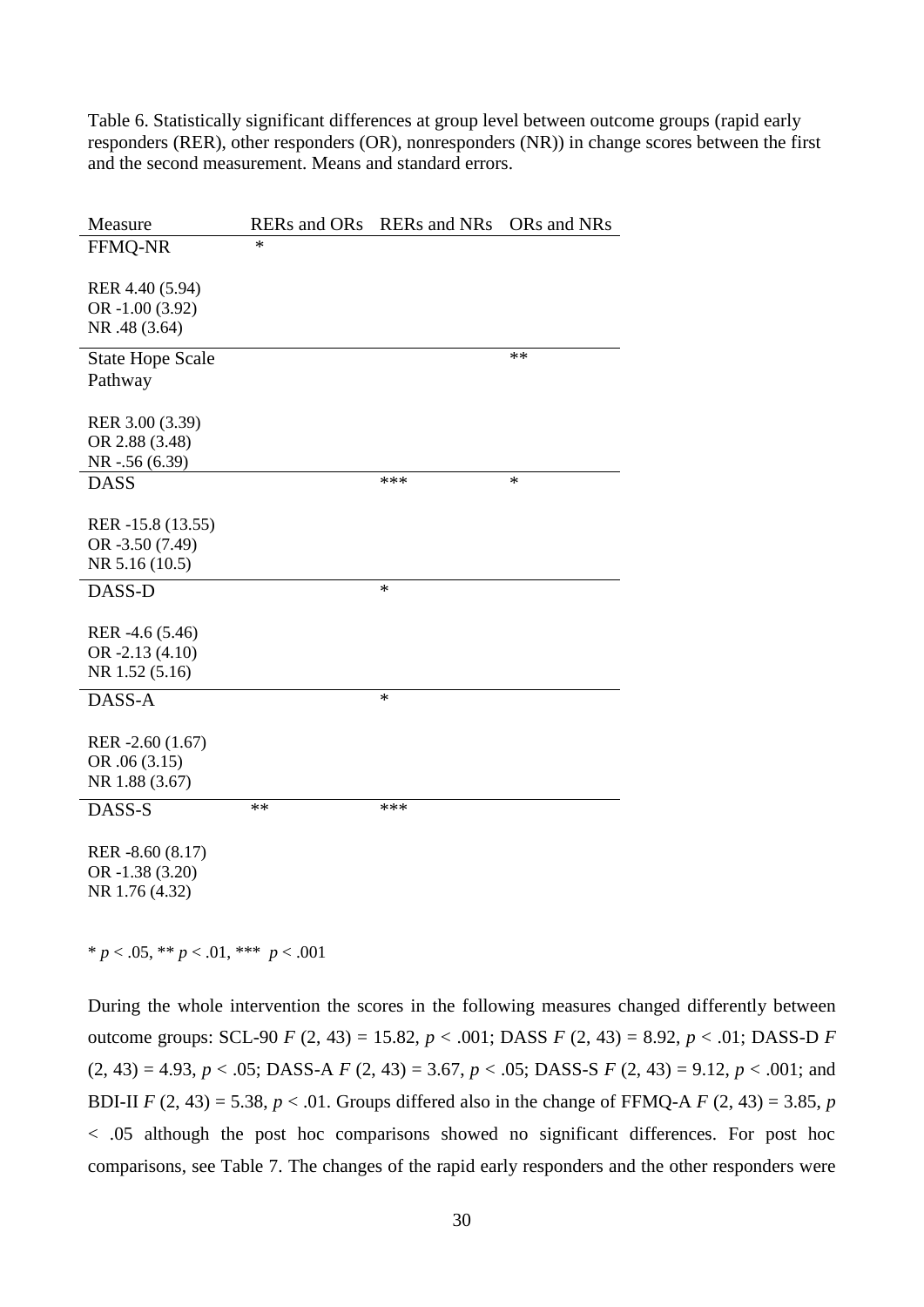not different in any of the measures during the whole intervention. However, compared to the NRs, both the RERs and the ORs showed significant changes. The NRs had very little change in the scores in DASS, DASS-S and SCL-90 compared to both the RERs and the ORs. In DASS-A and SCL-90 the NRs differed only from the RERs, the RERs having a greater change. Differences between the NRs and the ORs were found in DASS-D and BDI-II, the ORs having a greater change. Also in FFMQ-A the NRs had deteriorated, when the ORs had improved, but this difference was marginally significant ( $p = .06$ ).

Table 7. Statistically significant differences at group level between outcome groups (rapid early responders (RER), other responders (OR), nonresponders (NR)) in change scores between the first and the third measurement. Means and standard errors.

| Measure                                     | <b>RERs</b> and ORs | <b>RERs</b> and NRs | ORs and NRs |
|---------------------------------------------|---------------------|---------------------|-------------|
| <b>DASS</b>                                 |                     | **                  | **          |
|                                             |                     |                     |             |
| RER -20.00 (16.45)                          |                     |                     |             |
| OR-12.31 (12.78)                            |                     |                     |             |
| NR -.48 (9.46)                              |                     |                     |             |
| DASS-D                                      |                     |                     | $\ast$      |
|                                             |                     |                     |             |
| RER -5.80 (7.12)                            |                     |                     |             |
| OR -4.63 (6.55)                             |                     |                     |             |
| NR .08 (4.15)                               |                     |                     |             |
| DASS-A                                      |                     | $\ast$              |             |
|                                             |                     |                     |             |
| RER -3.80 (1.48)                            |                     |                     |             |
| OR -1.81 (3.19)                             |                     |                     |             |
| $NR - .32(2.78)$                            |                     |                     |             |
|                                             |                     |                     |             |
| DASS-S                                      |                     | $**$                | $\ast$      |
|                                             |                     |                     |             |
| RER -10.40 (9.91)                           |                     |                     |             |
| OR $-5.88(5.62)$                            |                     |                     |             |
| NR -.24 (4.69)                              |                     |                     |             |
| <b>BDI-II</b>                               |                     |                     | $\ast$      |
|                                             |                     |                     |             |
| RER -7.00 (6.89)                            |                     |                     |             |
| OR -5.94 (6.62)                             |                     |                     |             |
| $NR - .96(4.18)$                            |                     |                     |             |
| <b>SCL-90</b>                               |                     | ***                 | $**$        |
|                                             |                     |                     |             |
| RER -.56 (.23)                              |                     |                     |             |
| OR $-.31(.28)$                              |                     |                     |             |
| $NR - .02(.19)$                             |                     |                     |             |
|                                             |                     |                     |             |
| * $p < .05$ , ** $p < .01$ , *** $p < .001$ |                     |                     |             |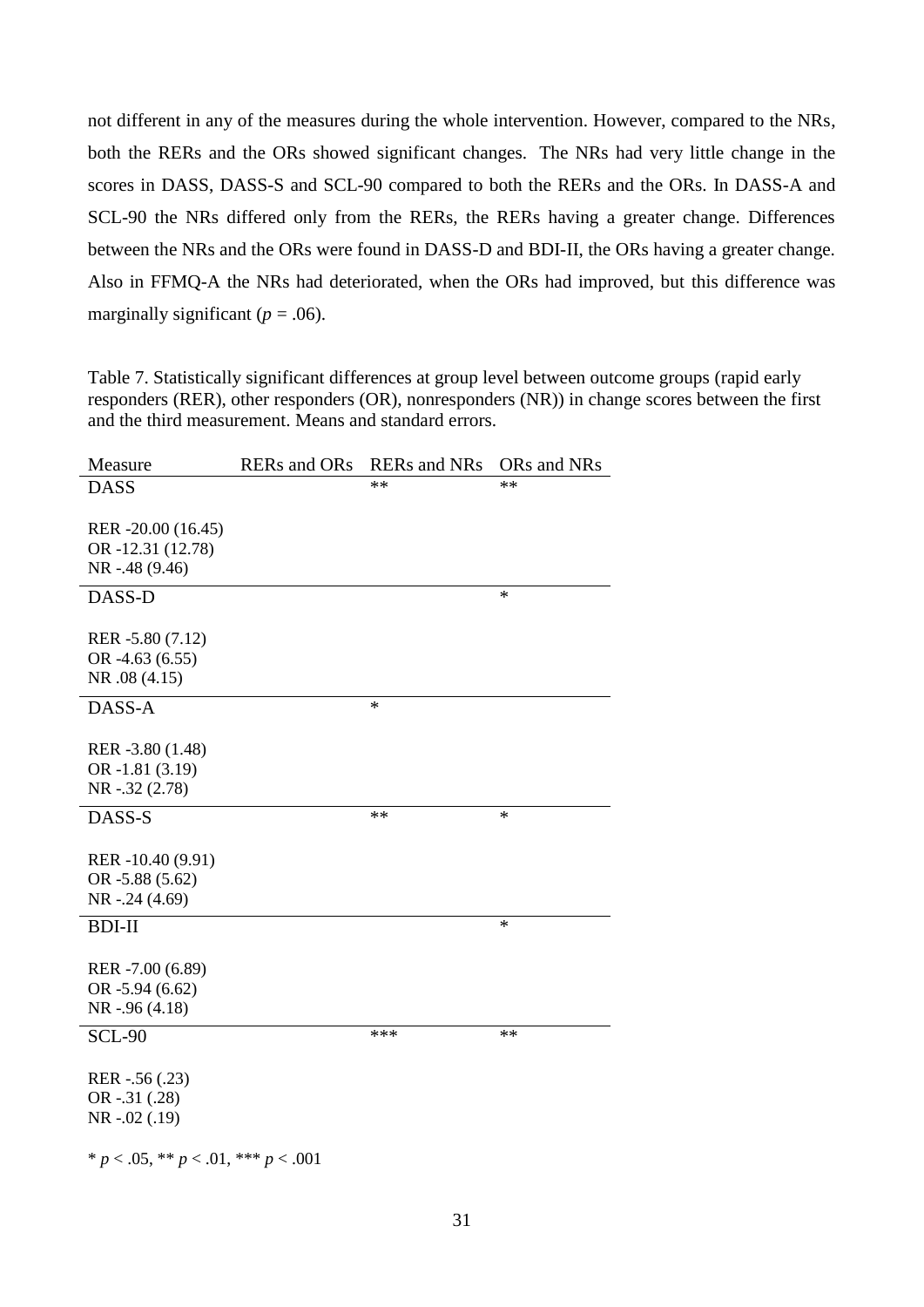### <span id="page-36-0"></span>**3.5. Differences between the treatment group and the waiting list control group**

No significant differences between the treatment and control groups were found at baseline. At the beginning of the intervention these groups however differed, the control group having statistically significantly lower scores in ISI ( $p < .05$ ), and higher scores in FFMQ-A ( $p < .05$ ). Also, several significant changes were observed in the control group during the waiting time. The scores in ISI (*t*   $(23) = 2.23, p < .05$ , DASS total (*t*  $(25) = 2.72, p < .05$ ), DASS-D (*t*  $(25) = 2.12, p < .05$ ), DASS-A  $(t (25) = 2.56, p < .05)$ , DASS-S  $(t (25) = 2.29, p < .05)$ , AAQ-II  $(t (25) = 2.08, p < .05)$ , and CFQ-13 ( $t$  (24) = 2.18,  $p < .05$ ) were lower at the beginning of the treatment than in the baseline assessment, whereas scores in FFMQ-NJ were higher than at baseline  $(t (23) = -2.16, p < .05)$ .

Of the rapid early responders 80 % ( $n = 4$ ) were from the treatment group, and 20 % ( $n = 1$ ) from the control group; of the other responders  $68.8 \%$  ( $n = 11$ ) were from the treatment group, and 31.2 %  $(n = 5)$  from the control group; and of nonresponders 48.0 %  $(n = 12)$  from the treatment group, and 52.0 % ( $n = 13$ ) from the control group. However, these differences were not statistically significant  $(\chi^2 (2, N = 46) = 2.78, p = .249)$ .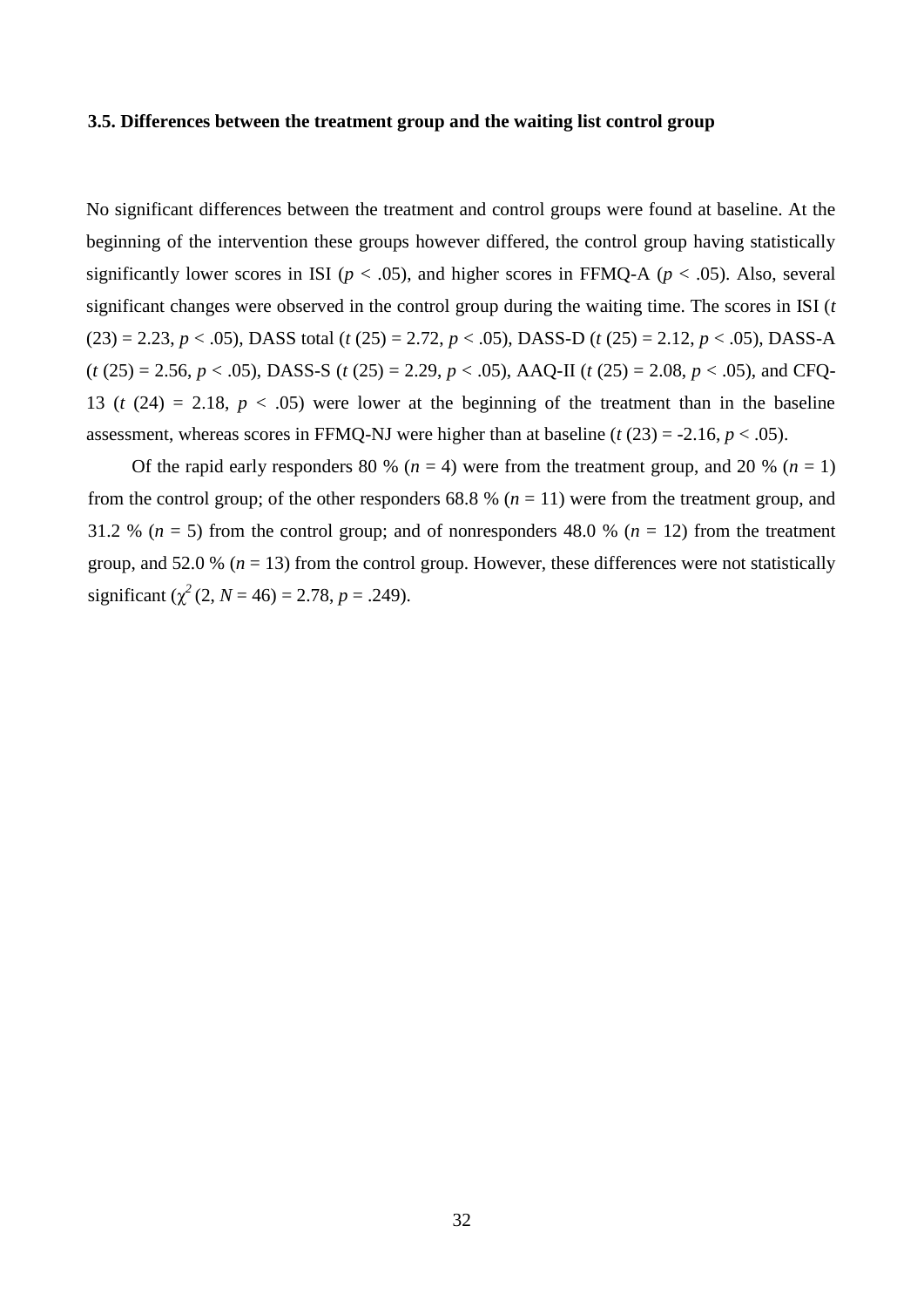#### <span id="page-37-0"></span>**4. DISCUSSION**

The aim of the present study was to investigate whether rapid early improvement occurs in treatment of insomnia, which factors could explain it, and whether it leads to greater change or better treatment outcome than other type of improvement or not responding to treatment. In total seven participants (15.2 %) improved rapidly. Across the whole intervention 45.7 % of the participants improved or recovered. From the seven who improved rapidly, five sustained the improvement. These rapid early responders did not differ from other responders and nonresponders in demographic factors, personality traits or in any of the measures used in the first assessment, including the severity of insomnia. Additionally the rapid early responders did not differ from other responders at the end of the treatment in the severity of insomnia and their change in it was not greater than other responders'. Thus, it seems that those who improve rapidly do not experience greater gains or differ from other responders in other development (e.g. depression, anxiety, mindfulness skills) during the intervention. However, those who improved during the whole intervention showed greater reduction in symptoms (BDI-II, DASS, SCL-90) compared to those who did not improve. At the end of the treatment the rapid early responders had less depressive symptoms than the nonresponders whereas the other responders had generally less symptoms compared to the nonresponders.

On mean level, the participants showed very little change during the first two group sessions as only dysfunctional beliefs and attitudes about sleep, observing, trait-like hopefulness (dispositional) and belief in one's capacity to sustain goal-directed actions (hope state agency) improved. During the whole intervention severity of insomnia, depression, anxiety, stress, general symptoms, and dysfunctional beliefs and attitudes about sleep had improved. Hopefulness increased during the intervention whereas in other processes the changes were inconsistent.

All of the effect sizes were very small which shows that even if the scores changed statistically significantly, the overall effectiveness of the changes was not large. The only exception was dysfunctional beliefs and attitudes about sleep which had a small within effect size during the whole intervention. Thus, it seems that this is one of the phenomena affected by this intervention, as they changed already during the first two group sessions and further during the end of the treatment. Also the cognitive theories about insomnia suggest that dysfunctional beliefs and attitudes, as well as other cognitions are linked to insomnia (Harvey, 2002). However the change in dysfunctional beliefs and attitudes was not related to treatment outcome.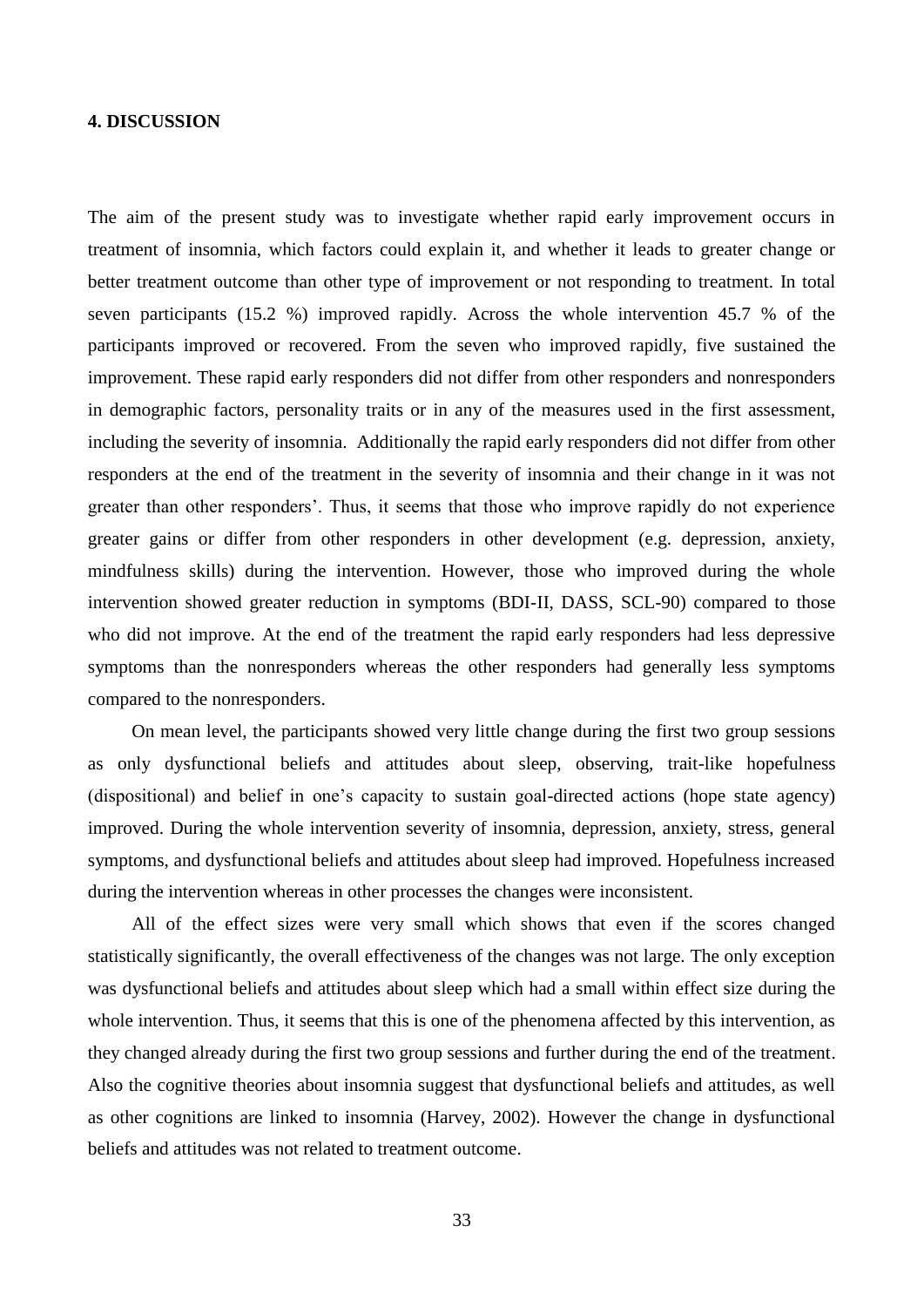One of the main interests was to investigate whether rapid early improvement occurs in the treatment of insomnia. The percentage of people who improved or recovered after two group sessions was 15.2. Thus, the rapid early improvement seems to be a phenomenon which can be found also in the treatment of insomnia. In the present study the number of rapid early responders is lower than in most of the previous sudden gain studies about depression (e.g. 35.7 % in Hunnicutt-Ferguson et al., 2012 and 43 % in Tang et al., 2002). However, when studied with anxiety disorders, sudden gains normally occur with around 20 % of the patients (Clerkin et al., 2008; Hofmann et al. 2006; Norton et al., 2010). With insomnia sudden gain has not been studied earlier and here the focus was in early improvement, not sudden gain per se.

In Tang and DeRubeis (1999) sudden gains predicted larger reduction in depressive symptoms and better treatment outcomes compared to those who did not experience a sudden gain. Also, the gains remained after 18 months. These findings could not be replicated here since there were no differences between the rapid early responders and other responders in the changes of their insomnia severity or in their scores generally at the end of the treatment. Thus, the improvement was not greater for those who improved rapidly and here all of the improvement of the rapid early responders had occurred after the first two group sessions. Since only the changes occurring during the treatment are reported here, the permanence of the gains remains unclear.

Furthermore, the improvement could not be predicted by demographic factors, personality or any of the factors measured at the beginning of the intervention. This is consistent with Espie et al. (2001a), where also no investigated factors predicted treatment outcome in CBT-I. Here only changes in other measures correlated with treatment outcome assessed with severity of insomnia but it is not possible to know which change caused the other, or if there were some common factors explaining the changes. At the end of the intervention the only difference between the rapid early responders and the other groups was that the rapid early responders had less depressive symptoms than the nonresponders. The lack of differences between the rapid early responders and nonresponders at the end of the intervention is probably due to the small number of the rapid early responders. The nonresponders seem to show very little improvement in all of the measures. It remains unclear if the improvement of insomnia results from the improvement of processes or symptoms or if the improvement of insomnia precedes the improvement of other factors.

Surprisingly the nonresponders differed in different measures when compared to the rapid early responders or the other responders during the whole intervention. The other responders showed greater change than the nonresponders in depressive symptoms whereas rapid early responders did not. Anxiety symptoms decreased more in the rapid early responders than in the nonresponders but this difference was not found between other responders and nonresponders. The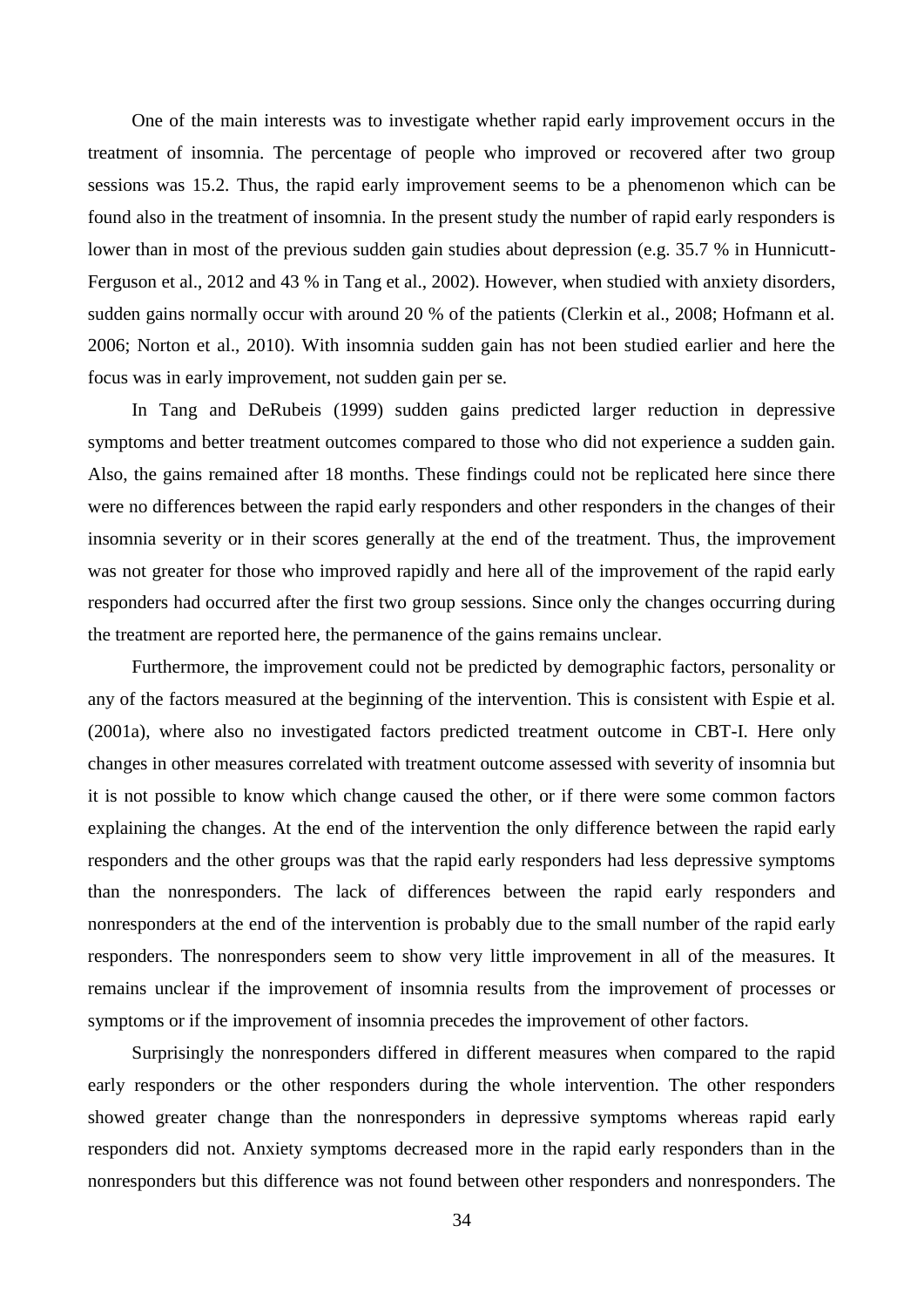other responders' scores were however lower in the beginning which may explain why no differences were found. Depressive symptoms decreased even more in the rapid early responders than other responders, but the small number of the rapid early responders may explain why no significant differences between the groups were detected.

It has been suggested that cognitive changes precede sudden gains and may even be a factor behind them (Tang et al. 2005; Tang & DeRubeis, 1999). This could not be replicated here since there were no differences between the outcome groups in their changes in dysfunctional beliefs and attitudes about sleep, which was the only measure assessing cognitions about sleep. Based on this one measure no strong conclusions can be made whether cognitive changes occurred prior to improvement or not, perhaps they were just not detected. However, the dysfunctional cognitions had the biggest within effect size of all the measures and therefore seem to be connected to improvement. It may be due to the small number of rapidly improved and recovered participants that the dysfunctional cognitions did not separate the outcome groups from each other. All in all, the factors leading to early improvements and good treatment outcome remain unclear and need to be studied further.

One strength in this study is that the sample consisted of people suffering primarily from insomnia and seeking psychological treatment for it. The intervention was, however, free of charge which may have made it easy to attend. Also the recruitment method was limited, since the announcement was published only in a local newspaper which may have excluded low-income people. However, the sample represented insomniacs quite well according to population studies (Ohayon & Partinen, 2002), the elderly and women being the majority. Also, in reality insomnia is rarely presented alone and is often comorbid with mental or somatic disorders. Thus we did not exclude participants suffering from mild/moderate anxiety or depression, or somatic disorders because these disorders are often comorbid with insomnia and they were not thought to hinder the intervention. In reality, treatment of insomnia and depression is often combined or one is neglected when treating the other (Manber et al., 2008). Other sleep disorders also were not completely excluded. Thus, it can be argued that our sample represents well the insomniacs in practical settings.

Considering the earlier research on treatment of insomnia (with CBT-I) many different kinds of short interventions for insomnia have been found efficient. Also in this study by the end of the intervention, which was only 6 sessions, almost half (45.7 %) of the participants had improved or recovered. This number is slightly greater than in a previous Finnish study of treating insomnia with CBT where approximately 30 % improved by the end of the treatment (Järnefelt et al., 2012). However the criteria used to assess improvement were slightly different than here. In earlier research on insomnia there is a trend of the improvement continuing even after the treatment (Espie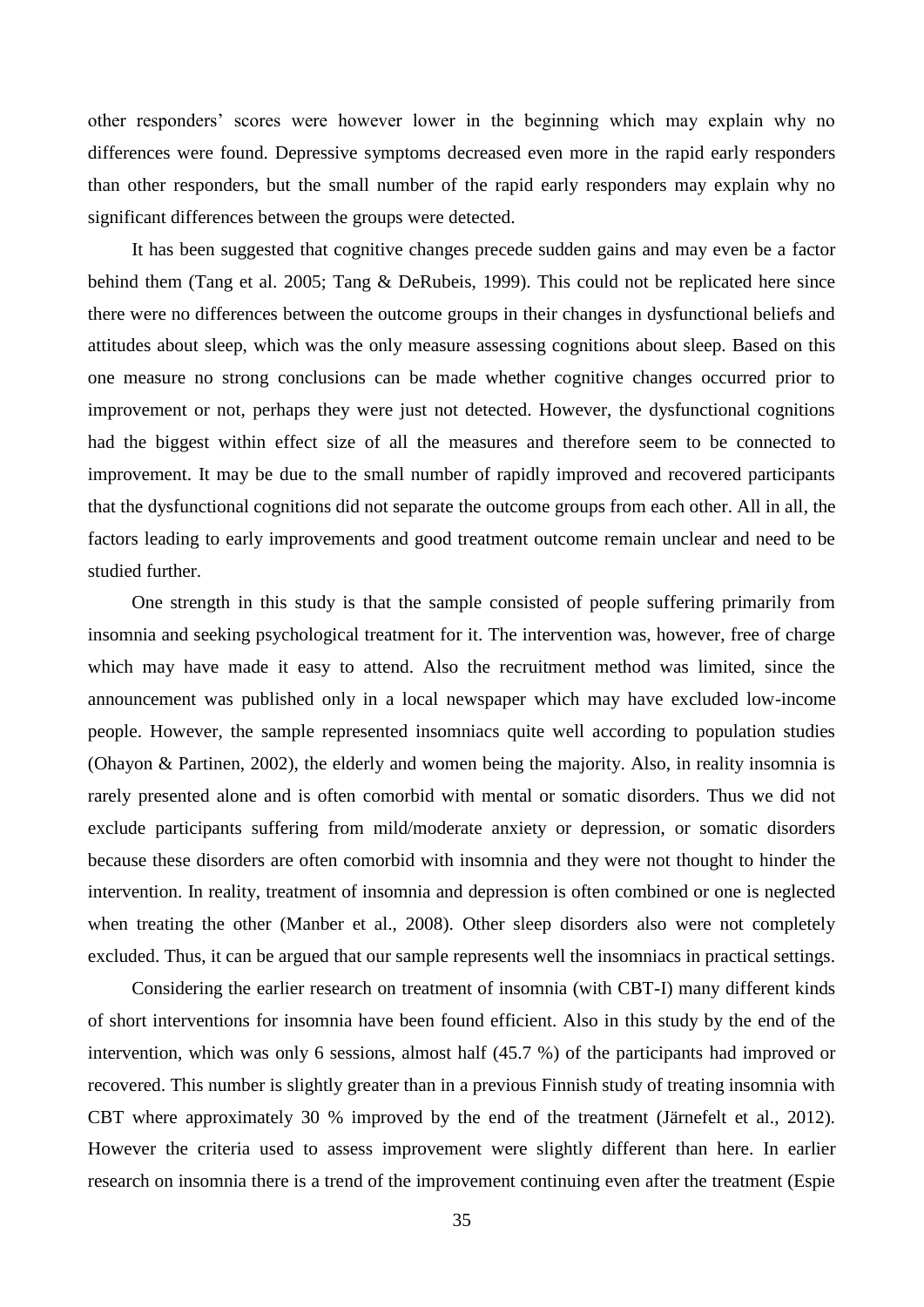et al., 2001b; Järnefelt et al., 2012; Van Houdenhove et al., 2011), so it can be hypothesized that more than these 45.7 % may actually have benefited from the treatment.

In this study one of the limitations was that the original treatment and control groups were combined. This decision was made because the groups did not differ at the baseline measurement, the intervention they received was identical and the results of the study are more applicable when the sample size is larger. However, the severity of insomnia decreased in the control group during the waiting time while completing sleep diaries, and it was lower in the control group than in the treatment group at the beginning of the intervention. Considering this, the possibilities for change may have been weaker for the control group during the intervention. The percentage of the improved might have been bigger if only the study group was examined since the participants from the treatment and control groups were unevenly, although not statistically significantly, distributed into the three outcome groups.

The exact timing and nature of the rapid early improvement during the intervention is still left unclear because of the relatively long assessment interval. It is possible that the improvement may have occurred already after the phone session or after the first group session, or that it is a more gradual phenomenon taking more than one session to occur. Moreover, differences between categorical outcomes may be due to factors not considered here. For example, high motivation and strong therapeutic alliance could have resulted in better treatment outcome. The motivation of the participants in this study was likely relatively high considering that psychological treatments for insomnia are not commonly offered elsewhere and that the intervention was part of a research project at a university.

The small number of recovered participants weakens the generalizability of the findings about factors connected to recovery. Because here the improved and the recovered were combined into one group, the findings tell which factors are connected to both types of responding and not just to recovering. However, it seems likely that same factors are connected to both. Also the timing of the improvement did not seem to lead to different type of improvement, i.e. the rapid early responders did not differ from other responders at the end of the treatment. This assumption is consistent with the finding that there were no differences in the development between rapid early responders and other responders during the whole intervention.

The absence of follow-up also causes limitations to the study. Insomnia is often a chronic and persistent condition and the improvement may continue after the intervention. E.g. Van Houdenhove et al. (2011) suggested that a six month follow-up might be too short to see all the effects of the treatment. Considering also the nature of ACT, it is possible that it takes time for the processes to work and the changes cannot be seen early in the treatment. Some of the processes or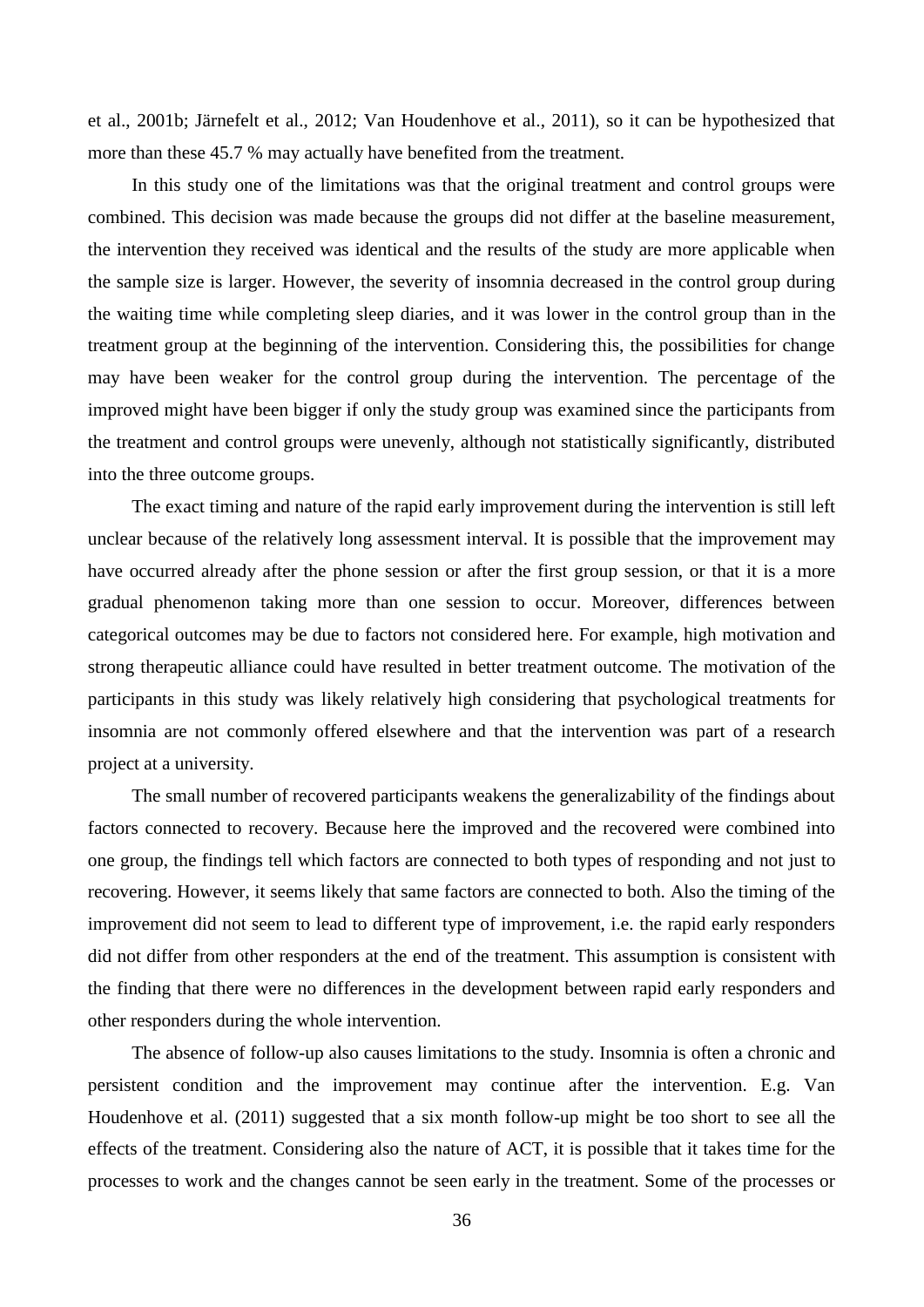symptoms seemed to worsen in the beginning (e.g. non-judgment, anxiety), one factor explaining this might be that as people start to be more aware of their symptoms they may become more accurate in evaluating their skills or symptoms. Here the process measures did not seem to be connected to treatment outcome, even though some of them showed significant, but inconsistent, change. Interestingly, here we did not find any linkage between psychological flexibility and treatment outcome, which is contradictory to previous research on ACT (e.g. Hayes et al., 2013). However ACT has not been well studied in treatment of insomnia before and the role of psychological flexibility in insomnia is an important subject of further studies.

The results are based only on quantitative data from self-report questionnaires and no objective measures were used. Also initially insomnia was evaluated by interviewing the participants but no clinical diagnosis was made. Subjective measures have been used to assess insomnia in several CBT-I studies (e.g. Bastien et al., 2004; Espie et al., 2001b; Järnefelt et al., 2012) and it has been argued that self-report measures are more accurate than polysomnography or actigraphy in identifying insomnia (Rosa & Bonnet, 2000). Thus, here the use of subjective measures is well-grounded. Also, cognitive factors such as dysfunctional beliefs and attitudes about sleep are also usually seen as a central part in insomnia (Harvey, 2002) which makes it appropriate to measure insomnia by asking for subjective idea of one's insomnia (as this is the target for the treatment also). Also, the improvement was detected using only one measure. The results could have been different if for example DBAS had been used to detect improvement. Since here the focus is in treatment of insomnia, it is relevant to measure the improvement by severity of insomnia and Insomnia Severity Index is a widely used and reliable measure (Bastien et al., 2001). Also, the reliable change method may not reflect the client's own view of the change in his/her insomnia. More detailed and personal information about the participants' experiences could have been achieved by interviewing them, which was only done in the beginning.

#### <span id="page-41-0"></span>**4.1. Conclusions**

This is a pioneering study about ACT-based group intervention for insomnia. According to these results, it seems to be an effective intervention for insomnia. Our findings also suggest that it is possible to improve rapidly from insomnia. In previous studies sudden gains have been found in many different types of therapies and the results here show that rapid early improvement can also occur when using ACT. However, it remains unclear why some benefit from the treatment early and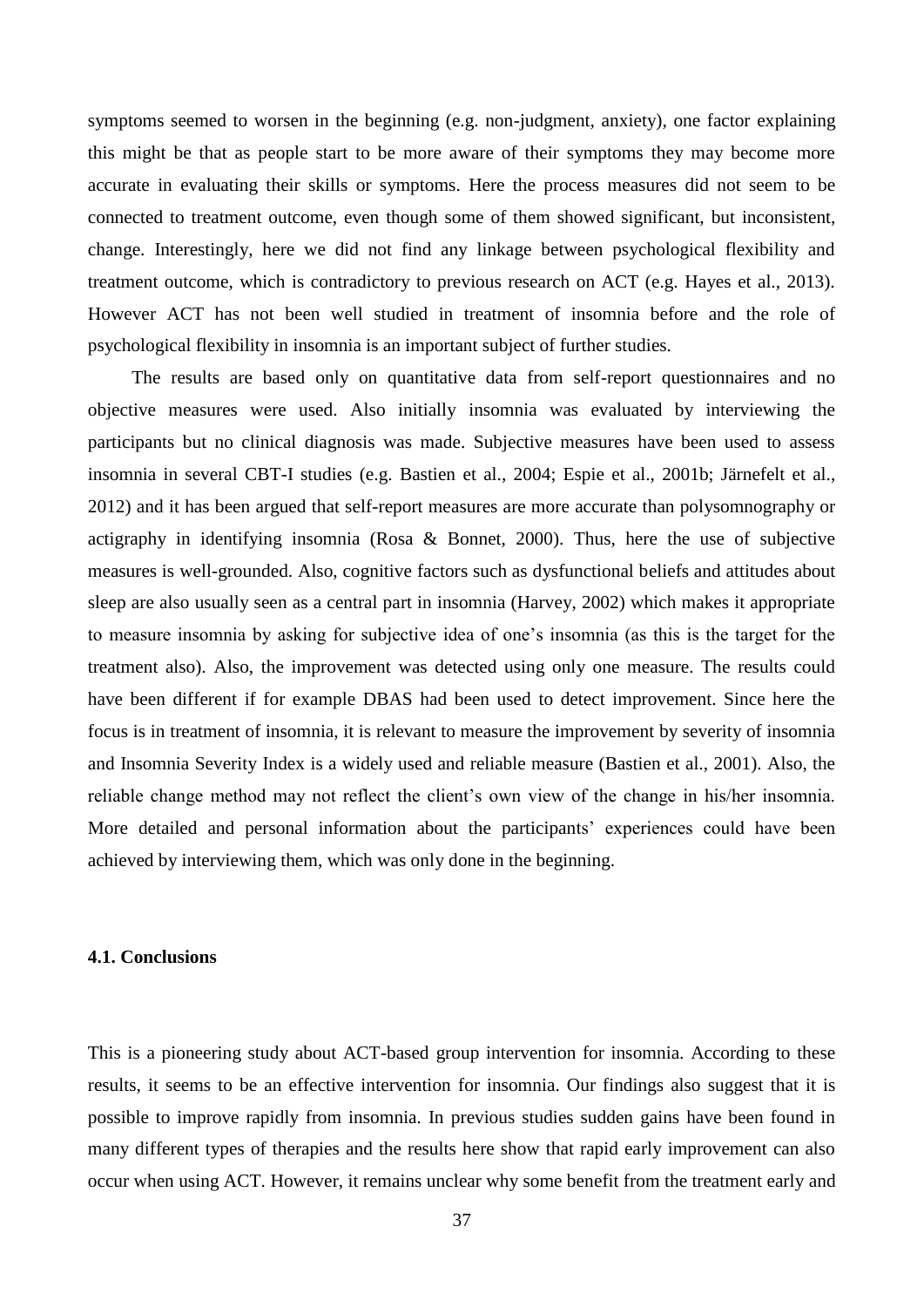some later in the course of treatment. Additionally, here those who responded rapidly did not differ from those who responded later. Thus some may improve during a very brief treatment, while others would need a longer treatment or longer time for the results to be detected. By following the individual trajectories during the treatment, it could be possible to better make the treatments meet the individual requirements, e.g. shorter or longer intervention or focusing on different aspects.

The use of ACT in the treatment of insomnia needs to be studied further to better understand the mechanisms and to have more evidence of its effectiveness. Also the existence of sudden gains in insomnia seems possible as the rapid early improvement occurred here but examining sudden gains in insomnia treatment would be of interest in the future. Future studies should also broaden the investigation of rapid early improvement in ACT to also other disorders than insomnia.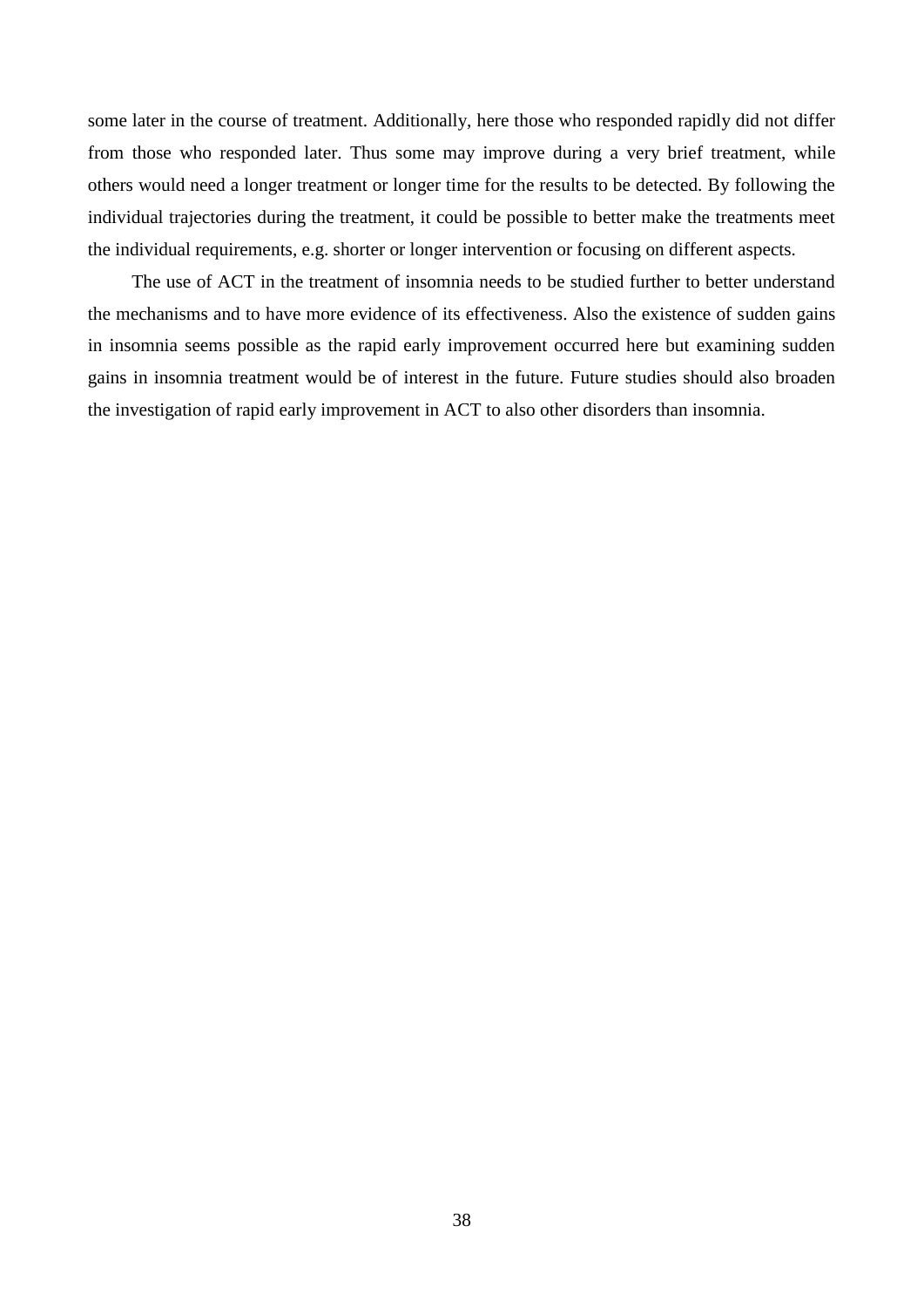#### <span id="page-43-0"></span>**REFERENCES**

- Aderka, I. M., Anholt, G. E., van Balkom, A. J. L. M., Smit, J. H., Hermesh, H., & van Oppen, P. (2012). Sudden gains in the treatment of obsessive-compulsive disorder. *Psychotherapy and Psychosomatics, 81*, 44–51.
- Aderka, I. M., Appelbaum-Namdar, E., Shafran, N., & Gilboa-Schechtman, E. (2011). Sudden gains in prolonged exposure for children and adolescents with posttraumatic stress disorder. *Journal of Consulting and Clinical Psychology, 79*, 441–446.
- American Psychiatric Association: Diagnostic and statistical manual of mental disorders, fifth edition. Arlington, VA, American Psychiatric Association, 2013.
- Antony, M. M., Bieling, P. J., Cox, B. J., Enns, M. W., & Swinson, R. P. (1998). Psychometric properties of the 42-item and 21-item versions of the depression anxiety stress scales in clinical groups and a community sample. *Psychological Assessment, 10*, 176–181.
- Baer, R. A., Smith, G. T., Hopkins, J., Krietemeyer, J., & Toney, L. (2006). Using self-report assessment methods to explore facets of mindfulness. *Assessment, 13*, 27–45.
- Bastien, C. H., Morin, C. M., Ouellet, M-C., Blais, F. C., & Bouchard, S. (2004). Cognitive behavioral therapy for insomnia: Comparison of individual therapy, group therapy, and telephone consultations. *Journal of Consulting and Clinical Psychology,* 72, 653–659.
- Bastien, C. H., Valliéres, A., Morin, C. M. (2001): Validation of the Insomnia Severity Index as an outcome measure for insomnia research. *Sleep Medicine,* 2, 297–307.
- Beck, A. T., Steer, B. A., & Brown, G. K. (1996). *Beck Depression Inventory-II Manual.* San Antonio, TX: The Psychological Corporation.
- Beck, A. T., Ward, C. H., Mendelson, M., Mock, J., & Erbaugh, J. (1961). An Inventory for Measuring Depression. *Archives of General Psychiatry, 4*, 561–571.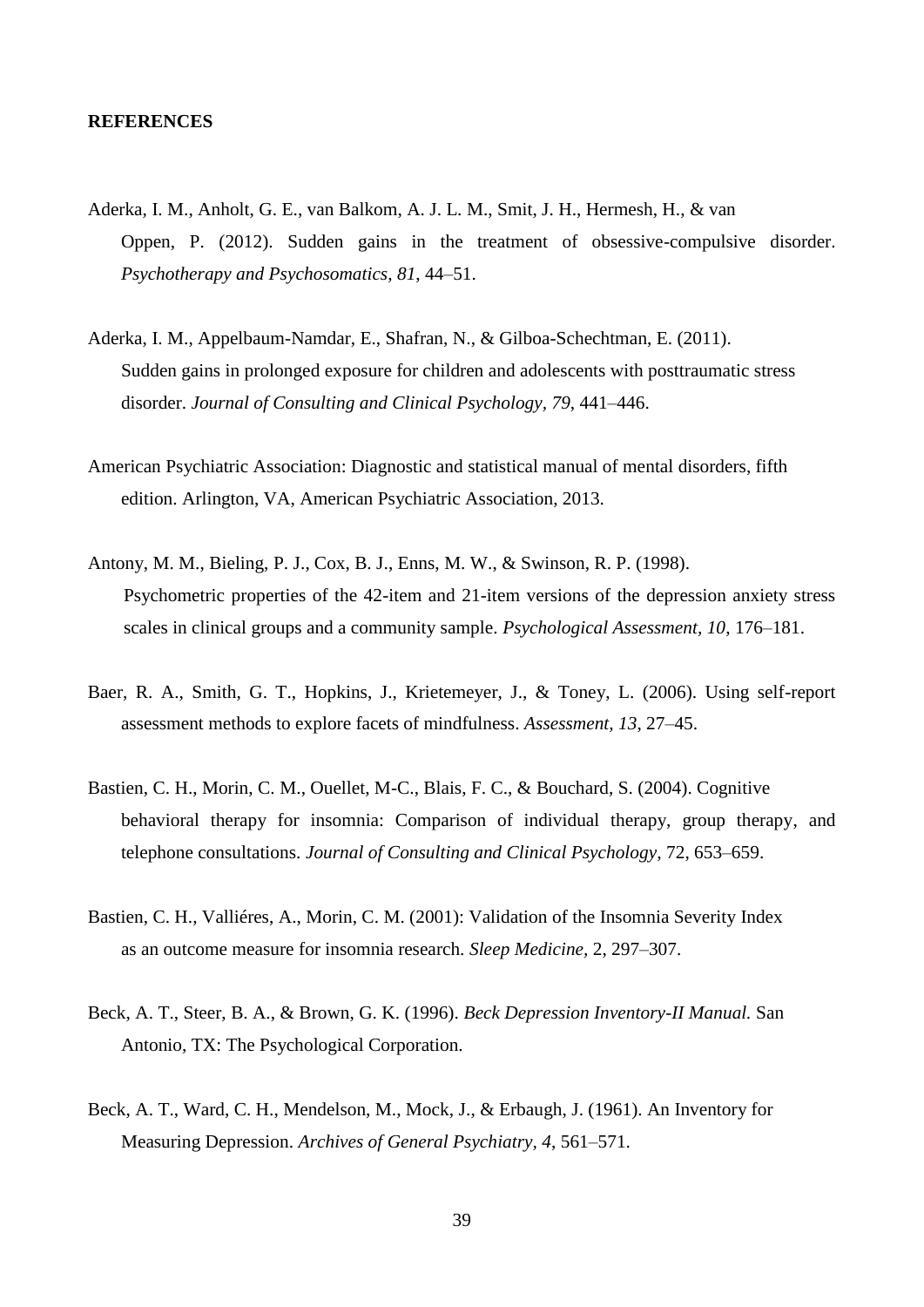- Blais, F. C., Morin C. M., Boisclair, A., Grenier, V., & Guay, B. (2001). L'insomnie. Prévalence et traitement chez les patients consultant en médecine générale. *Canadian Family Physician, 47*, 759–767.
- Bond, F. W., Hayes, S. C., Baer, R. A., Carpenter, K. M., Guenole, N., Orcutt, H. K., . . . Zettle, R. D. (2011). Preliminary psychometric properties of the acceptance and action Questionnaire–II: A revised measure of psychological inflexibility and experiential avoidance. *Behavior Therapy, 42*, 676–688.
- Bootzin, R. R. (1973). Stimulus Control Treatment for Insomnia. *Proceedings of the 80th Annual Convention of the American Psychological Association, 7*, 395–396.
- Busch, A. M., Kanter, J. W., Landes, S. J., & Kohlenberg, R. J. (2006). Sudden gains and outcome: A broader temporal analysis of cognitive therapy for depression. *Behavior Therapy, 37*, 61–68.
- Buysse, D. J., Reynolds, C. R., Kupfer, D. J., Thorpy, M. J., Bixler, E., Manfredi R., . . . Mesiano, D. (1994). Clinical diagnoses in 216 insomnia patients using the international classification of sleep disorders (ICSD), DSM-IV and ICD-10 categories: a report from the APA/NIMH DSM-IV field trial. *Sleep, 17*, 630–637.
- Carney, C. E., Edinger, J. D., Morin, C. M., Manber, R., Rybarczyk, B., Stepanski, E. J., …, H., Lack, L. (2010). Examining maladaptive beliefs about sleep across insomnia patient groups. *Journal of psychosomatic research,* 68, 57–65.
- Clerkin, E. M., Teachman, B. A., Smith-Janik, S.B. (2008). Sudden gains in group cognitive behavioral therapy for panic disorder. *Behavior research and Therapy, 46*, 1244–1250.
- Dalrymple, K. L., Fiorentino, L., Politi, M. C., & Posner, D. (2010). Incorporating principles from acceptance and commitment therapy into cognitive-behavioral therapy for insomnia: A case example. *Journal of Contemporary Psychotherapy, 40*, 209–217.

Espie, C. A., Inglis, S. J., Harvey, L. (2001a). Predicting clinically significant response to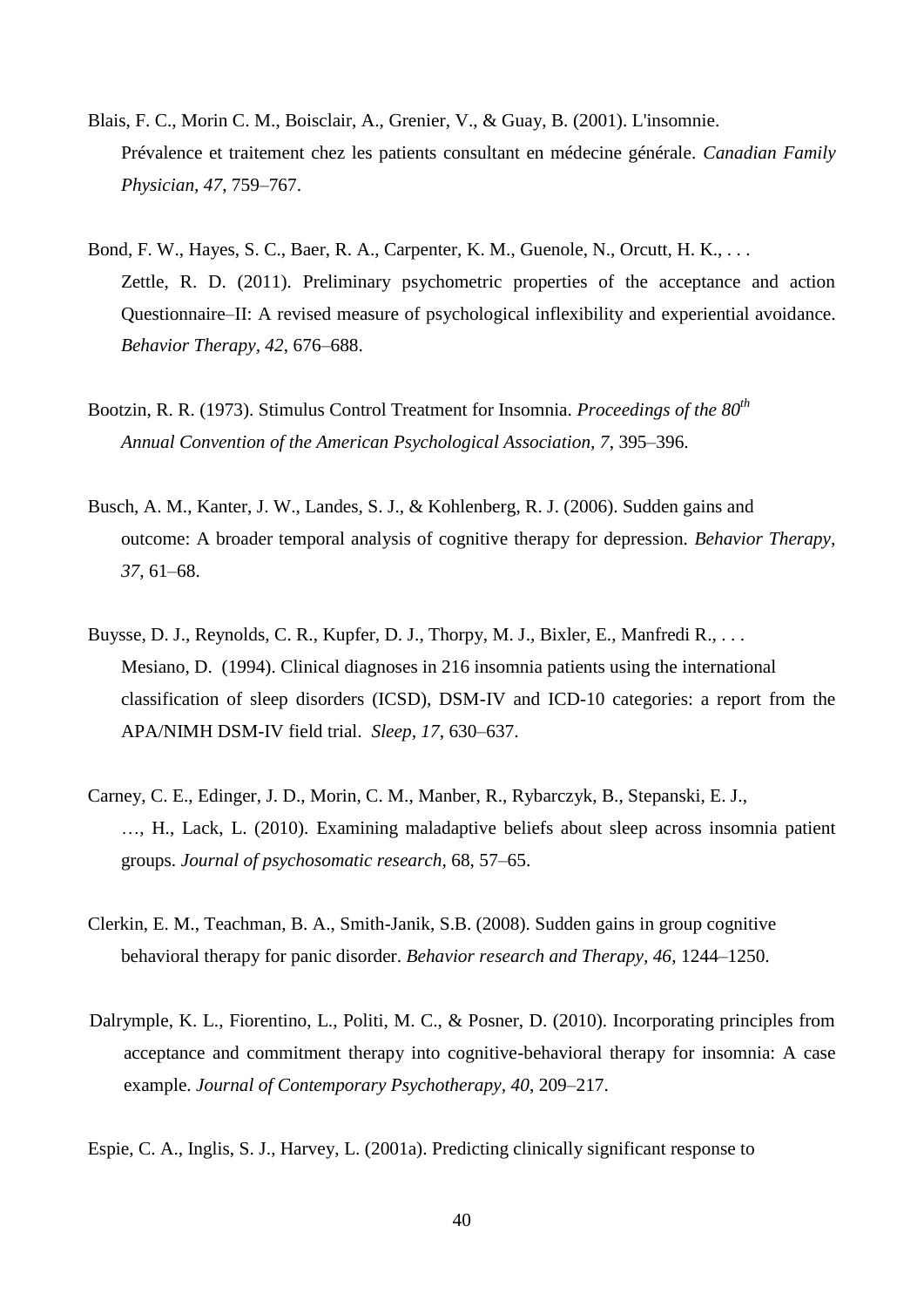cognitive behavior therapy for chronic insomnia in general medical practice: Analyses of outcome data at 12 months posttreatment. *Journal of Consulting and Clinical Psychology, 69*, 58–66.

- Espie, C. A., Inglis, S. J., Tessier, S., & Harvey, L. (2001b). The clinical effectiveness of cognitive behavior therapy for chronic insomnia: implantation and evaluation of sleep clinic in general practice. *Behaviour Research and Therapy, 39*, 45–60.
- Ganguli, M., Reynolds, C. F., Gilby, J. E. (1996). Prevalence and persistence of sleep complaints in a rural older community sample: the MoVIES project. *Journal of the American Geriatrics Society, 44*, 778–784.
- Gaynor, S. T., Weersing, V. R., Kolko, D. J., Birmaher, B., Heo, J., & Brent, D. A. (2003). The prevalence and impact of large sudden improvements during adolescent therapy for depression: A comparison across cognitive-behavioral, family, and supportive therapy. *Journal of Consulting and Clinical Psychology, 71*, 386–393.
- Gillanders, D. T., Bolderston, H., Bond, F. W., Dempster, M., Flaxman, P. E., Campbell, L.,…Remington, R. (2014). The development and initial validation of The Cognitive Fusion Questionnaire. *Behavior Therapy, 45*, 83–101*.*
- Green, A., Hicks, J., Weekes, R., Wilson, S. (2005). A cognitive-behavioural group intervention for people with chronic insomnia: an initial evaluation. *British Journal of Occupational Therapy, 68*, 518–522.
- Hardy, G. E., Cahill, J., Stiles, W. B., Ispan, C., Macaskill, N., & Barkham, M. (2005). Sudden gains in cognitive therapy for depression: A replication and extension. *Journal of Consulting and Clinical Psychology, 73*, 59–67.
- Harvey, A. G. (2002). A cognitive model of insomnia. *Behaviour Research and Therapy, 40*. 869–893.

Harvey, A. G., Stinson, K., Whitaker, K. L., Moskovitz, D., & Virk, H. (2008). The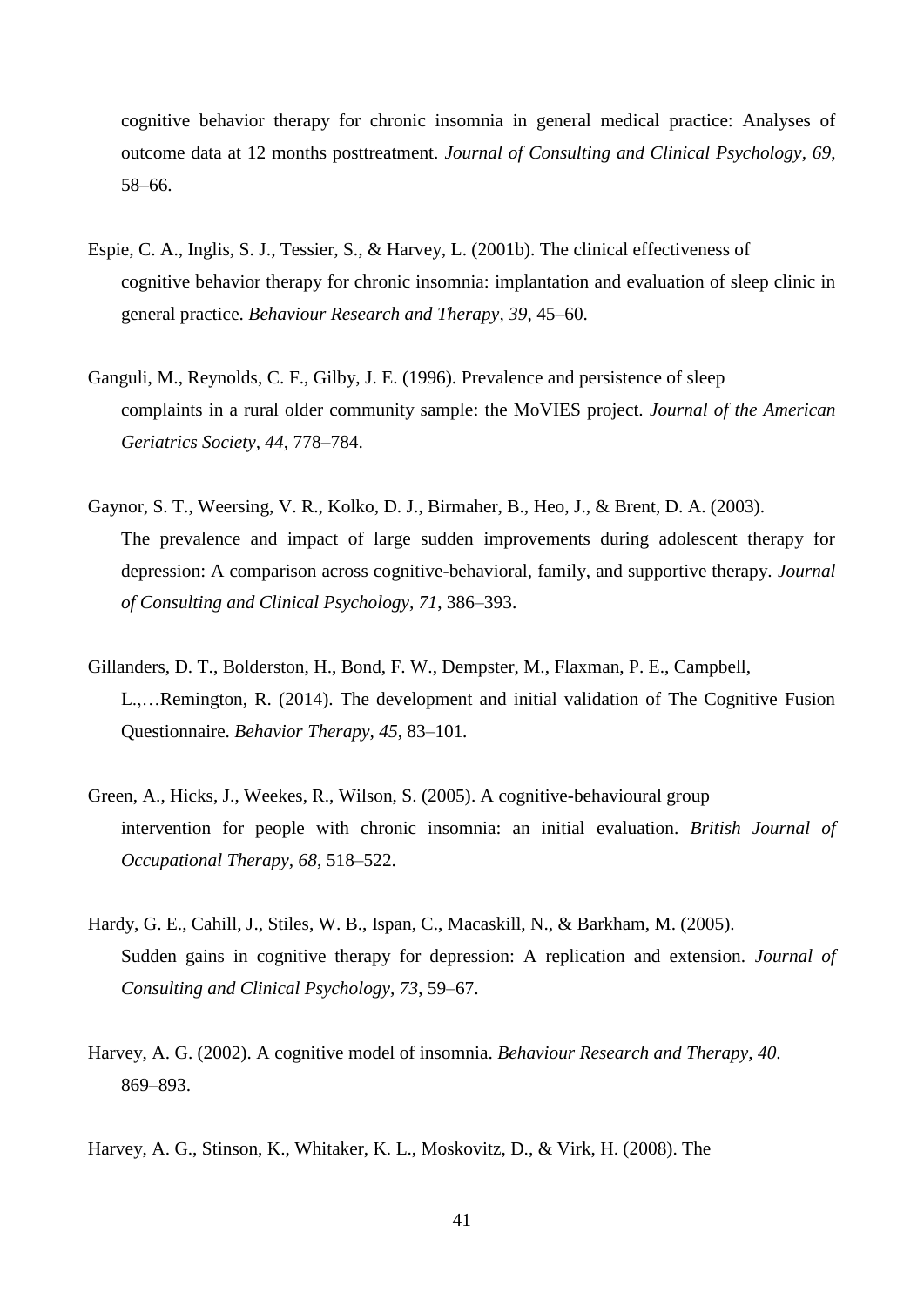subjective meaning of sleep quality: A comparison of individuals with and without insomnia. *Sleep: Journal of Sleep and Sleep Disorders Research, 31*, 383–393.

- Hayes, S. C. (2004). Acceptance and commitment therapy, relational frame theory, and the third wave of behavioral and cognitive therapies. *Behavior Therap*y, *35*, 639–665.
- Hayes, S. C., Levin, M. E., Plumb-Vilardaga, J., Villatte, J. L., & Pistorello, J. (2013). Acceptance and commitment therapy and contextual behavioral science: Examining the progress of a distinctive model of behavioral and cognitive therapy. *Behavior Therapy, 44*, 180–198.
- Hayes, S.C., Luoma, B.J., Bond, F.W., Masuda, A., Lillis, J. (2006). Acceptance and Commitment Therapy: Model, processes and outcomes. *Behaviour Research and Therapy, 44*,  $1-25.$
- Heidenreich, T., Tuin, I., Pflug, B., Michal, M., & Michalak, J. (2006). Mindfulness-based cognitive therapy for persistent insomnia: A pilot study. *Psychotherapy and Psychosomatics, 75*, 188–189.
- Hofmann, S.G., Schulz, M.S., Meuret, A. E., Moscovitch, D.A., & Suvak, M. (2006). Sudden Gains During Therapy of Social Phobia. *Journal of Consulting and Clinical Psychology, 74*, 687–697.
- Hohagen, F., Rink, K., Käppler, C., Schramm, E., Riemann, D., Weyerer, S., & Berger, M. (1993). Prevalence and treatment of insomnia in general practice: a longitudinal study. *European Archives of Psychiatry and Clinical Neurosciences, 242*, 329–336.
- Holi, M. M., Sammallahti, P. R., Aalberg, V. A. (1998): A Finnish validation study of the SCL-90. *Acta Psychiatrica Scandinavica, 97*, 42–46.
- Hunnicutt-Ferguson, K., Hoxha, D., & Gollan, J. (2012). Exploring sudden gains in behavioral activation therapy for major depressive disorder. *Behaviour Research and Therapy, 50*, 223–230.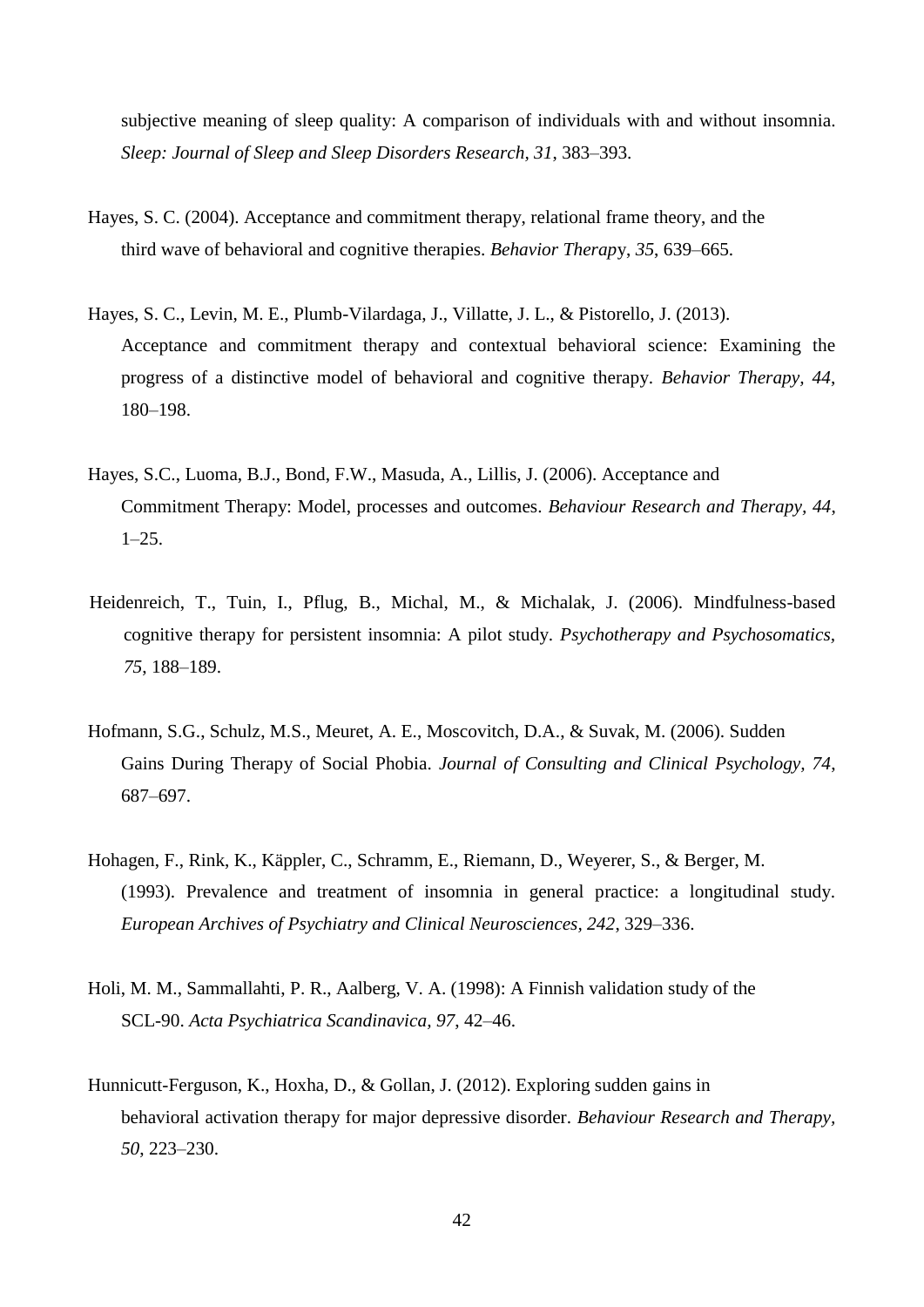- Ilardi, S. S., & Craighead, W. E. (1994). The role of nonspecific factors in cognitive-behavior therapy for depression. *Clinical Psychology: Science and Practice, 1*, 138–156.
- Jacobson, N. S., & Truax, P. (1991). Clinical significance: A statistical approach to defining meaningful change in psychotherapy research. *Journal of Consulting and Clinical Psychology, 59*, 12–19.
- Johns, M. W. (1991). A new method for measuring daytime sleepiness: The Epworth sleepiness scale. *Sleep, 14*, 540–545.
- Järnefelt, H., Lagerstedt, R., Kajaste, S., Sallinen, M., Savolainen, A., & Hublin, C. (2012). Cognitive behavior therapy for chronic insomnia in occupational health services. *Journal of Occupational Rehabilitation, 22*, 511–21.
- Katz, D. A. & McHorney, C. A. (1998). Clinical correlates of insomnia in patients with chronic illness. *Archives of Internal Medicine. 158*, 1099–1107.
- Kelly, M. A. R., Robets, J. E., & Bottonari, K. A. (2007). Non-treatment-related sudden gains in depression: The role of self-evaluation. *Behaviour Research and Therapy, 45*, 737–747.
- Kelly, M. A. R., Roberts, J. E., & Ciesla, J. A. (2005). Sudden gains in cognitive behavioral treatment for depression: When do they occur and do they matter? *Behaviour Research and Therapy, 43*, 703–714.
- Konstabel, K., Lönnqvist, J.-E., Walkowitzt, G., Konstabel, K., & Verkasalo, M. (2012). The 'Short Five' (S5): Measuring personality traits using comprehensive single items. *Europan Journal Personality, 26*, 13–29.
- Lappalainen, R., Miettinen, I., & Lehtonen, T. (2007). *Käyttäytymisanalyysi käytännön terapiatyössä.* (2nd ed.). Tampere, Finland: SKT. SKT:n julkaisusarja, 2.1.
- Lundh, L. (2005). The role of acceptance and mindfulness in the treatment of insomnia. *Journal of Cognitive Psychotherapy, 19*, 29–39.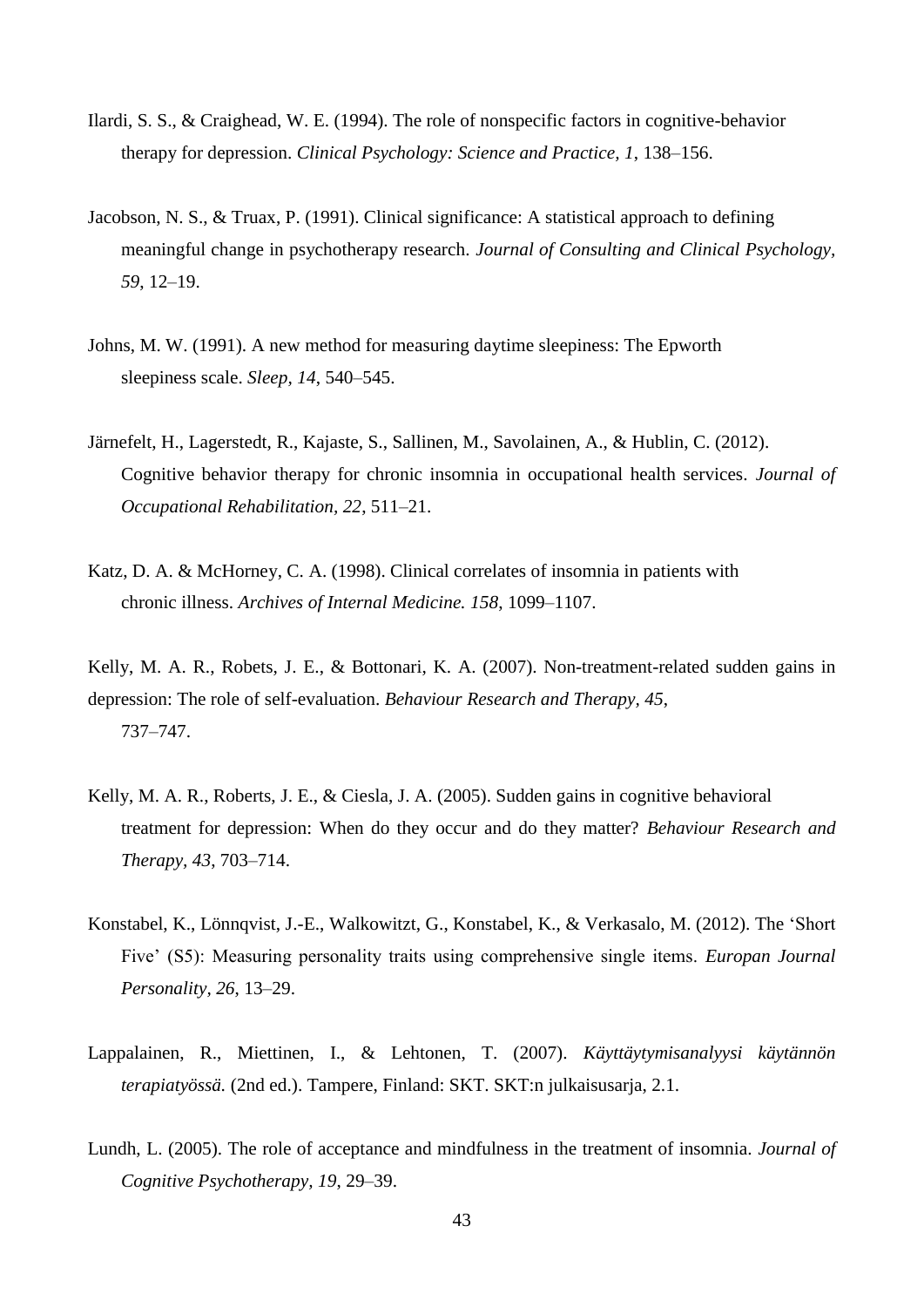- Lundh, L., & Broman, J. (2000). Insomnia as an interaction between sleep-interfering and sleepinterpreting processes. *Journal of Psychosomatic Research, 49*, 299–310.
- Lönnqvist, J.-E., Verkasalo, M., Leikas, S. (2008). Viiden suuren persoonallisuusfaktorin 10, 60, ja 300 osion julkiset mittarit. *Psykologia, 5*, 328–341.
- Lovibond, P. F., & Lovibond, S. H. (1995). The structure of negative emotional states: Comparison of the depression anxiety stress scales (DASS) with the beck depression and anxiety inventories. *Behaviour Research and Therapy, 33*, 335–343.
- Manber, R., Edinger, J. D., Gress J. L., San Pedro-Salcedo, M. G., Kuo, T. F.,& Kalista, T. (2008). Cognitive behavioral therapy for insomnia enhances depression outcome in patients with comorbid major depressive disorder and insomnia. *SLEEP, 31*, 489–495.
- Morin, C. M. (1993). *Insomnia: Psychological assessment and management.* New York: Guildford Press.
- Morin, C. M., Belleville, G., Bélanger, L., & Ivers, H. (2011). The insomnia severity index: Psychometric indicators to detect insomnia cases and evaluate treatment response. *Sleep: Journal of Sleep and Sleep Disorders Research, 34*, 601–608.
- Morin, C. M., Vallières, A., & Ivers, H. (2007). Dysfunctional beliefs and attitudes about sleep (DBAS): Validation of a brief version (DBAS-16). *Sleep: Journal of Sleep and Sleep Disorders Research, 30*, 1547–1554.
- Muthén, L. K. & Muthén, B. O. (1998–2012). *Mplus User's Guide*. Seventh Edition. Los Angeles, CA: Muthén & Muthén.
- Norton, P. J., Klenck, S. C., & Barrera, T. L. (2010) Sudden gains during cognitive behavioral group therapy for anxiety disorders. *Journal of Anxiety disorders, 24*, 887–892.
- Ohayon, M. M. & Partinen, M. (2002). Insomnia and global sleep dissatisfaction in Finland. *Journal of Sleep Research, 11*, 339–346.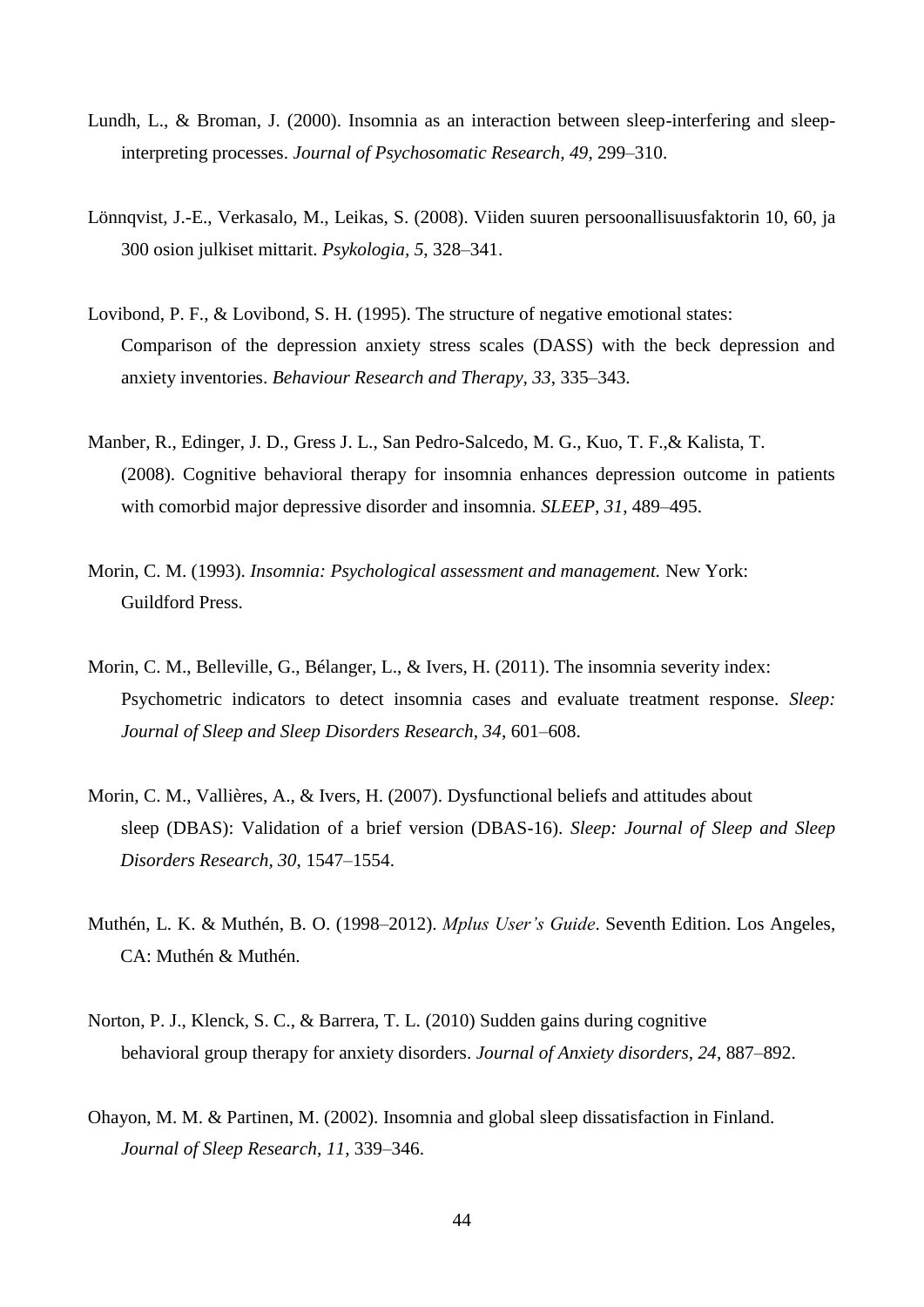- Ong, J. C., Shapiro, S. L., & Manber, R. (2008). Combining mindfulness meditation with cognitive-behavior therapy for insomnia: A treatment-development study. *Behavior Therapy, 39*, 171–182.
- Ong, J. C., Ulmer, C., & Manber, R. (2012). Improving sleep with mindfulness and acceptance: A metacognitive model of insomnia. *Behaviour Research and Therapy, 50*, 651–660.
- Öst, L. G. (2006). Det empiriska stödet för KBT vid psykiska störningar. In L.G. Öst (Ed.) *KBT: Kognitiv beteendeterapi inom psykiatrin*. Stockholm: Natur och Kultur.
- Rosa, R. R., & Bonnet, M. H. (2000). Reported chronic insomnia is independent of poor sleep as measured by electroencephalography. *Psychosomatic Medicine, 62*, 474–482.
- Ruiz, F. J. (2010). A review of acceptance and commitment therapy (ACT) empirical evidence: Correlational, experimental psychopathology, component and outcome studies. *International Journal of Psychology & Psychological Therapy, 10*, 125–162.
- Roth, T. (2007). Insomnia. Definition, prevalence, etiology and consequences. *Journal of Clinical Sleep Medicine, 3*, 7–10.
- Smith, M. T. & Neubauer, D. N. (2003). Cognitive behavior therapy for chronic insomnia. *Clinical Cornerstore,* 5, 28–40.
- Snyder, C. R., Harris, C., Anderson, J. R., Holleran, S. A., Irving, L. M., Sigmon, S. T., ... Harney, P. (1991). The will and the ways: Development and validation of an individualdifferences measure of hope. *Journal of Personality and Social Psychology, 60*, 570–585.
- Snyder, C. R., Sympson, S. C., Ybasco, F. C., Borders, T. F., Babyak, M. A., & Higgins, R. L. (1996). Development and validation of the State Hope Scale. *Journal of Personality and Social Psychology, 70*, 321–335.
- Spielman, A. J., Saskin, P., & Thorpy, M. J. (1987). Treatment of chronic insomnia by restriction of time in bed. *Sleep: Journal of Sleep Research & Sleep Medicine, 10*, 45–56.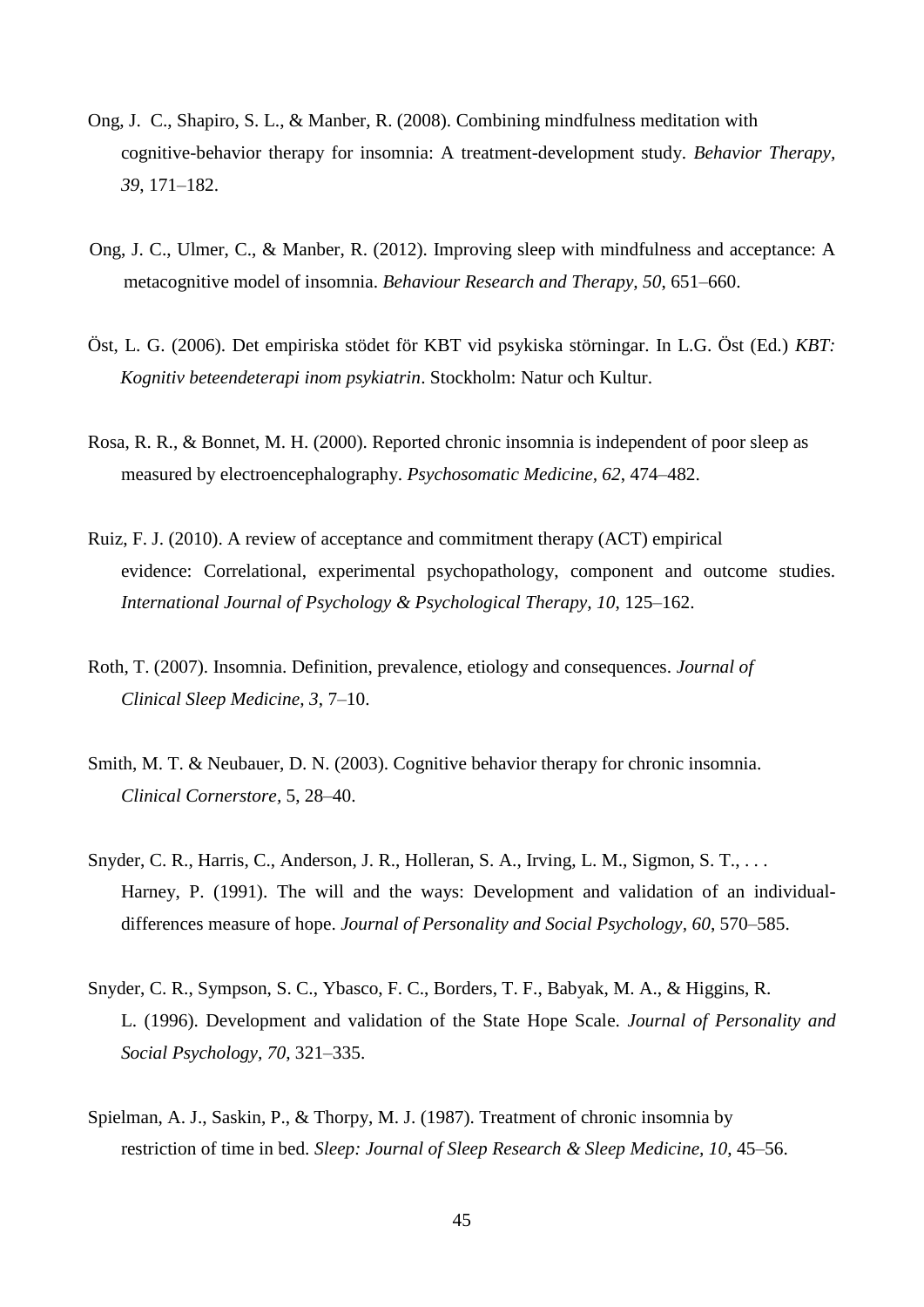- Stiles, W. B., Leach, C., Barkham, M., Lucock, M., Iveson, S., Shapiro, D. A., . . . Hardy, G. E. (2003). Early sudden gains in psychotherapy under routine clinic conditions: Practice-based evidence. *Journal of Consulting and Clinical Psychology, 71*, 14–21.
- Tang, T. Z., & DeRubeis, R. J. (1999). Sudden gains and critical sessions in cognitive behavioral therapy for depression. *Journal of Consulting and Clinical Psychology, 67*, 894– 904.
- Tang, T. Z., DeRubeis, R. J., Beberman, R., & Pham, T. (2005). Cognitive changes, critical sessions, and sudden gains in cognitive-behavioral therapy for depression. *Journal of Consulting and Clinical Psychology, 73*, 168–172.
- Tang, T. Z., Luborsky, L., & Andrusyna, T. (2002). Sudden gains in recovering from depression: Are they also found in psychotherapies other than cognitive-behavioral therapy? *Journal of Consulting and Clinical Psychology,70*, 444–447.
- Van Houdenhove, L., Buyse, B., Gabriëls, L., & Van den Bergh, O. (2011). Treating primary insomnia: Clinical effectiveness and predictors of outcomes on sleep, daytime function and health-related quality of life. *Journal of Clinical Psychology in Medical Settings, 18*, 312–321.
- Wang, M.-Y. , Wang, S.-Y., Tsai, P.-S. (2005). Cognitive behavioral therapy for primary insomnia: a systemic review. *Journal of Advanced Nursing, 50*, 553–564.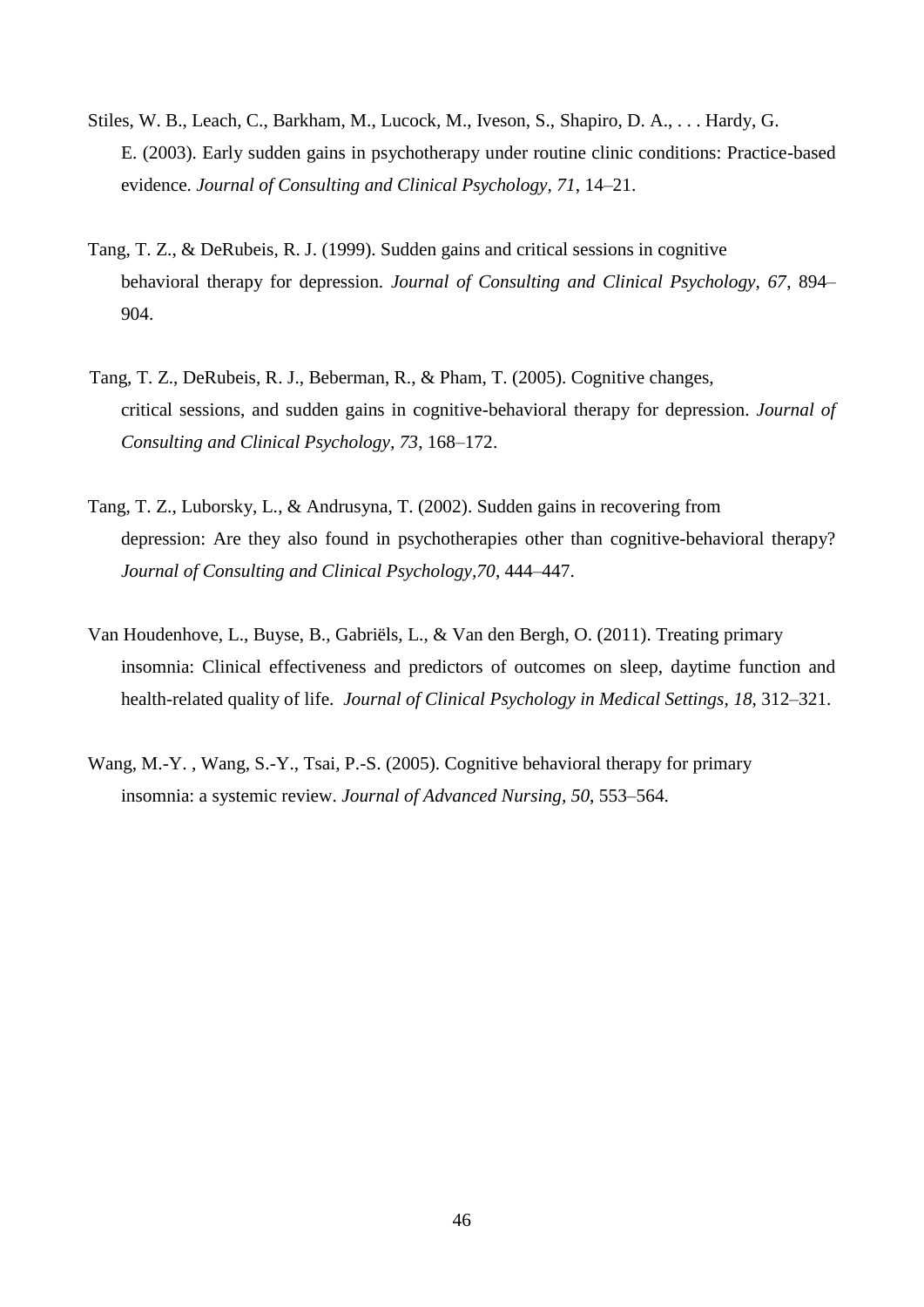## <span id="page-51-0"></span>**APPENDIX 1**

## **Instructions for preventing and treating sleeping problems:**

- 1. Take care of daily physical exercise. Avoid heavy sports in the evening.
- 2. Tend to avoid caffeine, alcohol and nicotine in the evening.
- 3. Evening meals: Avoid heavy food in the evening.
- 4. If possible, keep bedroom quiet and dark. The room should be chilly and the covers warm.

## **Ways to control sleep stimuli:**

- 1. Maintain a regular waking rhythm. Go to bed in the evening and try to wake up in the morning approximately at the same time every day.
- 2. Use bed mainly for sleeping. If you have problems with sleep, avoid e.g. reading and watching TV in bed.
- 3. Get out of bed when unable to fall asleep. After being awake for approximately 20 minutes in bed, get up and do something "boring" that will calm you. Go back to bed only when you feel sleepy. Repeat if necessary.
- 4. If you tend to worry in bed, move the worrying to day time. Arrange a certain time during the day when you go through your worries. If possible, avoid worrying, planning and problem solving in bed.
- 5. If you are tired during the day you may rest but avoid taking naps. If, however, you feel that it is necessary to take a nap, make sure that it won't be too long.
- 6. Do not spend more time in bed than necessary; go to bed only when you are sleepy. Do not spend more time in bed than you require for sleeping.

*Remember that everyone has problems related to sleep at some point in their life. You are not alone. Try out these techniques with curiosity. Remember to use the techniques long enough to see their effect.*